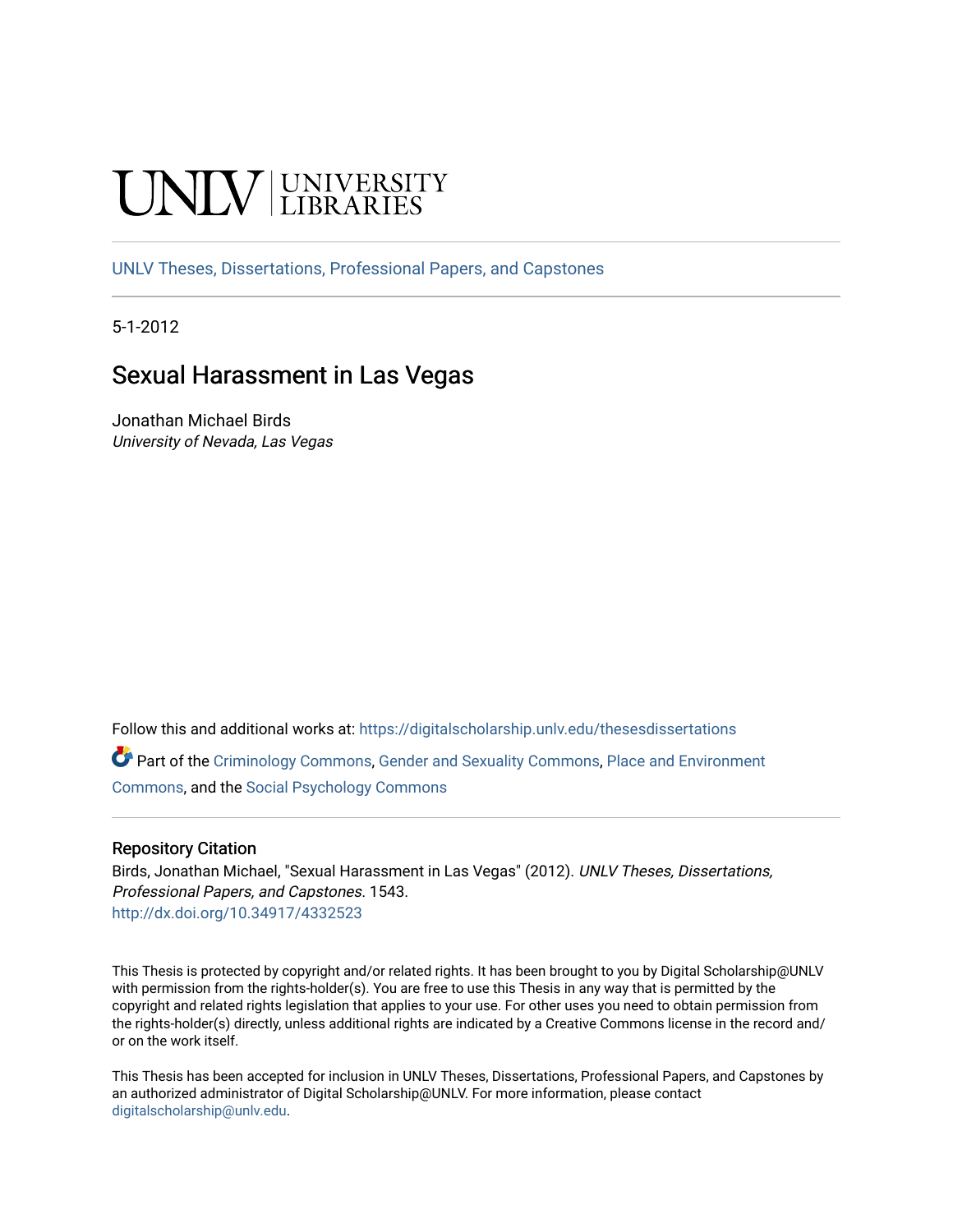# SEXUAL HARASSMENT IN LAS VEGAS

By

Jonathan Michael Birds

A thesis submitted in partial fulfillment of the requirements for the

Master of Arts in Criminal Justice

Department of Criminal Justice Greenspun College of Urban Affairs The Graduate College

University of Nevada. Las Vegas May 2012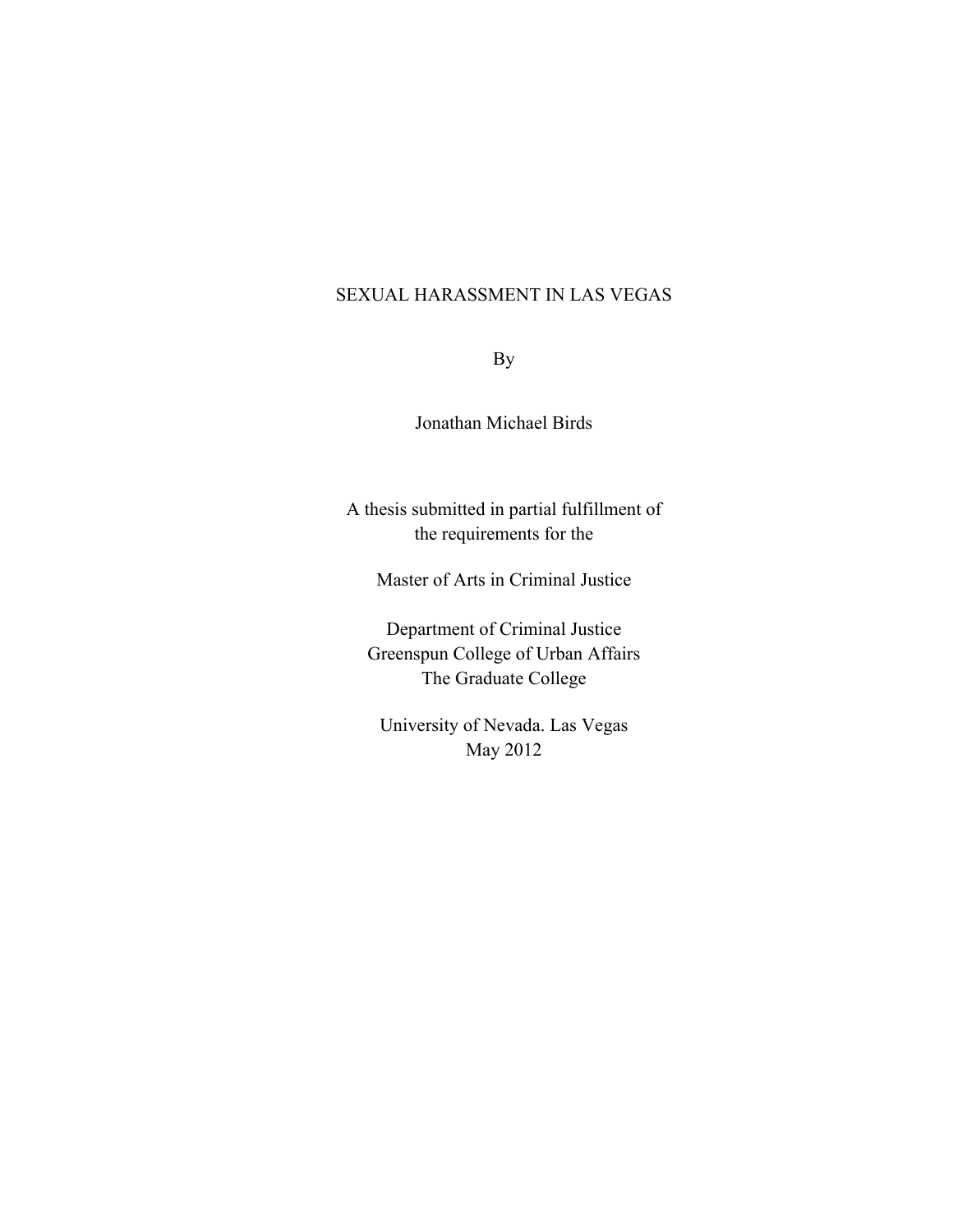Copyright by Jonathan M. Birds, 2012

All Rights Reserved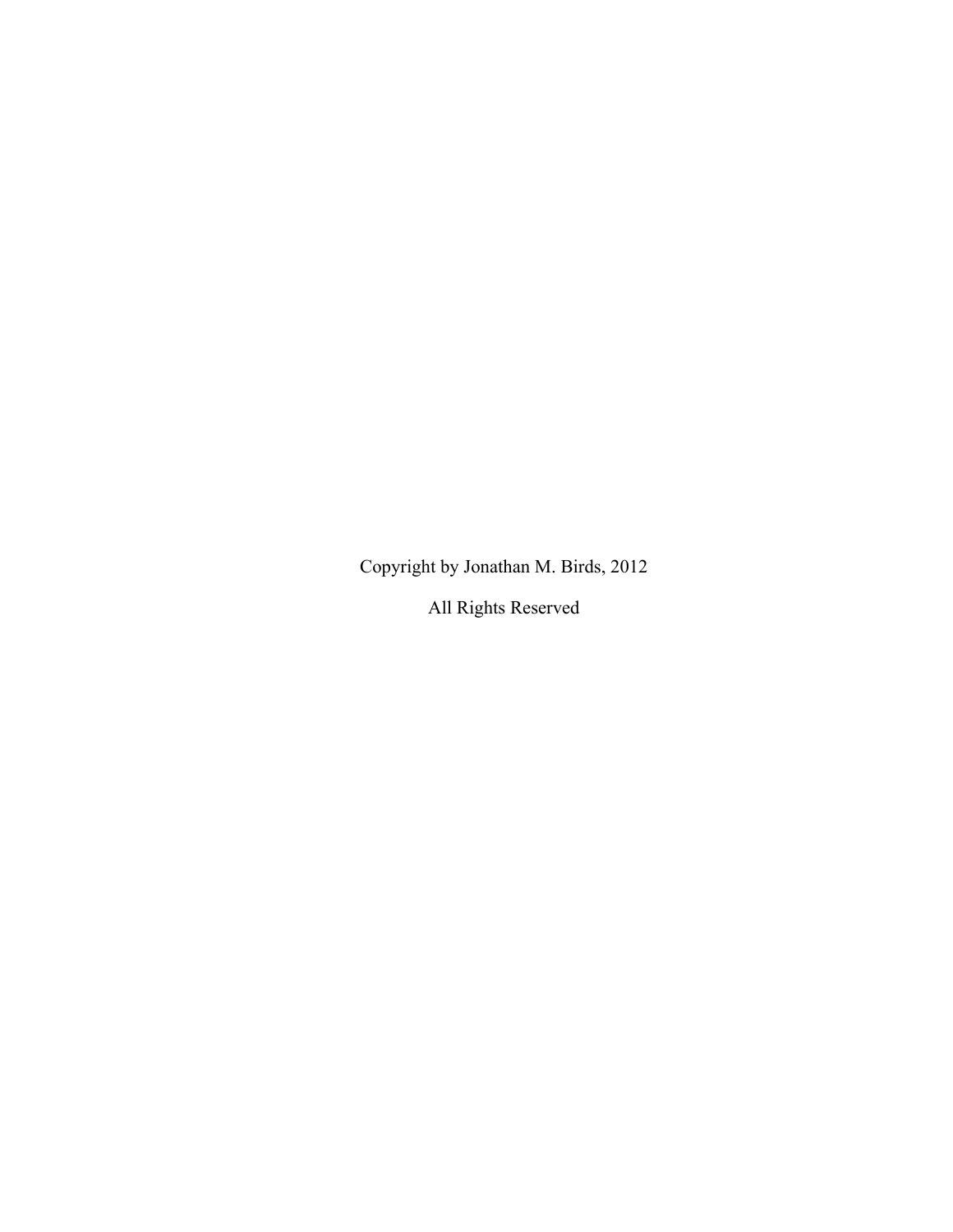

# THE GRADUATE COLLEGE

We recommend the thesis prepared under our supervision by

Jonathan Birds

entitled

# **Sexual Harassment in Las Vegas**

be accepted in partial fulfillment of the requirements for the degree of

# **Master of Arts in Criminal Justice**

Department of Criminal Justice

M. Alexis Kennedy, Ph.D., Committee Chair

William Sousa, Ph.D., Committee Member

Tamara Madensen, Ph.D., Committee Member

Kimberly Barchard, Ph.D., Graduate College Representative

Ronald Smith, Ph. D., Vice President for Research and Graduate Studies and Dean of the Graduate College

**May 2012**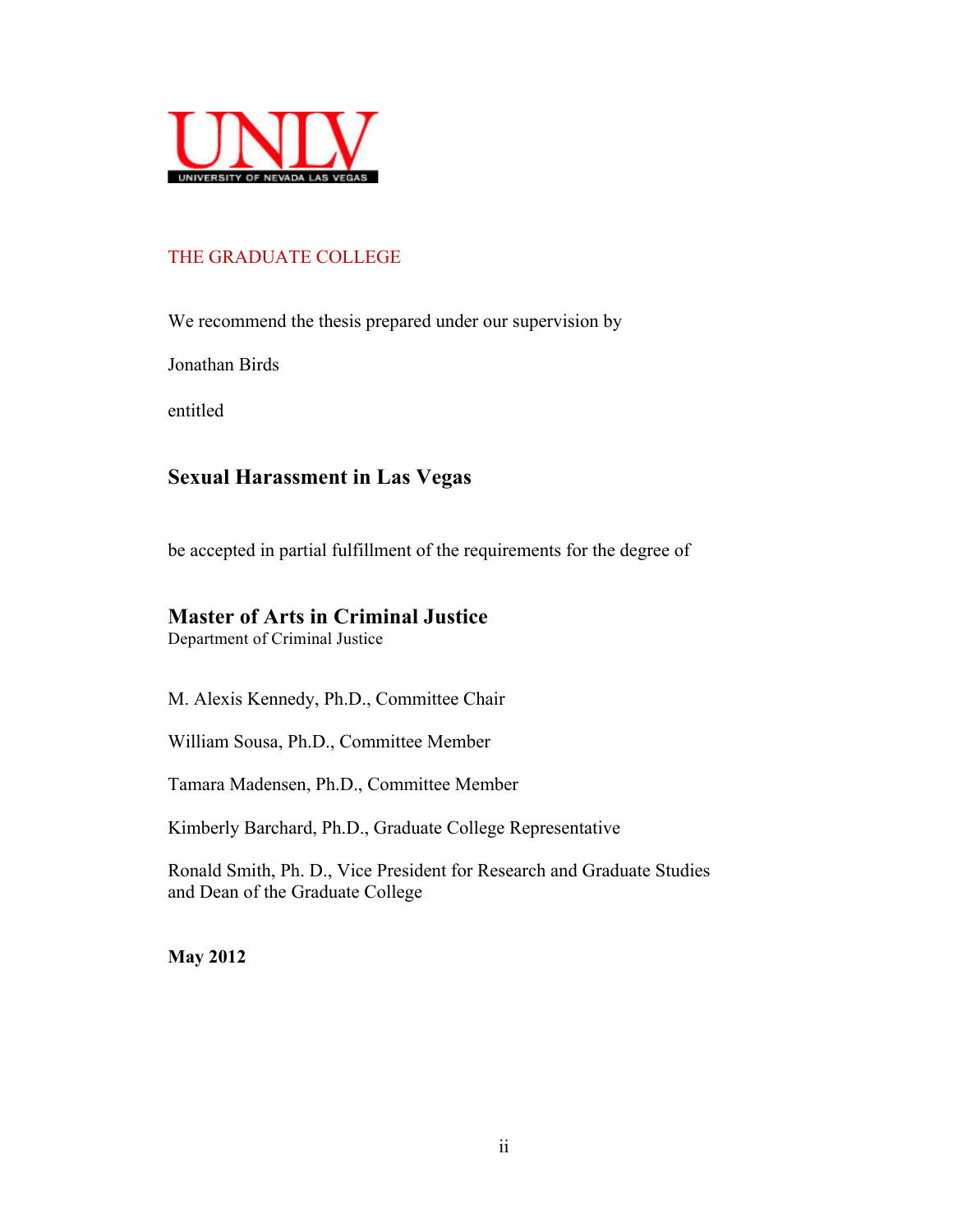## ABSTRACT

#### **Sexual Harassment in Las Vegas**

by

Jonathan M. Birds

Dr. M. Alexis Kennedy, Examination Committee Chair Associate Professor of Criminal Justice University of Nevada, Las Vegas

Sexual harassment, either "quid pro quo" demands or the creation of a hostile environment harms both success and social confidence (Welsh, 1999). The nature of sexual harassment in an overtly sexual environment like Las Vegas has not yet been explored. The current study primarily analyzed responses from UNLV students who work in Las Vegas. Experiences of and attitudes towards sexual harassment were compared by gender. Finally, experiences of sexual harassment were compared between UNLV students and students at another university.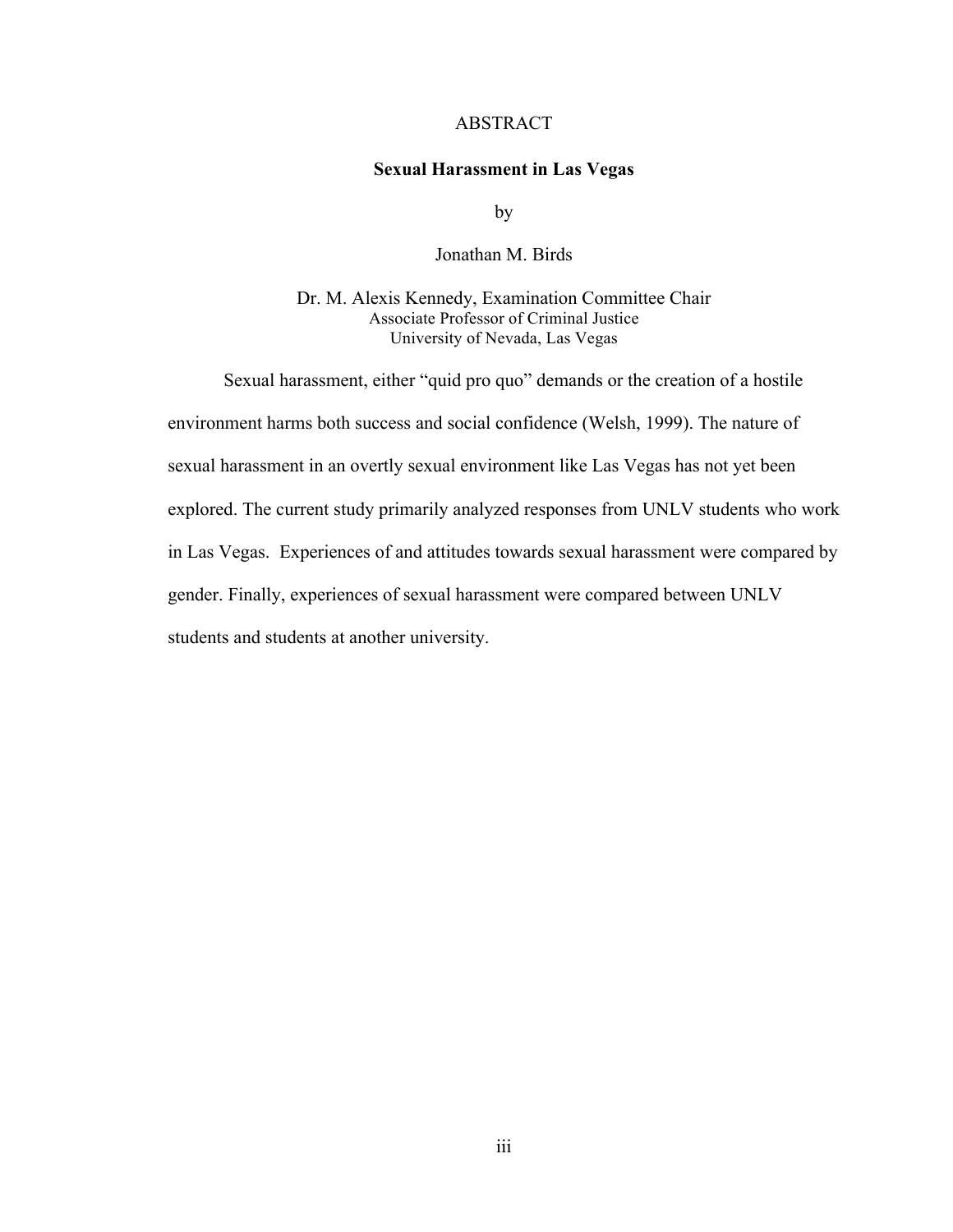# AKNOWLEDGEMENTS

I would like to thank Dr. M. Alexis Kennedy for her help through this entire process. I would also like to thank Dr. Bill Sousa, Dr. Tamara Madensen, and Dr. Kim Barchard for their participation on my thesis committee. I would like to thank my family and friends for their continued love and support while I completed my coursework.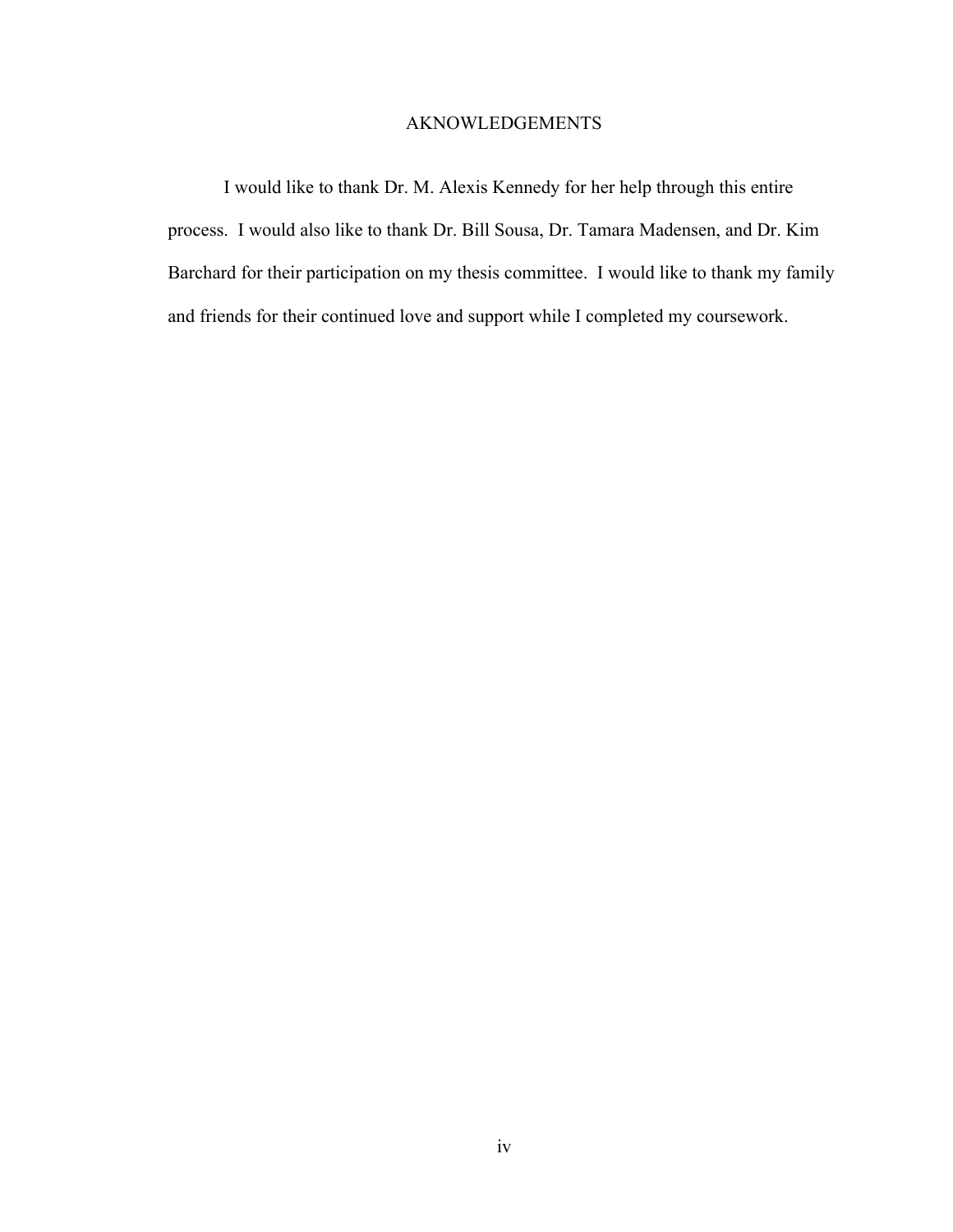# TABLE OF CONTENTS

| <b>CHAPTER 1</b> |  |
|------------------|--|
| <b>CHAPTER 2</b> |  |
|                  |  |
| <b>CHAPTER 4</b> |  |
| <b>CHAPTER 5</b> |  |
|                  |  |
| <b>VITA</b>      |  |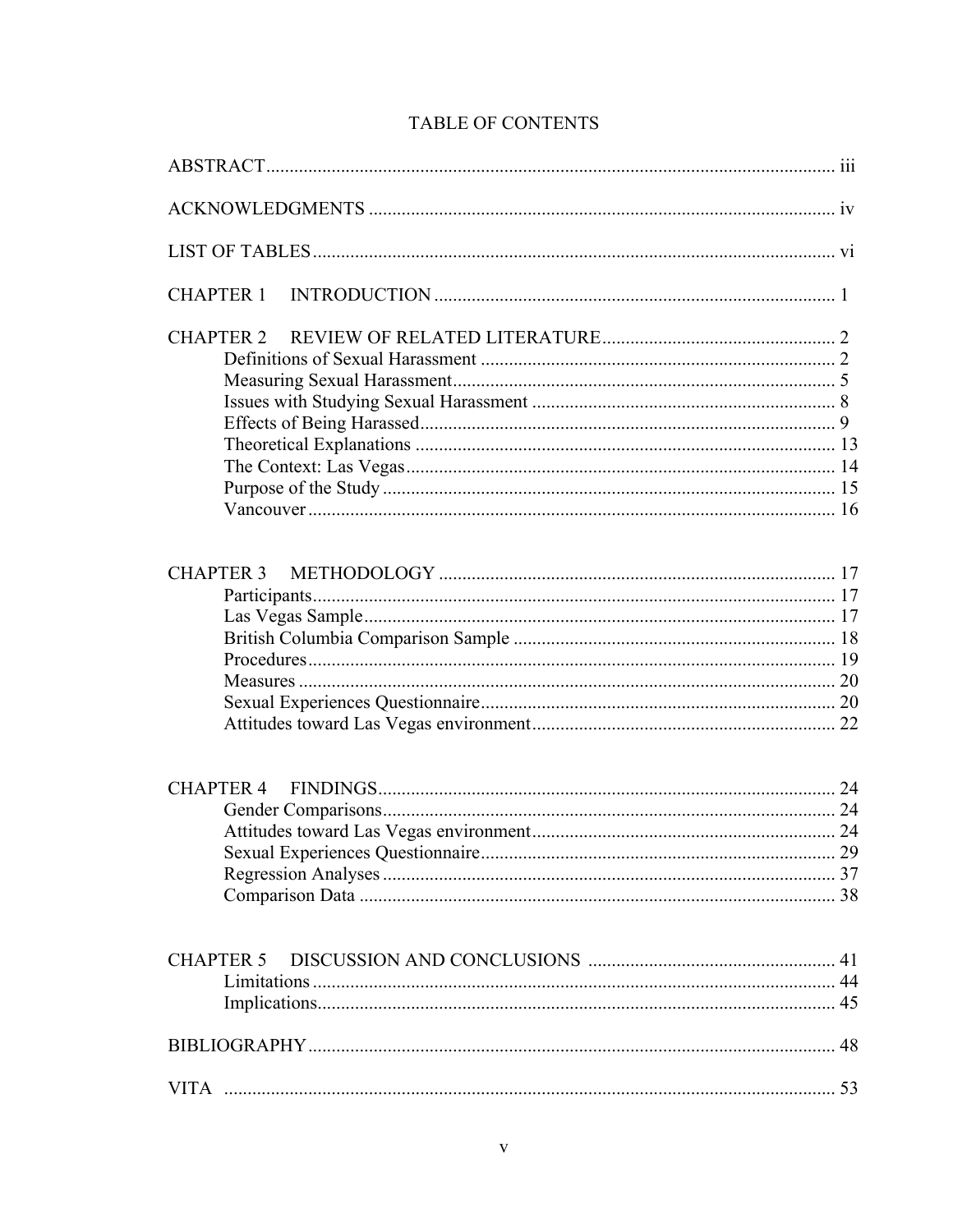# LIST OF TABLES

| Table 1  | Ethnicity of Sample                                                  | 17 |
|----------|----------------------------------------------------------------------|----|
| Table 2  |                                                                      |    |
| Table 3  |                                                                      |    |
| Table 4  |                                                                      |    |
| Table 5  |                                                                      |    |
| Table 6  |                                                                      |    |
| Table 7  |                                                                      |    |
| Table 8  |                                                                      |    |
| Table 9  |                                                                      |    |
| Table 10 |                                                                      |    |
| Table 11 |                                                                      |    |
| Table 12 |                                                                      |    |
| Table 13 | Regression Model using age, gender, and city as predictors of sexual |    |
|          | harassment, hostile environment, sexual coercion, gender harassment  |    |
|          |                                                                      |    |
| Table 14 | Experienced Sexual Harassment for Las Vegas and Vancouver  39        |    |
| Table 15 | Regression Model using age, gender, and city as predictors of sexual |    |
|          | harassment, hostile environment, sexual coercion, gender harassment  |    |
|          |                                                                      |    |
|          |                                                                      |    |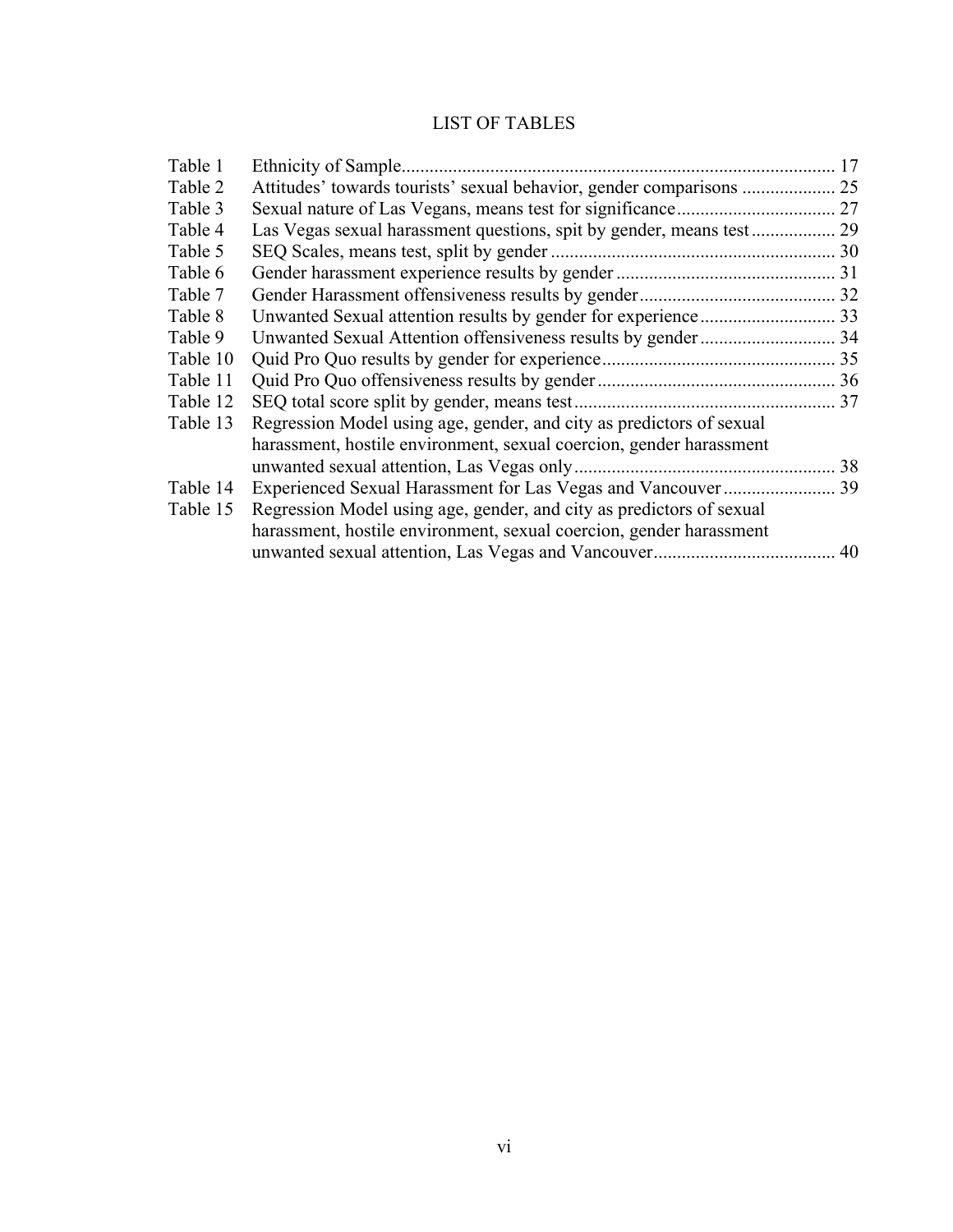### CHAPTER 1

#### INTRODUCTION

Sexual harassment has become more recognized and has garnered attention from researchers over the past several years. Although much attention is paid to the study of physical sexual advances on women, coercive behaviors (sexual harassment) are more common than rape or sexual assault (Menard, Hall, Phung, Ghebrial, & Martin, 2003).

Sexual harassment has been commonly studied in workplace settings as well as within learning institutions. Sexual harassment is very much an institutional phenomenon. Sexual harassment within academic institutions is very interesting in that it has become commonplace, especially for teens and others considered to be "less mature" (Fineran & Bennett, 1999). Not only does sexual harassment relate to the environment of the institutions, it is also been stated that the nature of gender roles and attitudes about sex and gender are important with regard to the prevalence of coercive sexuality (Gutek, 1987).

This study considers sexual harassment in the specific context of attending school and being employed in an overtly sexual city, Las Vegas. Las Vegas promotes casual sexual activity through international marketing campaigns and in business advertisements in every corner of the city. To understand the context of Las Vegas, local responses will be compared to data collected in a different city of a similar size, Vancouver, British Columbia.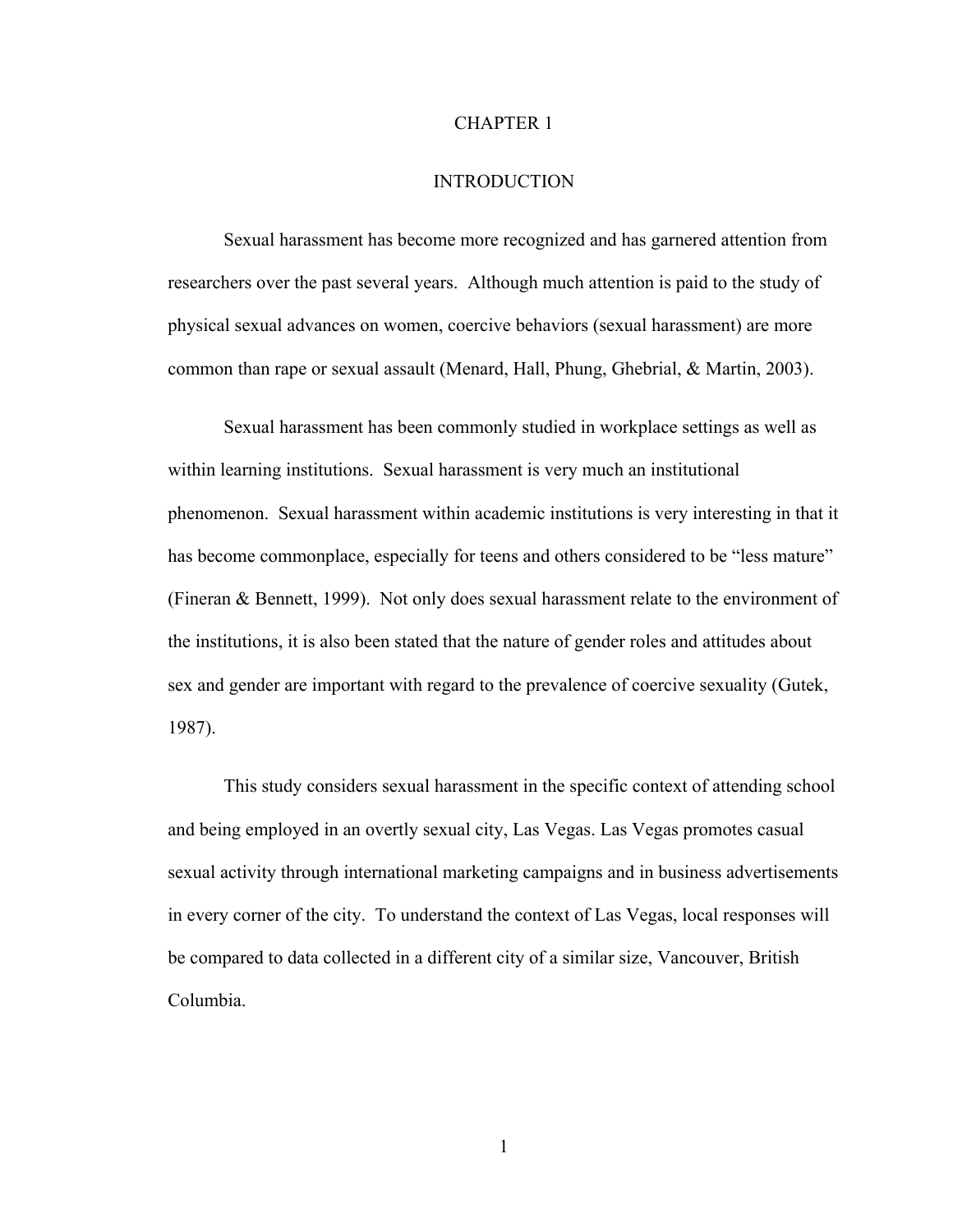## CHAPTER 2

## REVIEW OF RELATED LITERATURE

## Definitions of Sexual Harassment

As more women began to enter the workforce, organizations like the National Advisory Council on Women's Educational Programs and the U.S. Equal Employment Opportunity Commission have worked to define and understand sexual harassment better. The biggest hurdle for those contributing to the body of research on this topic is the complete absence of a well-defined, agreed-upon definition. Because more women began joining the work force following the close of World War II and the early study of sexual harassment in the late 1970s, researchers failed to find a common set of behaviors that would qualify. Catharine MacKinnon (1979) proposed what appeared to be the most influential definition of sexual harassment. This definition referred to sexual harassment as, an act that provoked an unwanted sexual requirement of a relationship between two people of disproportionate power (MacKinnon, 1979). A great deal of early sexual harassment was simply described in terms of forcefulness and inappropriateness; however this definition clearly spoke to the aspect of power, which would later be widely debated. Sexual harassment in the workplace has been defined by the United States Supreme Court (477 U.S. 57[1986]) as a hostile work environment created by unwelcome sexual advances or other acts including comments which result in an intimidating work environment would qualify as sexual harassment in the workplace (Uggen & Blackstone, 2004).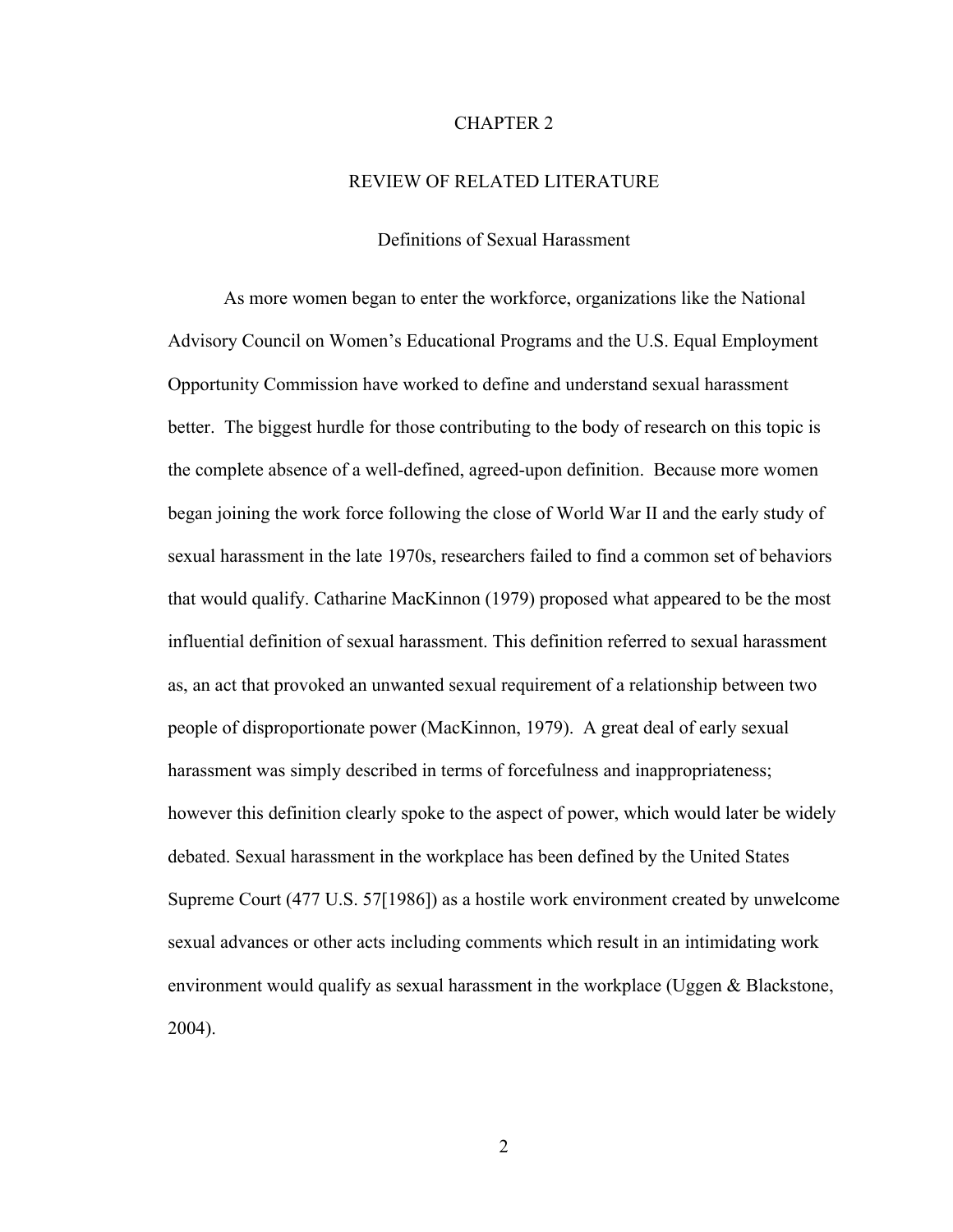Sexual harassment had certainly begun to present itself in career settings, but it also began to be prevalent in other areas. Sexual harassment has also penetrated one of society's biggest institutions, education, and the need for a definition was evident again. The Office for Civil Rights (OCR) added Title IX of the 1972 Education Amendments, which is the law removing gender discrimination against students. The OCR has since changed a bit of language of the policy, but the basic elements are still present. The OCR, through the department of education, recognizes three basic concepts outlining sexual harassment of students. It recognizes conduct that is sexual in nature, is unwelcomed by the victim, and essentially hinders a student's ability to benefit from an institutional organization, as sexual harassment (U.S. Department of Education, 2008). Not only does the OCR go on to explain these three factors relating to sexual harassment, but it also provides educational examples of borderline acts that fall into each category.

As the body of work relating to sexual harassment has grown, so have the possible definitions. Even with numerous definitions arising within several disciplines acknowledging similar concepts, evidence still showed that many victims and researchers maintained very different definitions about coercive behaviors. Narratives from participants in Till's work (1980) indicated a wide range of responses to both behaviors and definitions of sexual harassment from victims. This range in definitions has been found in numerous studies including numerous participants of various organizations (Reilly, Carpenter, Dull, & Bartlett, 1982; Fitzgerald, Magley, Drasgow & Waldo, 1999: Paludi, et al., 1990). Not only do individual perceptions provide a range of definitions, but also so do the methods for studying this type of behavior.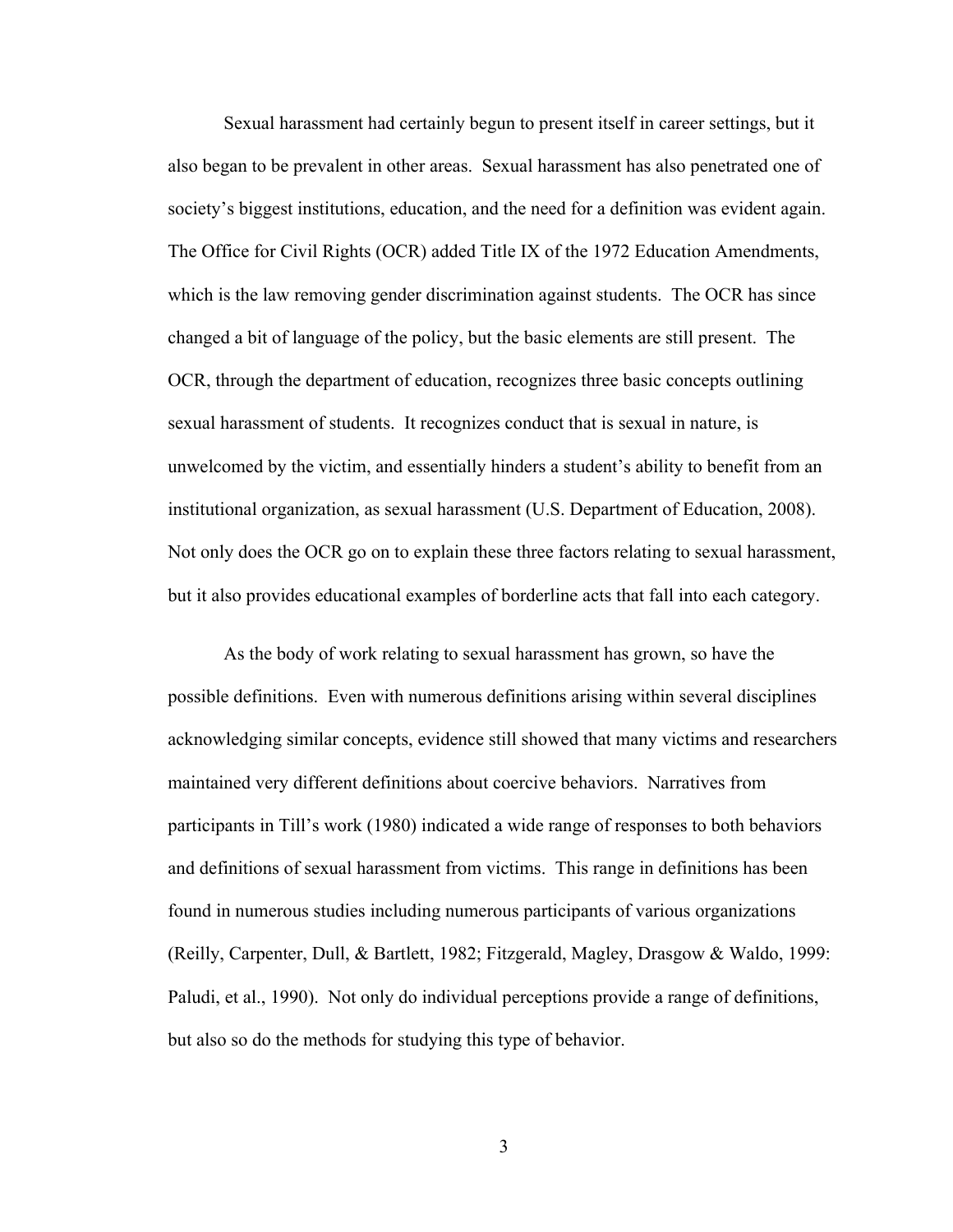Researchers have used generic behavior categories that appear exhaustive for a large number of acts and severity. For example, the "experience" of sexual harassment could mean several different things. Physical coercive behaviors can be significantly different from sexual conversation or inappropriate jokes but due to the nature of early studies, they all get generalized together. This variability on the part of participant understanding of sexual harassment has become important.

In 1986 the U.S. government actually outlined two different scenarios with which most acts of sexual harassment fall. The first is called quid pro quo, which describes a situation involving a person of power holding certain benefits from, or punishing formally, a person that does not respond positively to the sexual advances. The other form of harassment involves a situation where the harasser makes the setting hostile through threats or other forms of coercive action to get what is demanded. The latter is called hostile environment (U.S. Equal Opportunity Commission, 1993).

Sexual harassment has become a common problem as more women enter the work force and it has been studied sine the late 1970s. Sexual harassment and our understanding of the phenomenon are always changing as we learn to behave and act in a way which is considered to be normal within our culture (Uggen & Blackstone, 2004). Court cases focused on finding laws to govern coercive sexuality are always changing as "reasonableness" is used to determine what actions should be covered.

Different cultures and different people reasonably expect different things from a work environment or a learning institution (Uggen & Blackstone, 2004). As early as 1979 the authors of works related to sexual harassment mounted numerous definitions of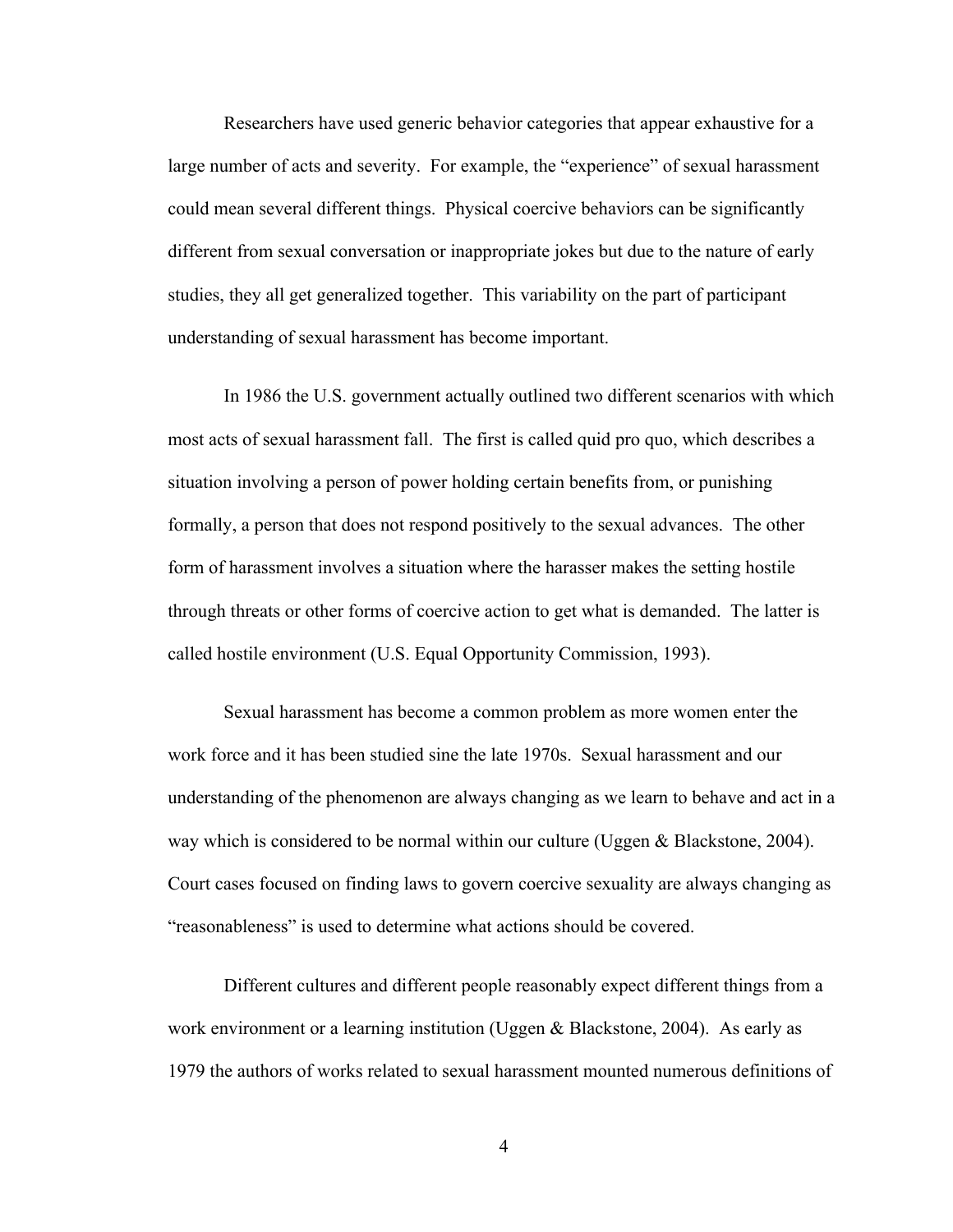sexual harassment, most of which include that reasonableness context. Due to this "reasonableness" aspect of the phenomenon, these definitions were both repetitive, but also different in many aspects. For example, some definitions covered mere aspects of what we now claim to be part of sexual harassment, while other definitions covered specific forms of sexual harassment or sexual harassment in general (Till, 1980).

*Assessing judgments of sexual harassment*. It has also been asserted that as different people maintain different reactions to sexual harassment, the gender of the rater of sexual harassment matters. Although cases of sexual harassment are generally complex in nature, it has been noted that gender of the rater is a consistent variable affecting judgments of sexual harassment (O'Connor, Gutek, Stockdale, Greer & Melancon, 2004).

## Measuring Sexual Harassment

Generally, sexual harassment is studied through a number of indicating behaviors (on the part of the harasser). It is interesting how these indicating behaviors came about. Due to the vague and convoluted definitions that surfaced early in the study of sexual harassment, a victim-based response was used to evaluate sexual harassment. This began with Till's (1980) work when he completed a study to assist the National Advisory Council on Women's Educational Programs (NACWEP) to asses and treat sexual harassment. This study mostly contained a content analysis of experiences of collegeaged women. Till was the first to begin the process of studying sexual harassment. His report was related to sexual harassment of college students.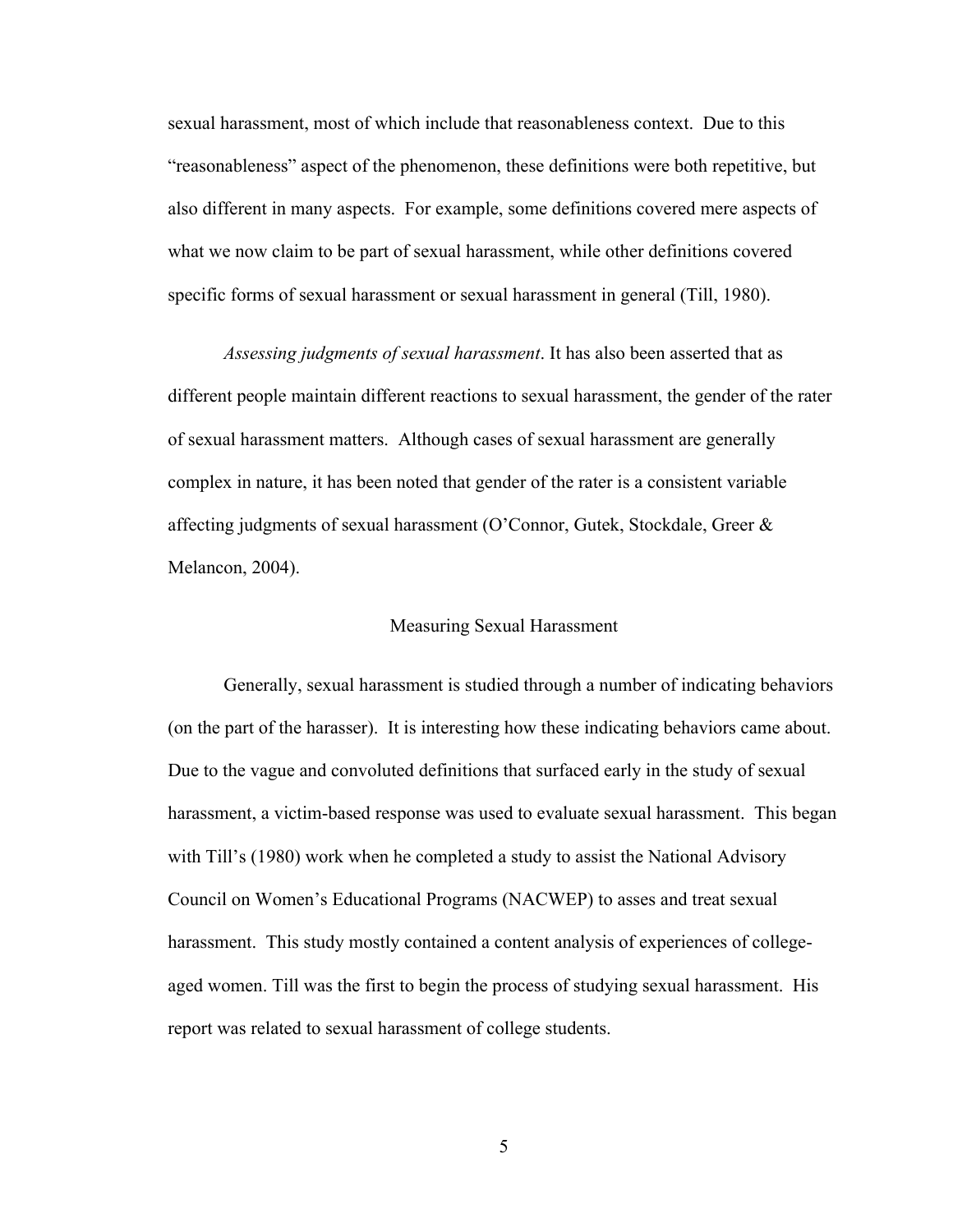As noted previously, sexual harassment is a problem that spans across many different organizations and/or places of work. Much recent work has been completed on college campuses and other institutions of learning as well as in the military and more general organizations. Recently sexual harassment at the college level has been studied more intensely as it provides a unique dynamic with several levels of participation including but not limited to student, graduate student, staff, and faculty (Paludi, 1992).

Sexual harassment at the college level has proven to be a evident for undergraduate students as well as graduate students alike and it has been argued that graduate students may be more susceptible to sexual harassment due to the length of time spent within certain programs or commitments to superiors that they work for (Mohipp  $\&$ Senn, 2008). Obviously this can be true for anyone trying to succeed in an organization. It can take a great amount of time and effort to accomplish goals. In 1997 a report of graduate women and occurrences of sexual harassment concluded that more than half of women have likely experienced sexual harassment while on campus (Gruber, 1992). Another study of college students concluded that as many as 60% of a sample of female graduate students had experienced everyday sexual harassment by a faculty member (McKinney, Olson, & Satterfield, 1988).

College campuses have been the targets of sexual harassment research for some time now. It has been observed that between 20% and 30% of college women have been victimized by a male faculty member while completing coursework (Williams, Lam, & Shively, 1992). Generally on college campuses, we see sexual harassment because of the power situation involved with faculty members and victims in a position with something to lose. This is a problem for students and university employees alike. Generally the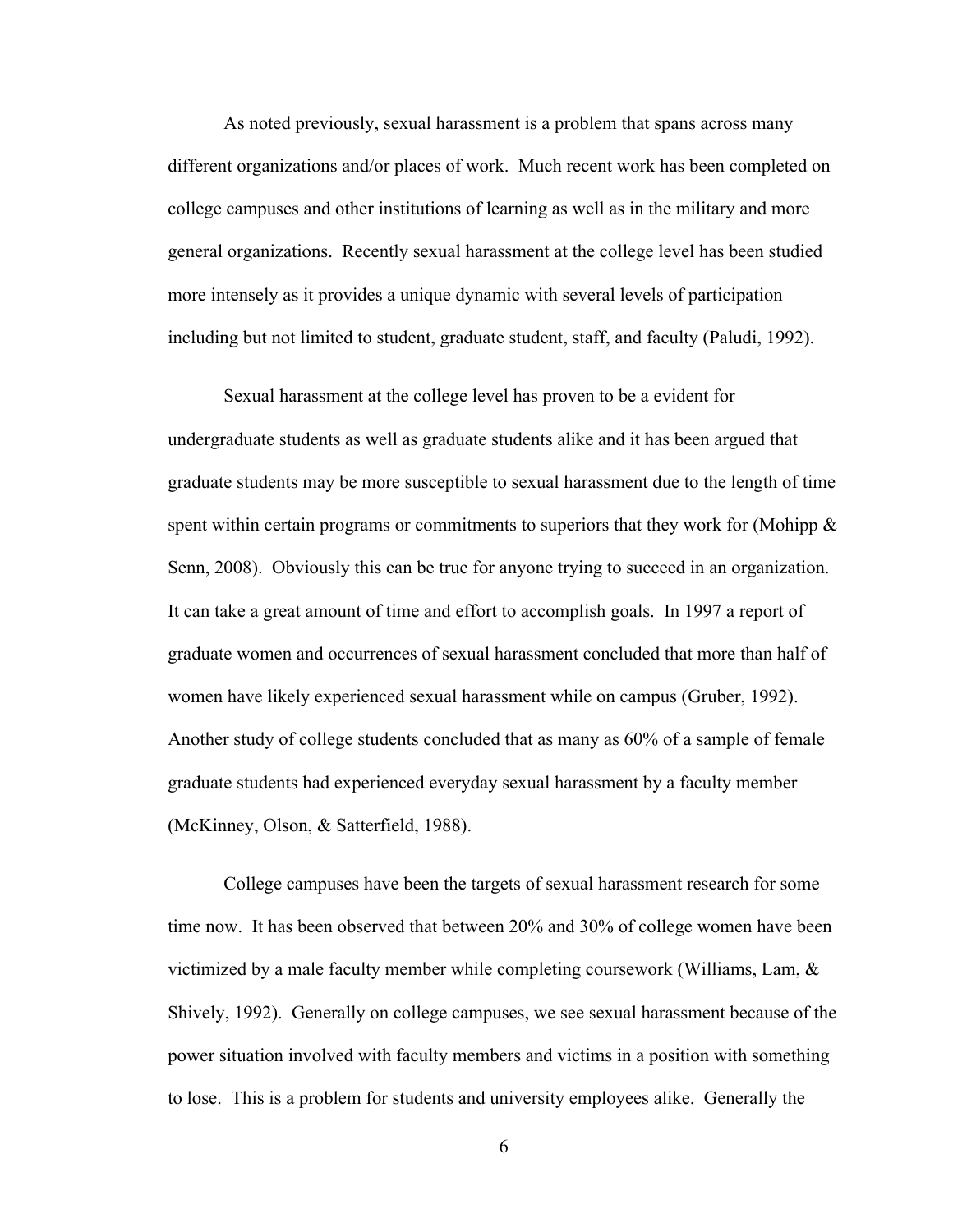power within U.S. colleges lies with men and women find themselves targeted as both students and employees (Schneider, Swan & Fitzgerald, 1997).

Proper research has not been completed to give national information regarding sexual harassment, but individual studies have shown coercive sexuality to be a significant problem for a large number of female students every year (Uggen  $\&$ Blackstone, 2004). The need for programs to effectively reduce the number of instances of sexual harassment on campuses is apparent. A study of over 300 U.S. institutions of higher education found that about 60% of participants indicated the presence of written sexual harassment policies and over 45% indicated that grievance protocols were available at their schools (Uggen & Blackstone, 2004). Another study in Indiana found that institutions with policies that govern sexual harassment saw higher rates of estimated and actual complaints about coercive sexuality. This is probably due to the increased awareness and understanding of sexual harassment as well as prevalence (Uggen & Blackstone, 2004).

The study of the university setting has lead to the study of the same panel with regard to the places that they work, in or outside campus. It is not commonly known that sexual harassment can actually be perpetrated within two different scenarios relating to power. Generally, sexual harassment represents harassment by someone with more power than the person that they are harassing. However, sexual harassment can also include situations of a "contrapower". This scenario would explain a person harassing another individual with more formal power than the aggressor actually has (Mohipp  $\&$ Senn, 2008). This can be a confusing topic as perceptions about sexual harassment usually follow the belief that it comes with power. These perceptions make us believe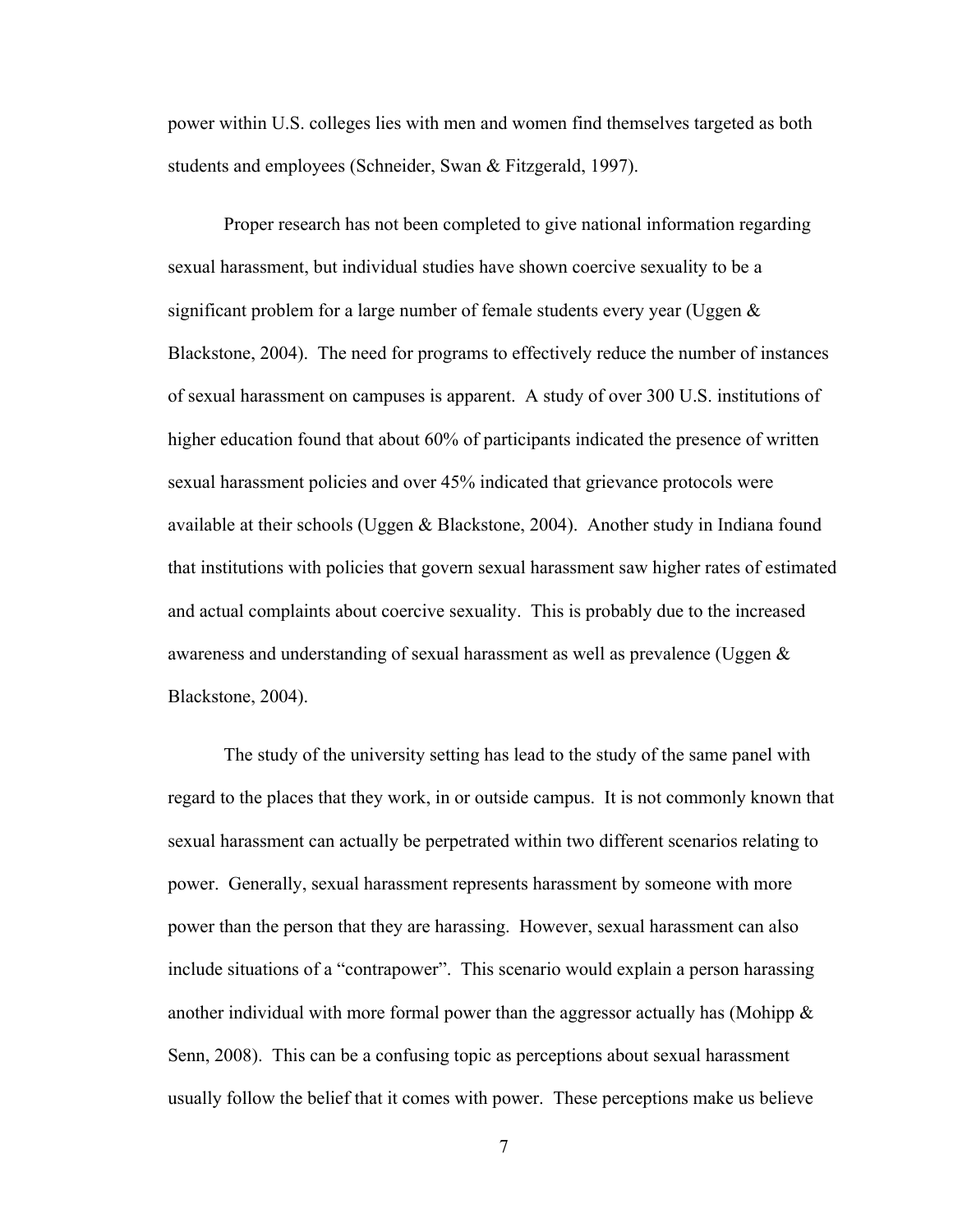that the power we have over others gives us the "courage" to move forward toward others with coercive mentality (Wayne, 2000).

In fact, the study by Wayne (2000), reported that participants rated harassers more favorably when involved in contra power situations. Although it has been argued that nature of sexual harassment involves women who are in a powerless position relative the aggressor in the situation (Paludi, et al., 1990), this appears to be a misconception about what constitutes sexual harassment and who the aggressor is. This misconception can affect how people actually view the sexual harassment. Not only can the misconception change what people think about sexual harassment, but according to Wayne (2000), certain instances which are not considered normal (like contra power scenarios where the aggressor is actually in a less powerful position than the victim), may actually make sexual harassment hard to even spot. Generally, attitudes of women are less supportive of sexual harassment. It has been speculated that this is due to the differences in life experiences with regards to being in positions of power and having to deal with sexual harassment.

## Issues with Studying Sexual Harassment

As noted previously, one issue related to the study of sexual harassment is the varying definitions of sexual harassment. The theory of sociocultural factors will play a large part in attempting to explain those differences. The self-report nature of sexual harassment is what makes it difficult to measure accurately. The very nature of a given city or organization can play a large part in the participants' perceptions of sexual harassment. Not only will large-scale social contexts affect the perception of sexual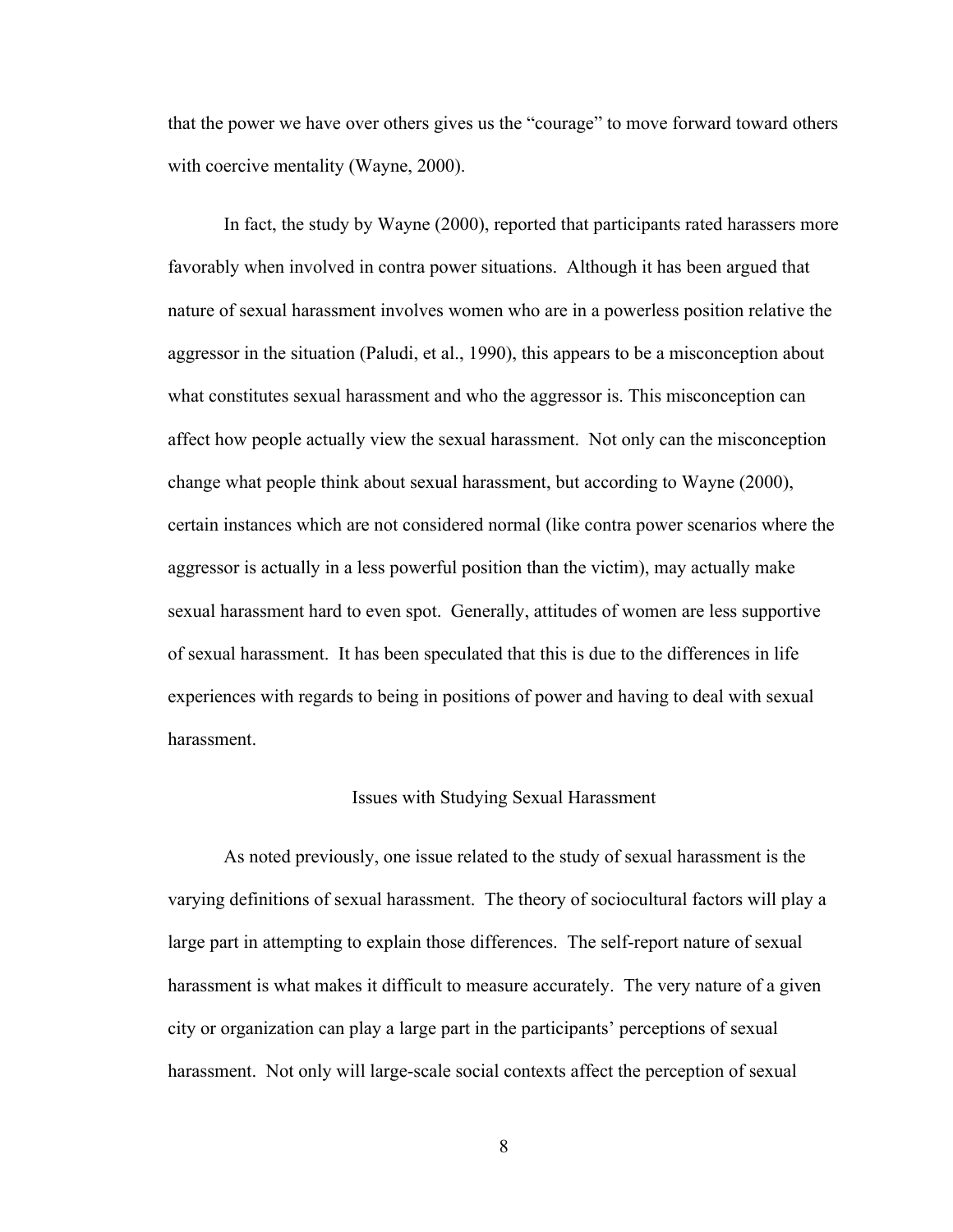harassment, but so will individual experiences in different organizations, most notably the home. Another issue related to the study of sexual harassment is the development of operational definitions of sexual harassment. This aspect has been the biggest focus for research over the past thirty years or so and has led to the Sexual Experience Questionnaire, which has been argued to be the best overall measure of sexual harassment that has been developed to date. Another major issue with the study of sexual harassment is related to traditional thinking. The traditional thought process generally has blamed the victim for the acts of sexual harassment and not men. Acts of sexual harassment related to a woman getting the grade or getting a raise has been attributed to aggressive acts on the part of women.

## Effects of Being Harassed

The study of sexual harassment has evolved, and not only have researchers identified the prevalence of sexual harassment, but they have also identified serious acute and chronic consequences associated with it. In work related to organizations and sexual harassment, Fitzgerald et al. (1997) explain that sexual harassment is a product of two primary concepts. The first is organizational climate and the other relates to job gender context. Organizational climate, according to the authors, is the different characteristics of an organization that speak to its tolerance of sexual harassment. Job gender context refers to the nature of gender as it relates to the workgroup. For example, types of duties or gender breakdown of workers would classify as job gender. From this framework it has been argued that one can predict prevalence of sexual harassment in an organization. Furthermore, the residual effects of the sexual harassment that occurs when an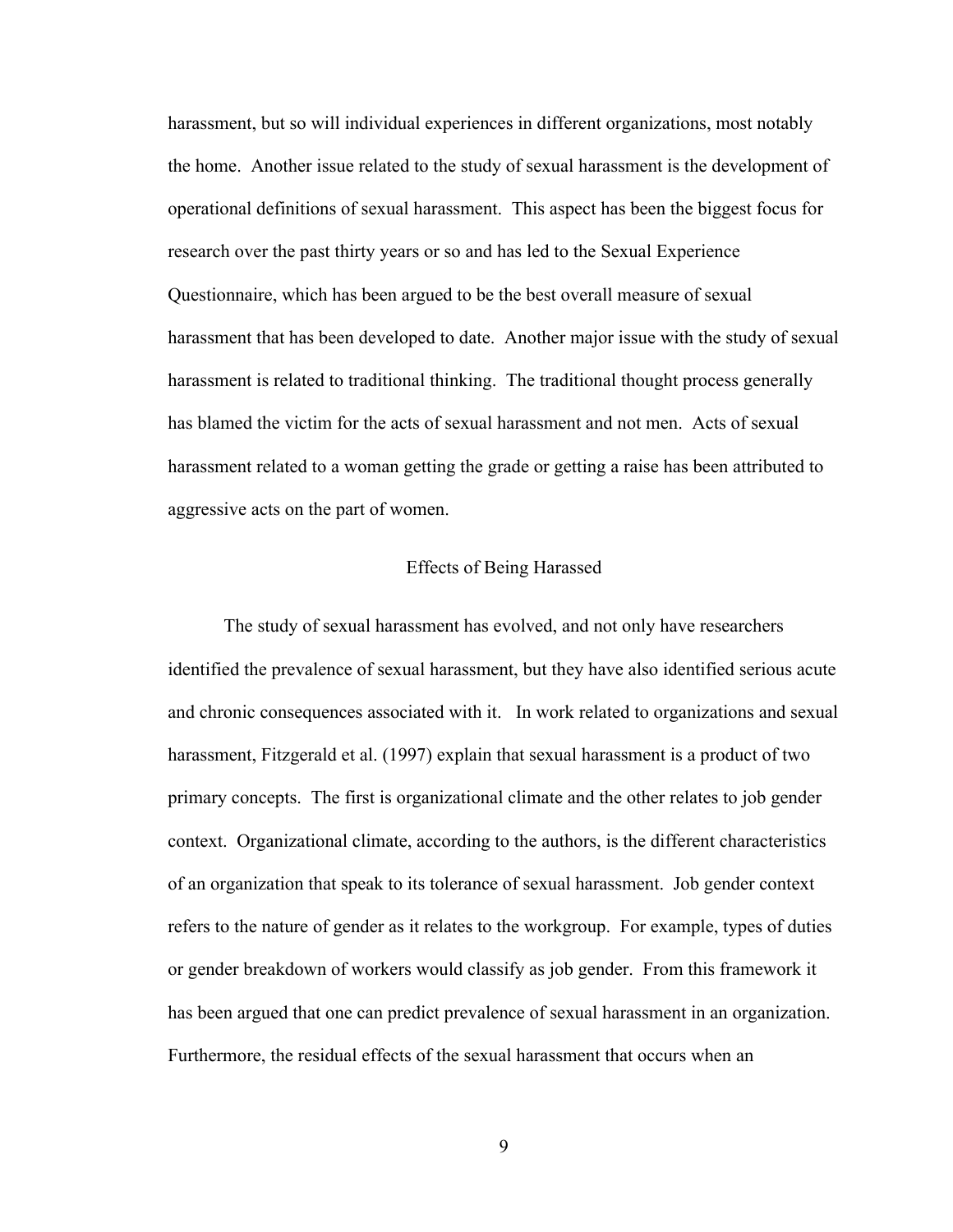organization does not handle sexual harassment cases properly can be devastating for a victim of sexual harassment (Summers, 1996).

They explain that sexual harassment negatively affects one's job, mental health, and physical health (Fitzgerald et al., 1997). Mental health issues relate to symptoms of anxiety or depression, while issues related to physical health can relate to headaches, sleeping problems, and even gastro-intestinal issues. The authors also go on to note that personal factors relating to the victim can affect how intense the negative reactions are.

Koss (1990) notes that emotional reactions to sexual harassment include: anger, fear, depression, anxiety, irritability, low self-esteem, feelings of humiliation, alienation, helplessness, and vulnerability. This response involving these feelings is believed to be immediate and tends to lead to chronic stress symptoms related to the victimization. Salisbury, Ginorio, Remick & Stringer (1986) noted a sequence to the cognitive reaction to sexual harassment. First, they noticed confusion and self-blame on the part of the victim. The second reaction was fear or anxiety. This refers to either anxiety due to possible retaliation at work or feelings of being trapped in a hostile environment. This could be due in part to the large percentage of the sample that actually filed complaints. The third reaction is depression and anger. This phase comes in the wake of the victim recognizing his or her victimization and realizing that blame should be placed with the aggressor.

Disillusionment follows. The author refers to this phase as the time when the victim realizes that help within the system does not exist and that the institution he or she she is working in is part of the problem.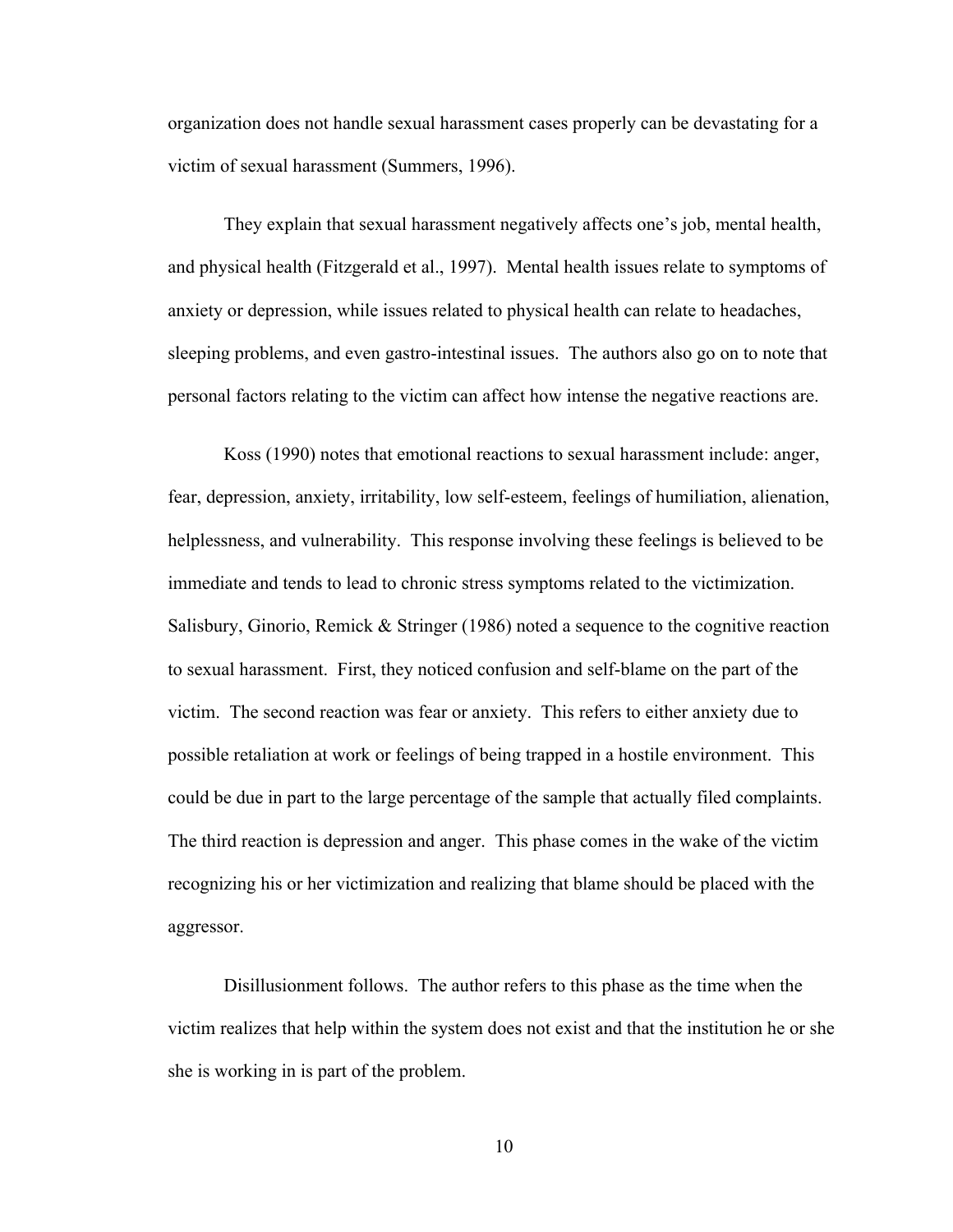There are numerous works that also explain other significant consequences of sexual harassment. Gruber (1992) explains that sexual harassment can lead to decreased job satisfaction. Sexual harassment can also lead to loss of relationships with co-workers (Gutek, 1985).

Till's (1980) analysis of self-report surverys of college students indicated several things. Participants commonly reported instances that would fall outside the range of a majority of sexual harassment definitions. It was noted that respondents reported instances of rape as well as comments about gender that would not be considered derogatory. The analysis of the report also noted that a large majority of the acts reported may be considered malicious in action, but the intent of the harasser was not necessarily malicious. It appeared to the author that the harassers might not have considered the acts to actually be sexual harassment. The respondents reported instances of sexual harassment where the threat of punishment or inference of reward was absent. The other major finding from the self-report surveys was very interesting. The last major finding of the survey indicated a big variance in the ability of respondents to define "sexual harassment" or agree on what behaviors are "unacceptable". These findings speak to how difficult this topic is to define and understand (Till, 1980).

Till completed his report in 1980 to instigate conversation about sexual harassment legislation and guide future research to follow. Ultimately, Till's goal was to push for the continued recognition of sexual harassment as a prevalent problem in the U.S., but also to convince the federal government to continue to pass legislation that will positively affect the situation. Till was able to categorize self-reported instances of sexual harassment to create levels of sexual harassment. He was able to then create five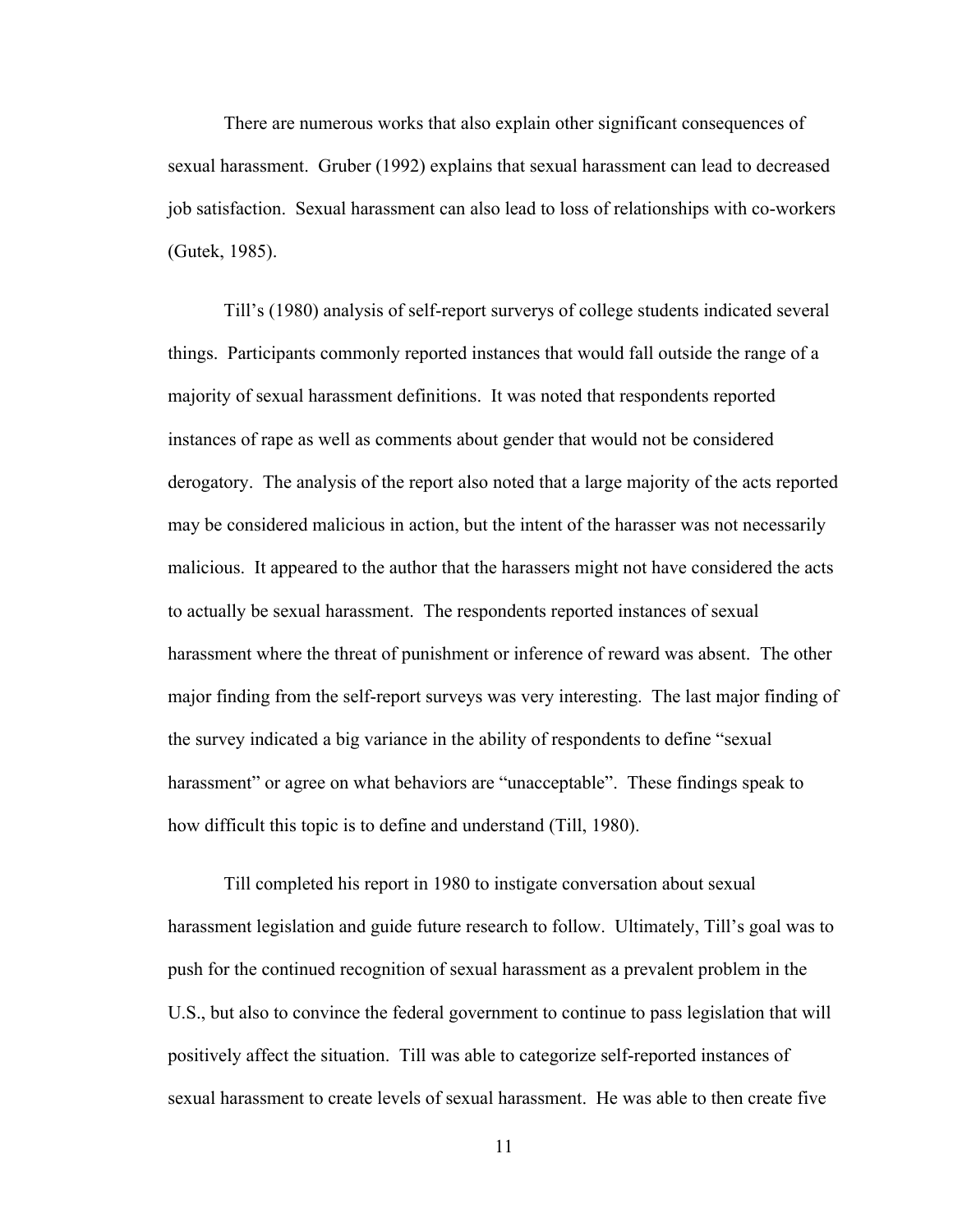categories of actions; they were: "gender harassment, seductive behavior, sexual bribery, sexual coercion, and sexual imposition or assault." The categories he created were generally listed in order due to severity, which was the only basic criterion for analyzing sexual acts.

After Till (1980) created this original categorical system, James Gruber (1980) created another system which used severity to describe sexual actions. This newer system contained a list of ranked actions within three separate categories of sexual actions including: nonverbal displays, verbal requests, and verbal remarks (Gruber, 1992). Gruber (1992) compiled his new system from the typologies mentioned in seventeen other works previously published on sexual harassment studies. His categories contained actions commonly cited by previous researchers and he ranked them based on the resulting analysis of two specific studies (Fitzgerald & Hesson-McInnis, 1989 and Baker et al., 1990).

The category of verbal requests (ranked in order from worst to least serious) included: sexual bribery, sexual advances, relational advances, and lastly subtle pressures. His category of verbal comments included: personal remarks, subjective objectification, and sexual categorical remarks. Lastly, his category titled non-verbal displays (from worst to least severe) included: sexual assault, sexual touching, sexual posturing, and sexual materials (Gruber, 1992). As a general rule, the actions were ranked more severe as the act became more personal and more sexually focused.

The development of sexual harassment research has mostly involved the organization of acts by severity level. A widely used system for defining sexual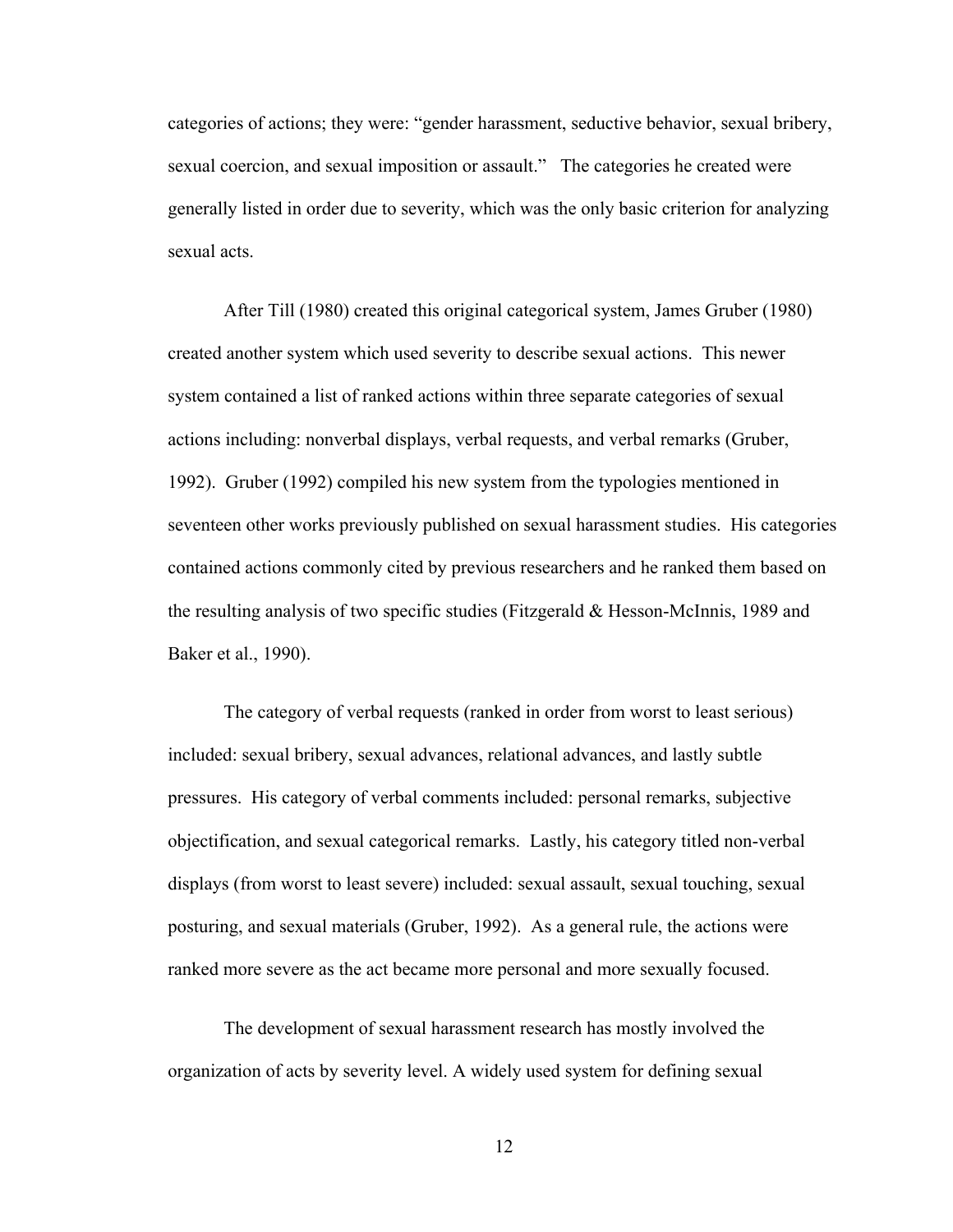harassment has been the U.S. Merit System Protection Board (USMSPD, 1981, 1987). This organization was created in 1978 as a result of the Civil Service Reform act to oversee federal merit systems and protect basic civil rights of those who work for agencies in the federal government (USMSPD, 1981, 1987). The system utilized seven basic behaviors, organized into three intensity levels. The three intensity levels included actions considered to be: less severe (such as unwanted sexual behaviors), moderately severe (such as pressure for sexual acts), and most severe (such as attempted rape) (USMSPD, 1981, 1987). Even though this system is slightly different than the ones previously mentioned, it is still evident that researchers have ranked coercive behaviors more severely as they become more personal and sexually focused. Until 1987, information gathering on this topic had left out conceptual factors pertaining to sexual harassment and levels of reliability and validity for such measures (Fitzgerald, Gelfand & Drasgow, 1995).

# Theoretical Explanations

Sexual harassment has been studied through a number of theories that relate to life-course issues, organizational structures, individual level traits, and even evolutionary theories of sexual harassing on the part of the harasser. Findings of the current study can be best interpreted through the framework of sociocultural theory of sexual harassment. This theory is related in part to feminist theory. It examines larger scale societal factors and the political contexts that create sexual harassment and within which sexual harassment occurs. This theory states that sexual harassment is an expected consequence of the gender inequality and sexism that already exists in our society (Pina, Gannon  $\&$ Saunders, 2009; Tangria & Hayes, 1997). Sociocultural theory adapted ideals of the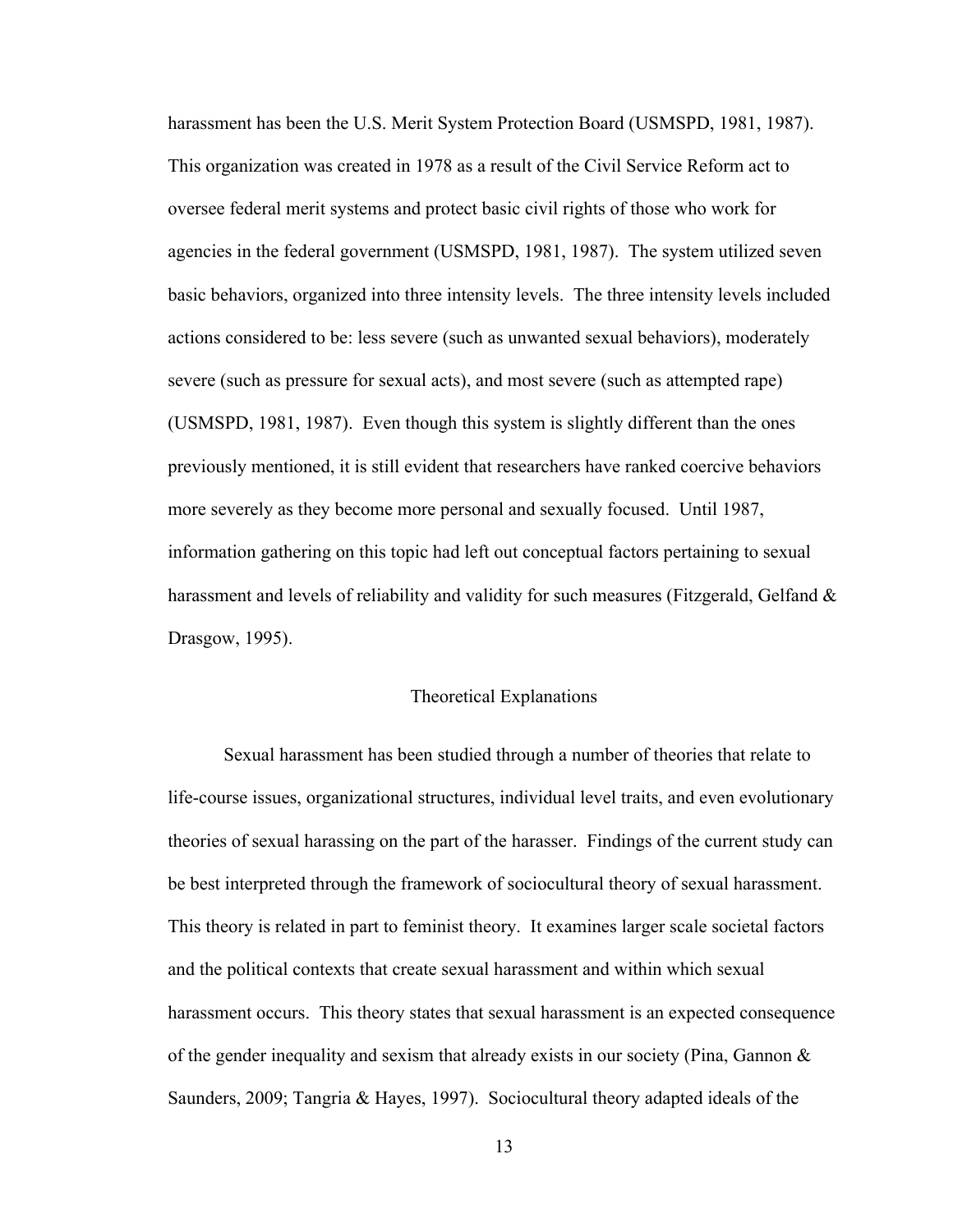feminist theory paradigm based on cultural circumstances. The feminist ideology asserts that there are fundamental differences between men and women and when research needs to be guided appropriately.

This theory states that sexual harassment is a logical, inevitable end from the culture and the experiences of that culture. This theory relies strongly on the notion that cultural norms affect behavior. The theory explains a great deal of sexual acts that could be defined as sexual harassment with one simple variable. The theory explains sexual harassment with just the concept of experiences within a culture which creates and tolerates sexual harassment. .

The sociocultural theory of sexual harassment fails to recognize the effect of the cultural norms on men. It is known that not all men sexually harass. Therefore, it is more useful with regard to explaining opinions of sexual harassment and the individual definitions associated with it. Even the reporting of being sexually assaulted is largely reliant on the definition associated with it by the harassed. Due to the nature of studying sexual harassment (i.e., self-report studies), the sociocultural theory will be tested as the possible explanation for any differences in experienced sexual harassment as well as simple perceptions about sexual harassment (Pina et al., 2009; Tangria & Hayes, 1997).

## The Context: Las Vegas

Las Vegas, as many already know, is very different from most cities in the United States. The city is one of the premier travel destinations in the world and attracts millions of visitors every year. In fact, the transient population that travels to Las Vegas in a given year outnumbers the resident population by nearly 37 million (LVCVA, 2011).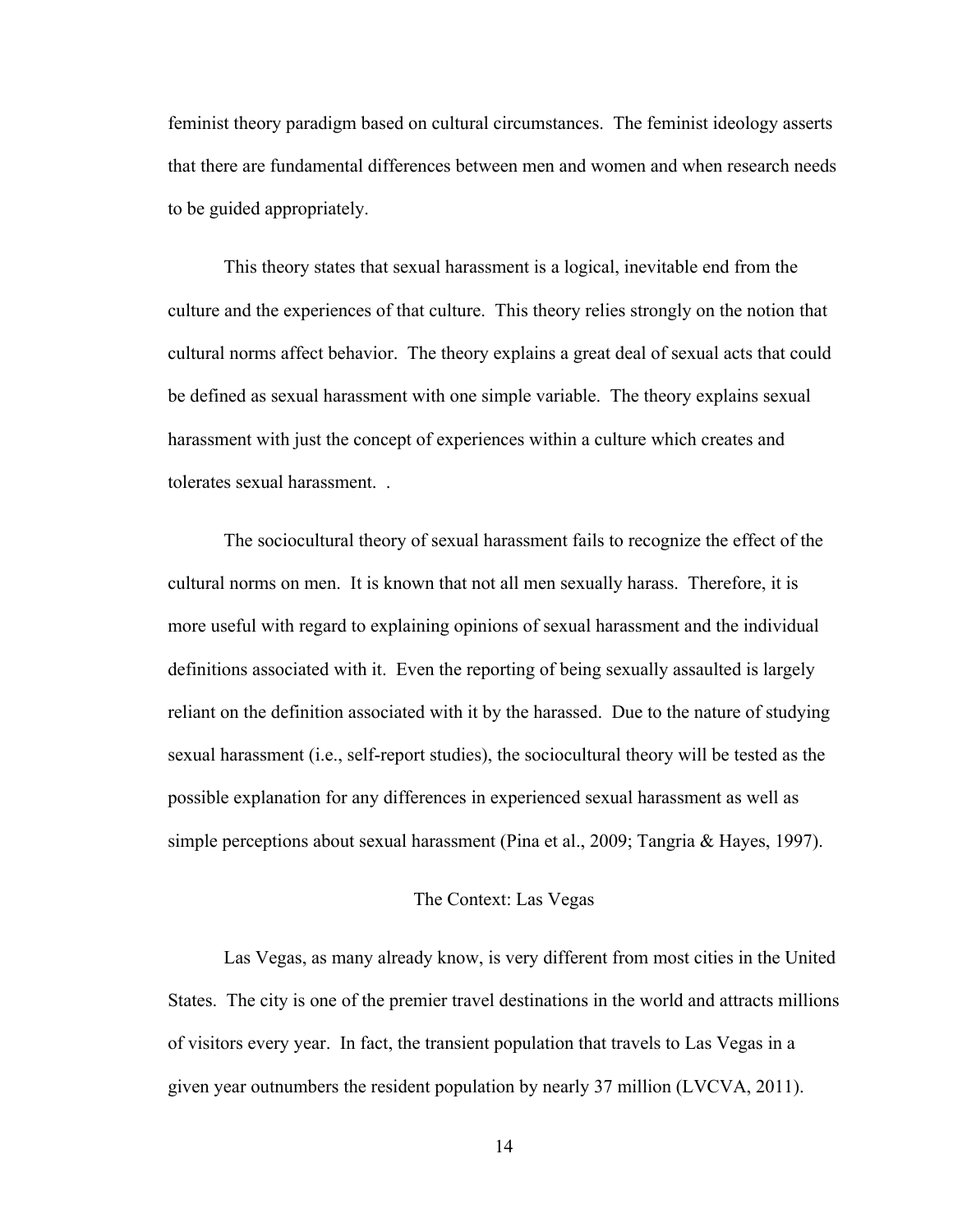Although it has become a prime spot for travelers from all over, the city has garnered a reputation unlike any other. Las Vegas has grown into an adult playground where the rules are thrown away and sex is the ultimate vehicle for it. Billboards and traveling trucks project the ongoing culture and norms of Las Vegas and the sexual nature surrounding it.

It is plausible that the overtly sexual nature of the city affects the way residents assess sexual harassment and sex. There are two competing interests in Las Vegas. The first is the financially successful promotion of the overtly sexual image of Las Vegas. The second is the reality for Las Vegans employed in this environment.

# Purpose of the Study

This project sought to explore whether this cultural environment creates unique attitudes about sex and sexual harassment for those who live and work in the city. To properly consider the effect of Las Vegas, the data will be compared to findings from a comparison group of students from Vancouver, British Columbia. The first purpose of the study was to describe how UNLV students define sexual harassment. Another goal of the current study was to determine if students at UNLV experience sexual harassment and determine if gender and age distinguish student experiences and perceptions. Lastly, the students from Las Vegas were compared to those from another city (Vancouver) to describe differences in experiences of sexual harassment. It was expected that experiences in Las Vegas and Vancouver would be significantly different. It was expected that participants in Las Vegas would experience sexual harassment at higher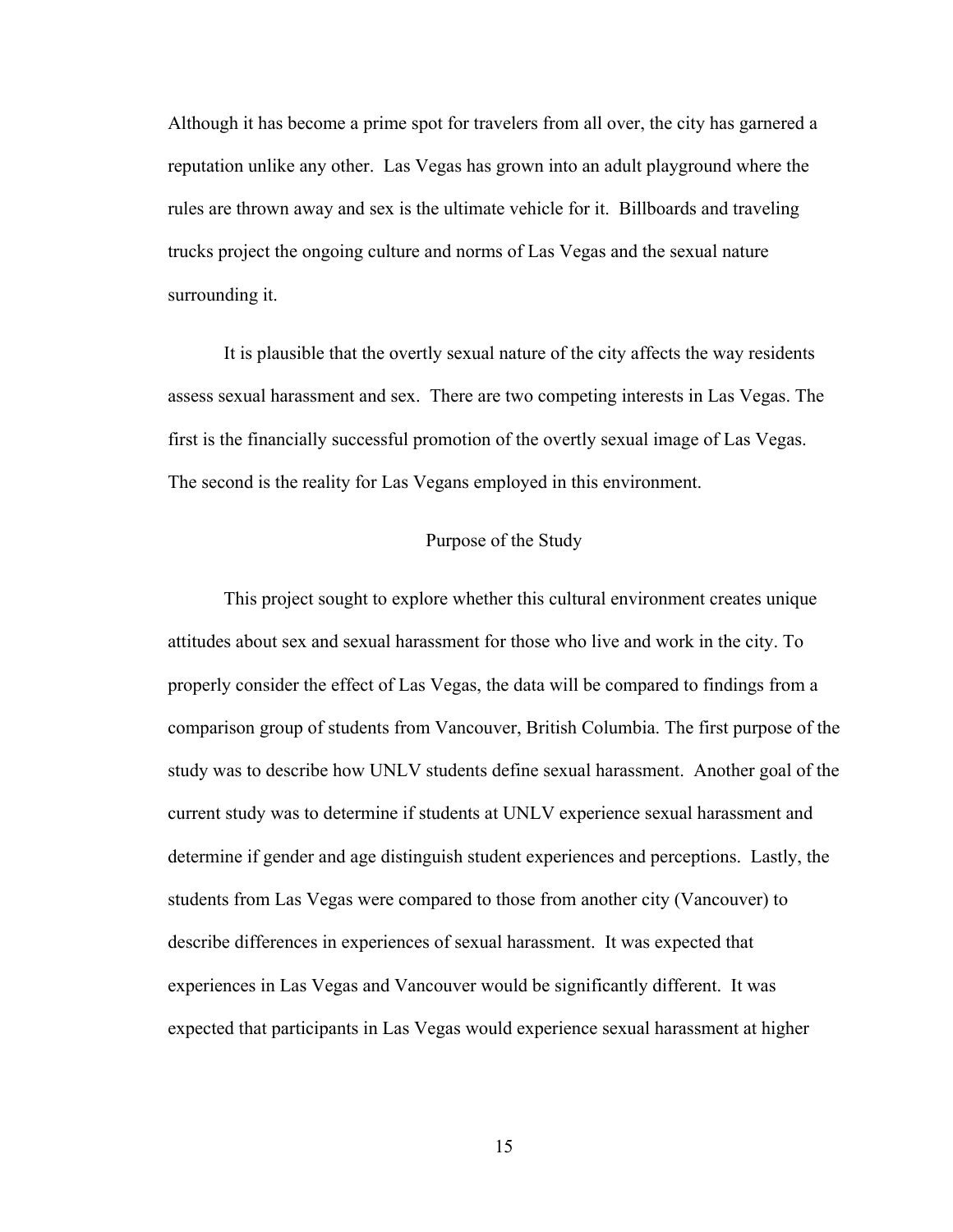rates than those in Vancouver. Vancouver is another tourist destination that sees millions of visitors every year and is comparable to Las Vegas.

# Vancouver

The city of Vancouver is a travel destination comparable to Las Vegas. It has a similar base population and is a major tourist destination internationally. The metropolitan area of Vancouver has a population of about 2.3 million (Statistics Canada, 2011). . In 2010, the city of Vancouver saw over 8.4 million overnight visitors (Tourism Vancouver, 2011).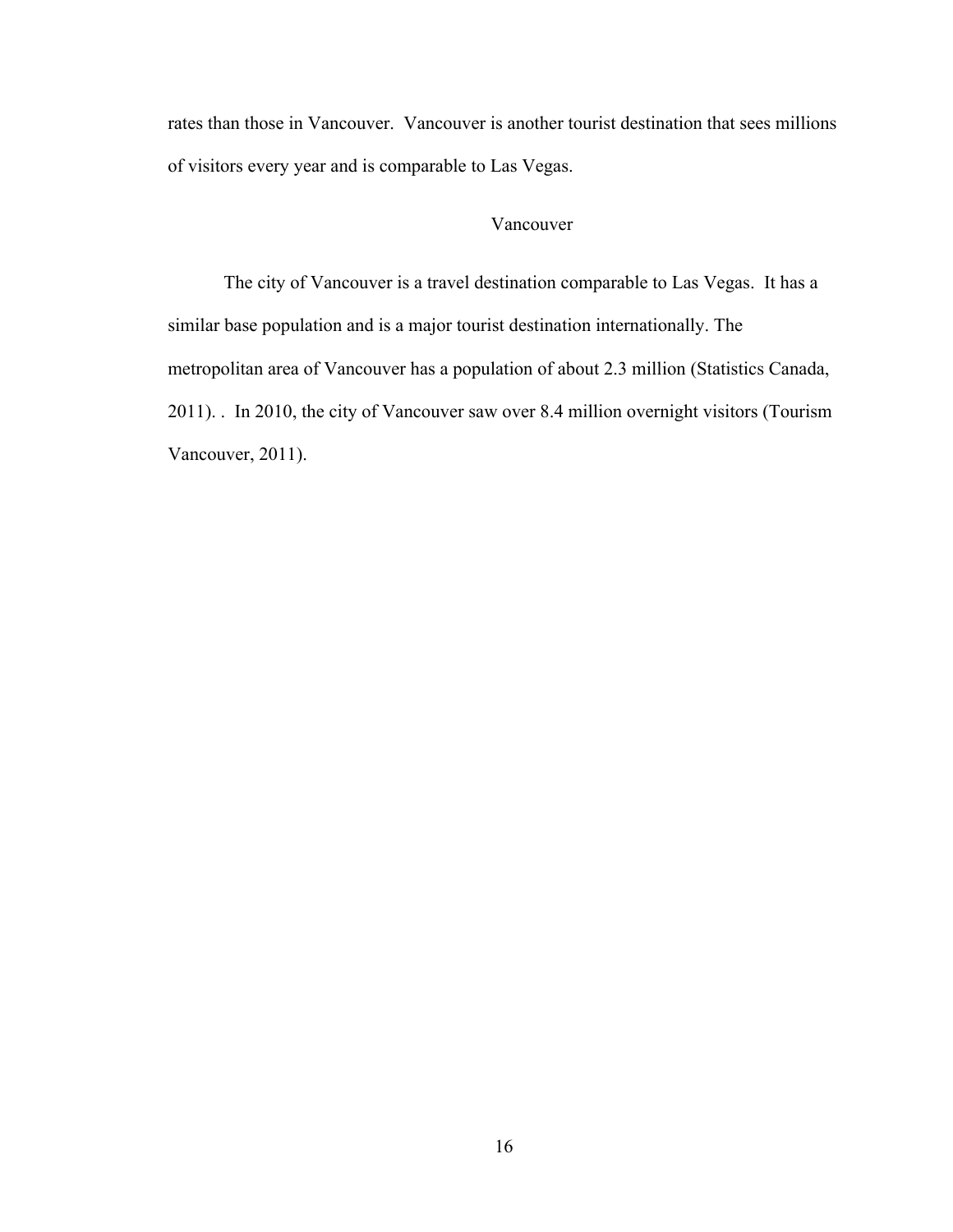## CHAPTER 3

## METHODOLOGY

# **Participants**

## *Las Vegas Sample*

The primary sample included responses from 862 college students at the University of Nevada, Las Vegas. Just over 56% of respondents were female. Over half of all respondents (54.8%) indicated that they were single. The ethnicity of participants in presented in Table 1. The largest group self-identified as Caucasian at 50.2%. The remaining half was ethnically diverse. The majority of participants (94.6%) indicated they were "extremely comfortable" with the English language. Almost 31% of all respondents indicated that they were born in Las Vegas. 37.3% of respondents were first year students. 28.3% of respondents were second year students. 22.1% were third year students. 12.3% were fourth year students or more experienced students.

#### Table 1

## *Ethnicity of Sample, Las Vegas data*

| Ethnicity              | % of sample | N   |
|------------------------|-------------|-----|
| Caucasian              | 50.2        | 422 |
| Hispanic               | 21.8        | 183 |
| Asian-Pacific Islander | 15.8        | 133 |
| African-American       | 14.8        | 124 |
| Other                  | 5.0         | 42  |

*Note:* Percents may not add up to 100% as participants had the option to select multiple ethnicities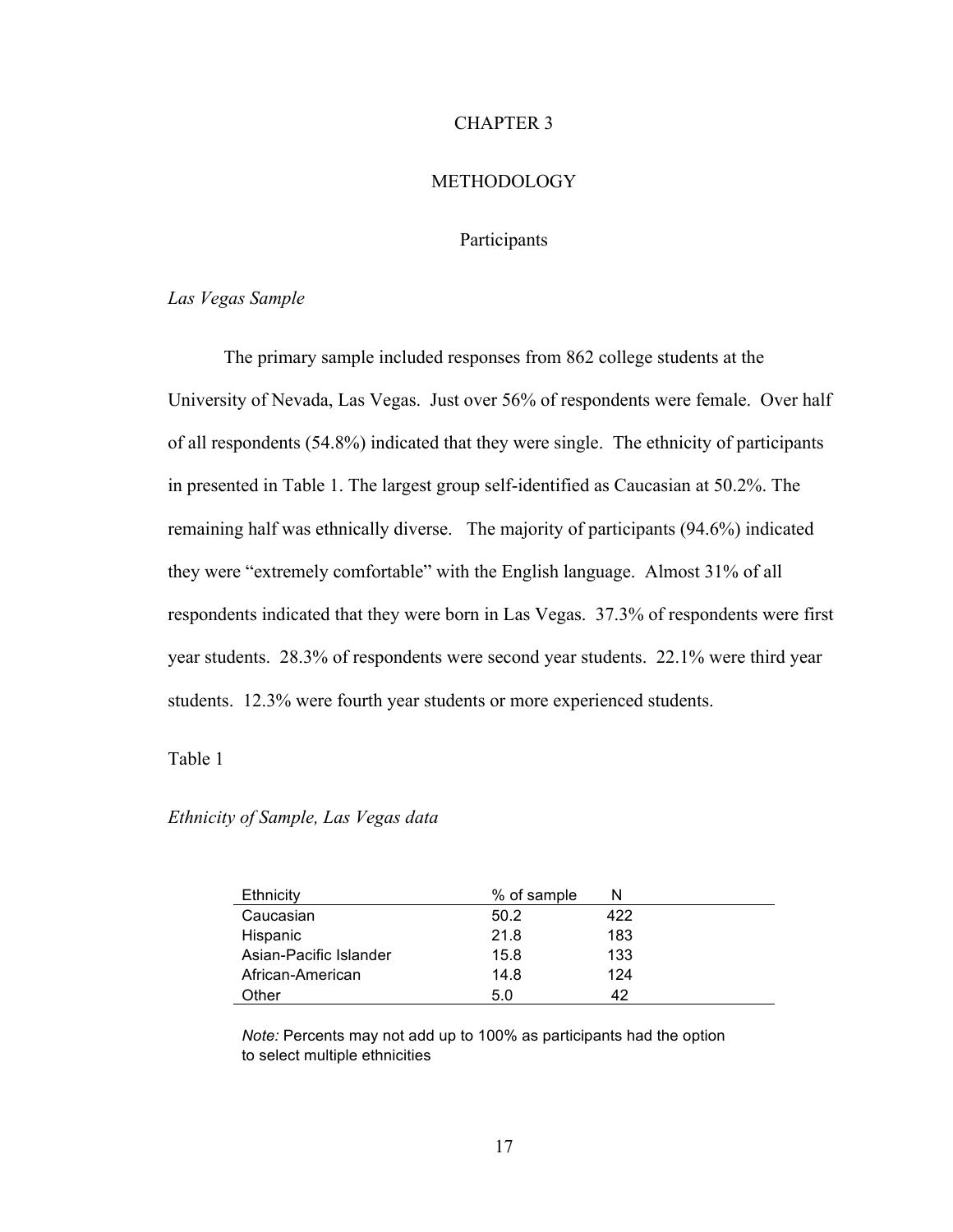Other demographic information was collected for participants and is reported split by gender. Participants in Las Vegas usually report being sexual active. Just over 77% of female participants reported being sexually active. Over 80% male participants reported being sexual active. About 35% of the women in the sample were first year students, about 30% were second year students, almost 25% were third year students, and about 10% were more senior. The average age for female participants was 20.75 with a median of 19. Just over 41% of male participants were first year criminal justice students, almost 27% were second year students, about 17% were third year students, and about 15% were more experienced students. The average age of male participants was 21.03, with a median age of 20.

## *British Columbia Sample*

For comparison purposes of experiences of sexual harassment, data collected from university students in British Columbia were analyzed to confirm a city effect for Las Vegas. Data was collected at the University of British Columbia and Simon Fraser University from 1283 students (981 female and 302 male).

The average age for female students in the British Columbia sample was 19.47 with a median age of 19. The average age for male participants was 19.84 with a median age of 19 as well. The ethnicity of students from British Columbia was diverse and representative of the city of Vancouver. Just over one third (35.8%) self reported their ethnicity as Caucasian, 44.7% as Chinese, 14.8% as other Asian, less than 1% as African American, less than 1% as Hispanic, and 3.4% as other ethnicities.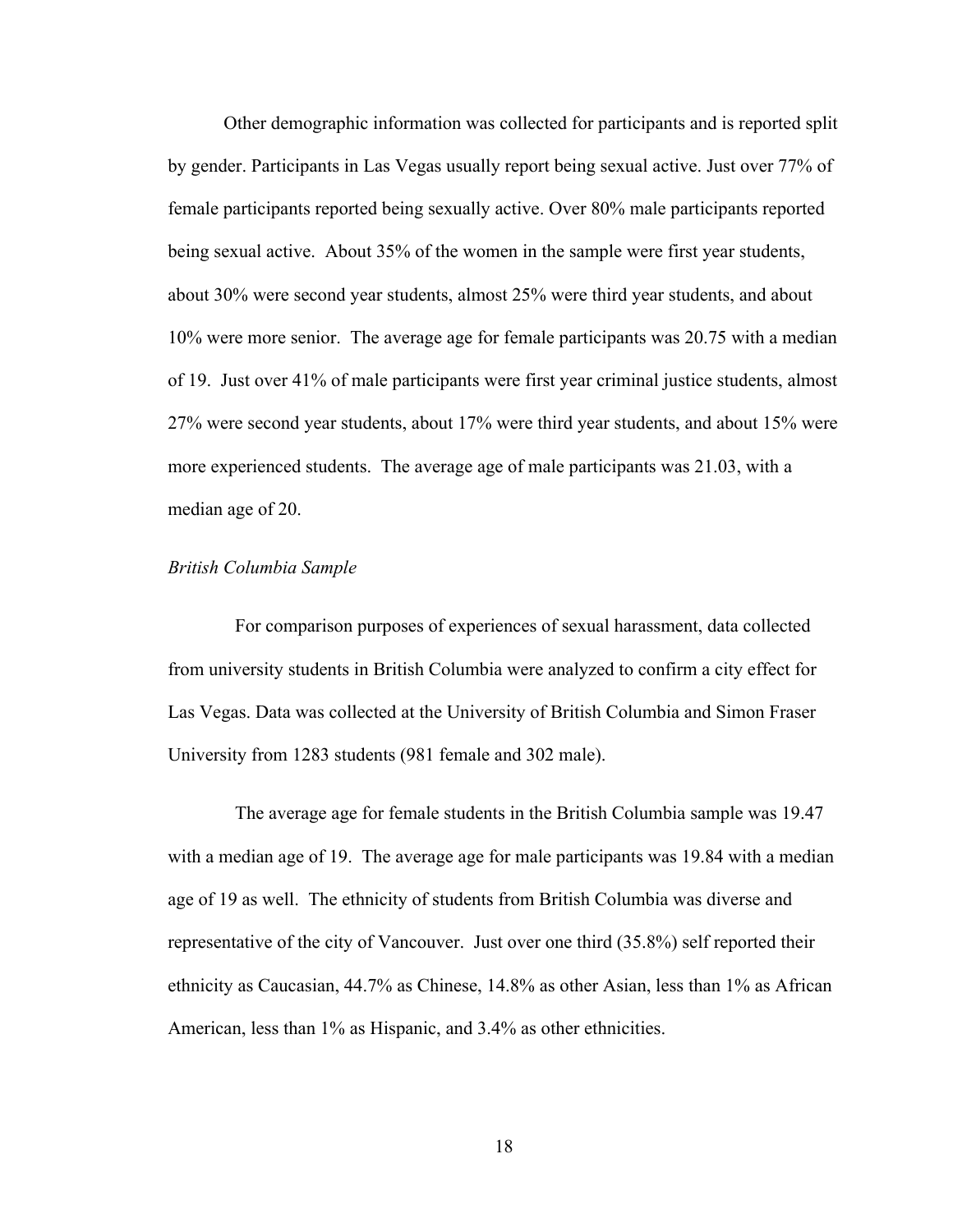# *Procedures*

The UNLV data was collected through Criminal Justice Student Subject pool participation. The data collected at UNLV followed all procedures required by the Institution Review Board of UNLV (protocol #1001-3335M) including informed consent and debriefing of subjects. The UBC and SFU data were collected from the psychology subject pools and had IRB approval at both universities.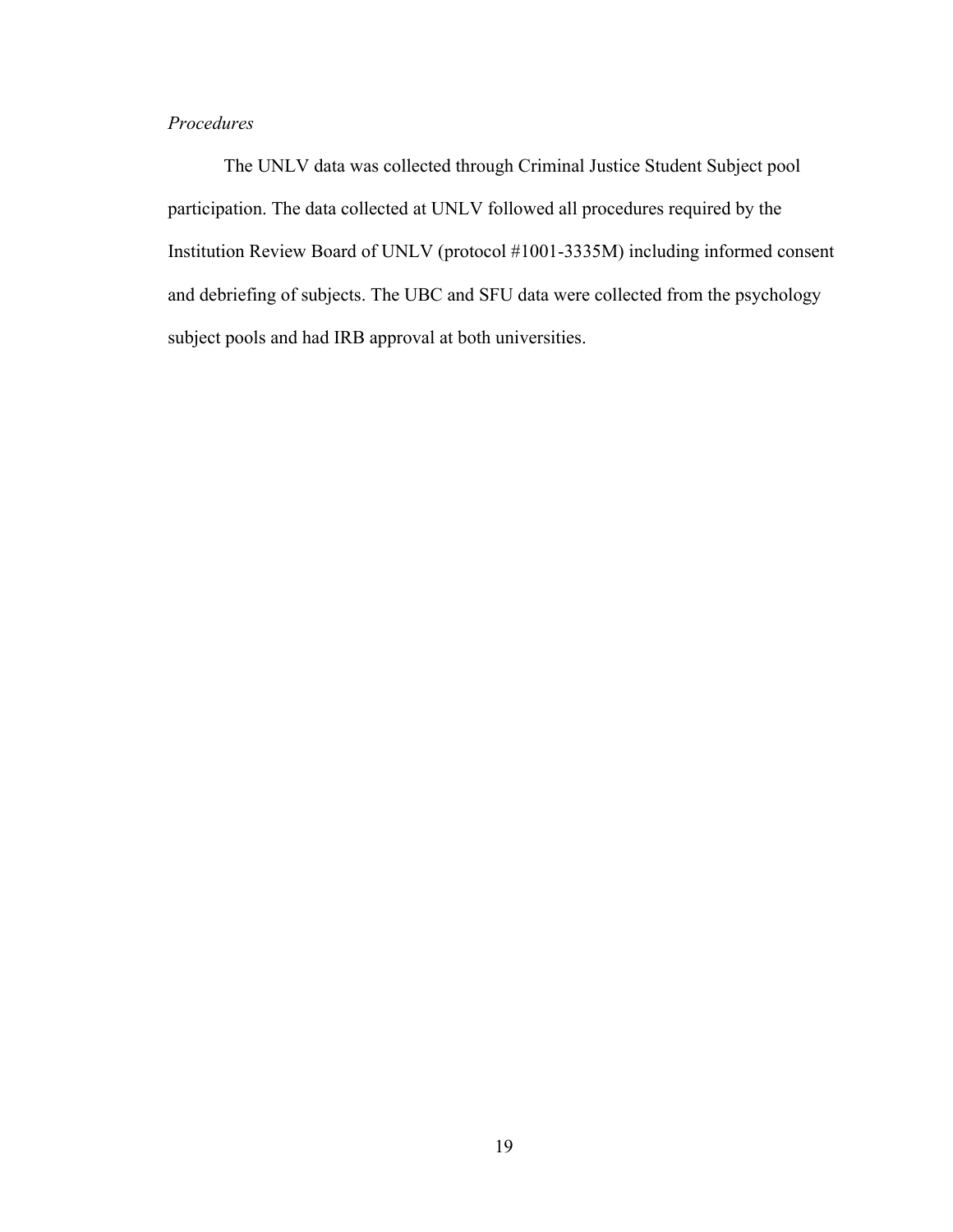## Measures

## *Sexual Experiences Questionnaire*

In 1988, Fitzgerald et al. created the first "Sexual Experiences Questionnaire" (SEQ). This survey was created with the goal of increasing measurement validity by touching on all the dimensions of sexual harassment previously mentioned, mainly Till's (1980) five categories and Gruber's (1992) three categories of eleven specific behaviors. Multiple indicators were used to measure each concept on a higher, more consistent level, thus content validity was much better. The authors found that using multiple indicators to assess sexual harassment lead to a rough estimate related to severity of the behaviors as seen in earlier measures (Fitzgerald et al., 1995). Since its inception, the SEQ has been used in numerous settings involving different institutions, organizations, and areas. The measure has also been used across different cultures as well to assess sexual harassment. Some limitations of the SEQ have also been noted. These limitations include a possible oversight by using all five dimensions, which may utilize unnecessary indicators, and the use of dichotomous variables, which limit the ability to analyze the results statistically. Given these limitations, the SEQ was amended accordingly to accommodate these issues.

In 1995, the SEQ measure was amended once again to more accurately and thoroughly assesses the presence of sexual harassment through focus groups, meetings with sexual harassment experts, and other methods (Fitzgerald et al., 1995). The resulting product was the "Sexual Experiences Questionnaire". The questionnaire was aimed at fulfilling questions left behind by previous measures. The level of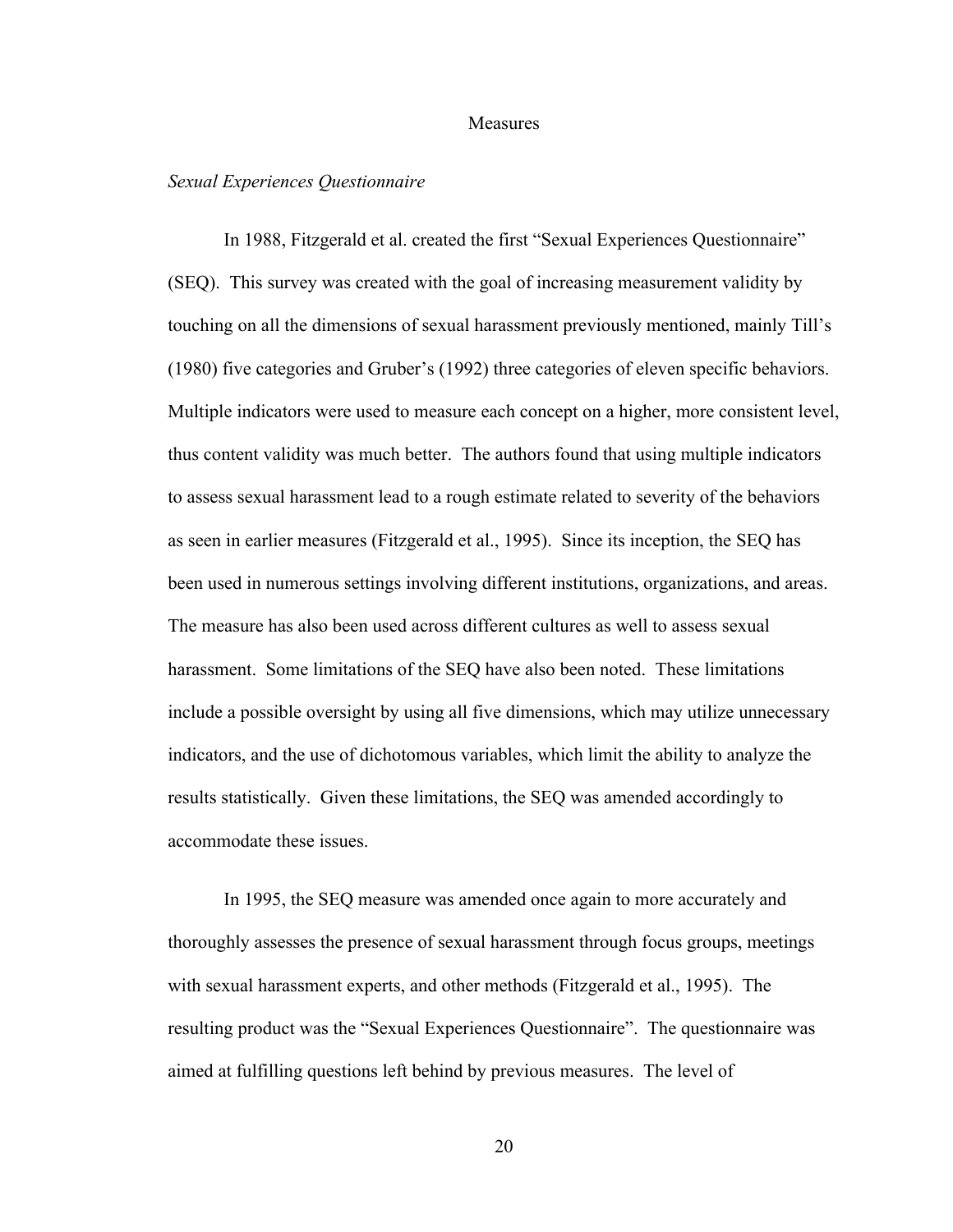measurement, a complete measure of all concepts relating to sexual harassment, and the distinction of legal and psychological standards were instrumental in creating this particular questionnaire (Fitzgerald et al., 1995). The difference between sexual harassment as a legal term as well as a psychological concept is noted as a basic theoretical background for the SEQ. Between "hostile environment" harassment and "quid pro quo" harassment, the SEQ highlighted three basic subscales to make up the concepts.

There are 39 questions within the SEQ, the last being a criterion question regarding the participant's experience with sexual harassment. Behaviors reported can be coded into three subscales, gender harassment, unwanted sexual attention, and sexual coercion (Fitzgerald et al., 1995). Gender harassment is a scale created from five of the SEQ questions, with responses ranging from 0-20. These questions include general interactions with co-workers regarding offensive remarks. The next subscale is comprised of questions to assess unwanted sexual attention focus on several types of instances where a co-worker may have inappropriately touched the participant or tried to initiate contact and range from 0-32. The third subscale measures quid pro quo instances through six questions polling instances where a co-worker may have used bribery or gain in exchange for sex. This scale ranges from 0-24. Two subscales, used to measure gender harassment and unwanted sexual harassment, can be combined for a fourth subscale measurement entitled hostile environment (Fitzgerald et al., 1994).

Almost all the items from this questionnaire are ordinal level measures; they include the answers: "strongly agree", "agree", "neutral", "disagree", and "strongly disagree" for items relating to the nature of Las Vegas or about how an act offended the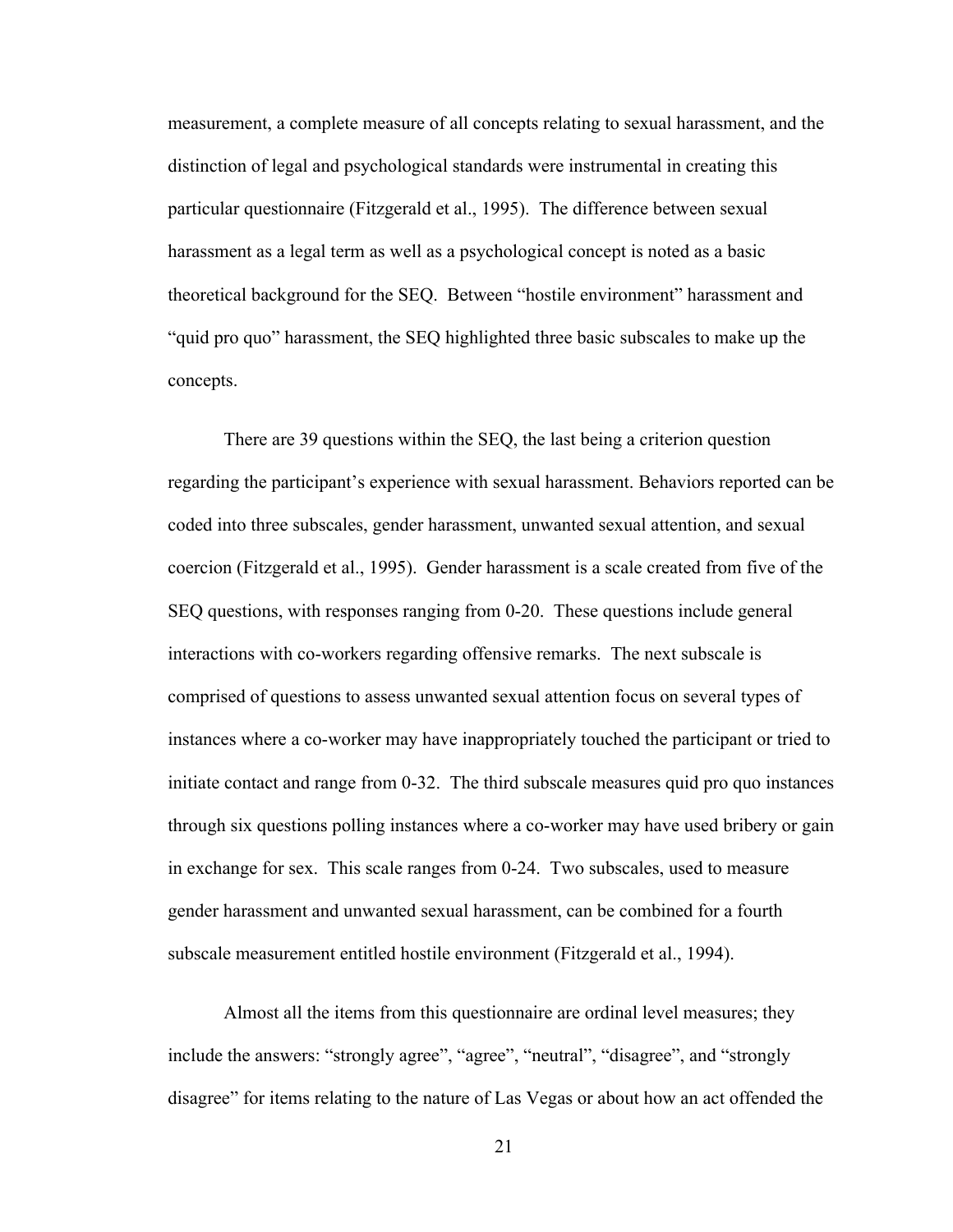participant. Other items for experiences included the answers: "never", "rarely", "sometimes", "very often", and "always" for experiential questions. These answers were later used on a scale of 1-5 for offensiveness rankings. The answers to experiential SEQ items were analyzed on a scale of 0-4. The means produced from this research reflect these likert-type scales as they were represented numerically for analyses.

## *Attitudes toward Las Vegas Environment*

Questions were developed by Dr. Alexis Kennedy and the Legal and Social Issues Research lab at UNLV and were designed to measure students' perceptions of sexual behavior and high risk activity related to sexual behavior in Las Vegas. Agreement with these items was measured on a likert-type agreement scale with 1 represented strong agreement and 5 representing strong disagreement. Seventeen items were written to measure perceptions of sexual norms around local Las Vegan's sexual behavior. Items included questions such as, "Most Las Vegans treat sex as a casual act" and "Most Las Vegas have had sex with someone on the same night that they met that person." Fifteen items were written to measure attitudes towards the sexual behavior of tourists while in Las Vegas. Items included such questions as "Most tourists in Las Vegas believe casual sex is easy to find in Las Vegas" and "Most female tourists in Las Vegas engage in sexual activity because it is expected." These items were exploratory but were compared for gender differences in response rates.

Finally, eight items were created to measure the assessment of risk for sexual harassment related to employment conditions in Las Vegas. Items included "The behaviors of tourists creates an environment of sexual harassment" and "The attitudes of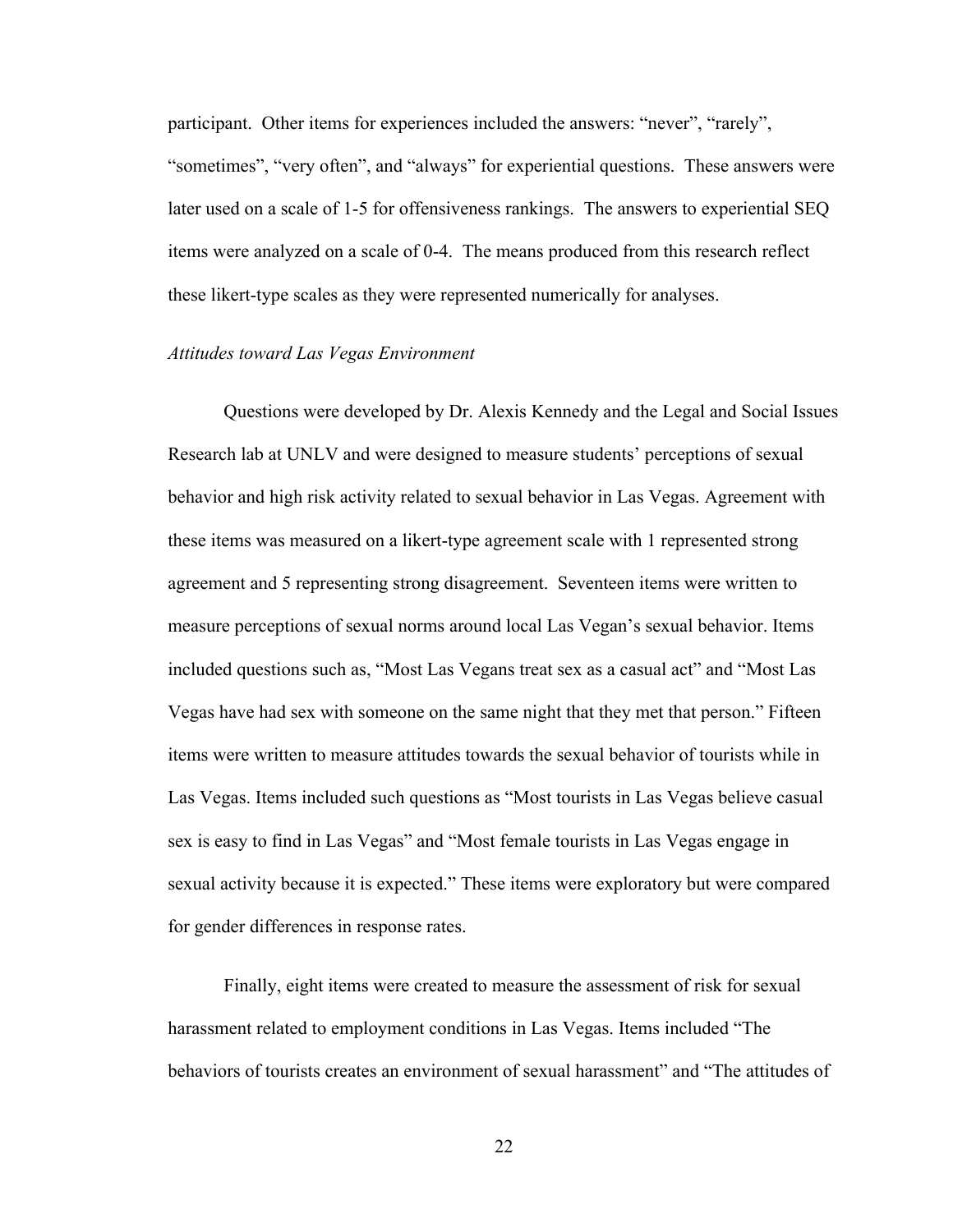management at my job creates an environment of sexual harassment." Responses to these items were compared across genders.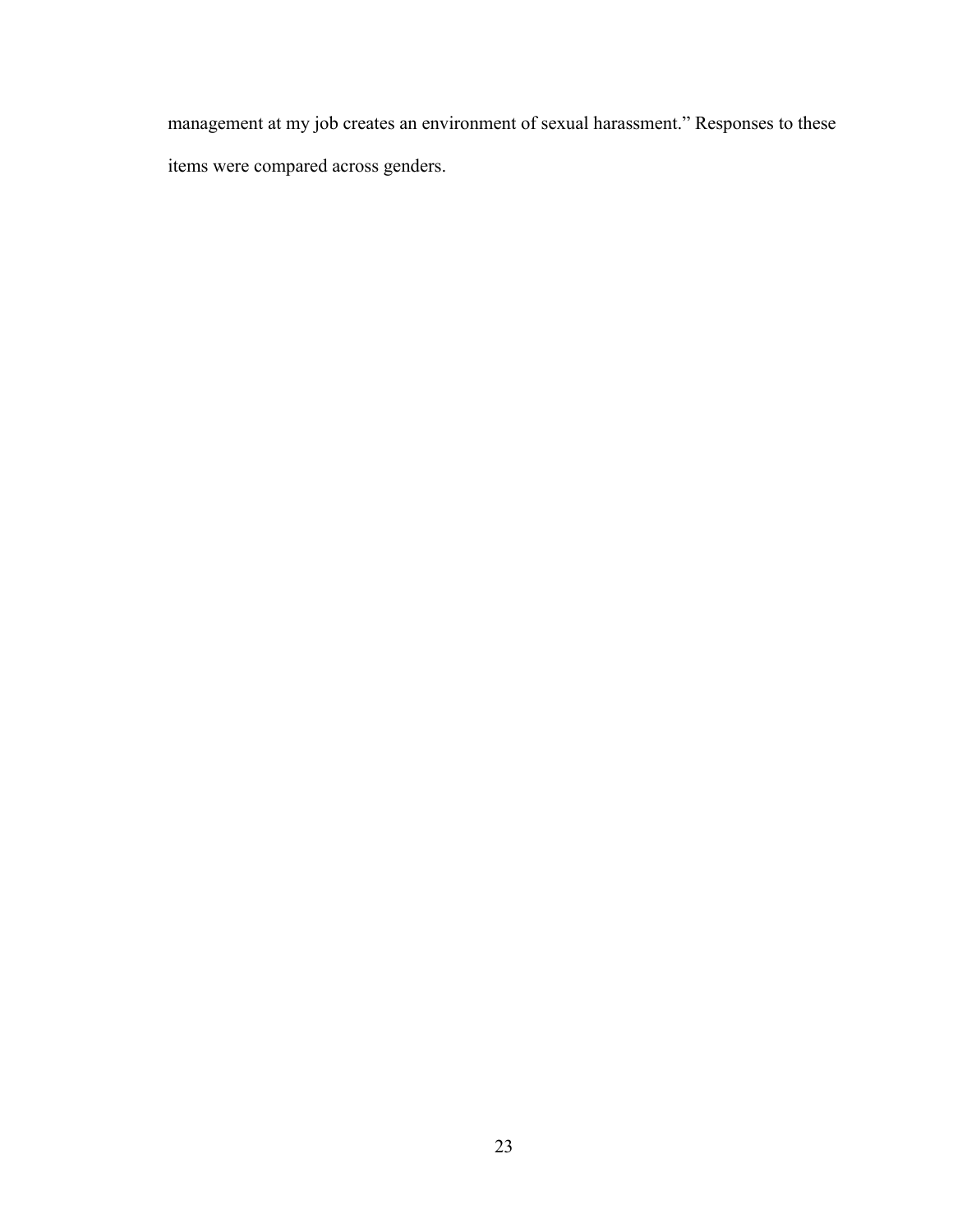#### CHAPTER 4

## **FINDINGS**

# Gender Comparisons

Independent tests of means were used to identify significant differences between men and women on their responses.

## *Attitudes toward Las Vegas environment*

Male and female participants varied significantly from each other on a number of attitudes. Looking first at their attitudes towards the behavior of visitors to Las Vegas, women tended to agree more that tourists take a casual attitude towards sexual behavior while in Las Vegas. Women were significantly more critical of tourists' behavior on 11 of the 15 items presented in Table 2.Women had significantly lower means (indicating greater agreement) for questions about where tourists are likely to hang out indicating that women generally agreed more that tourists were spending time in bars, nightclubs, and strip clubs.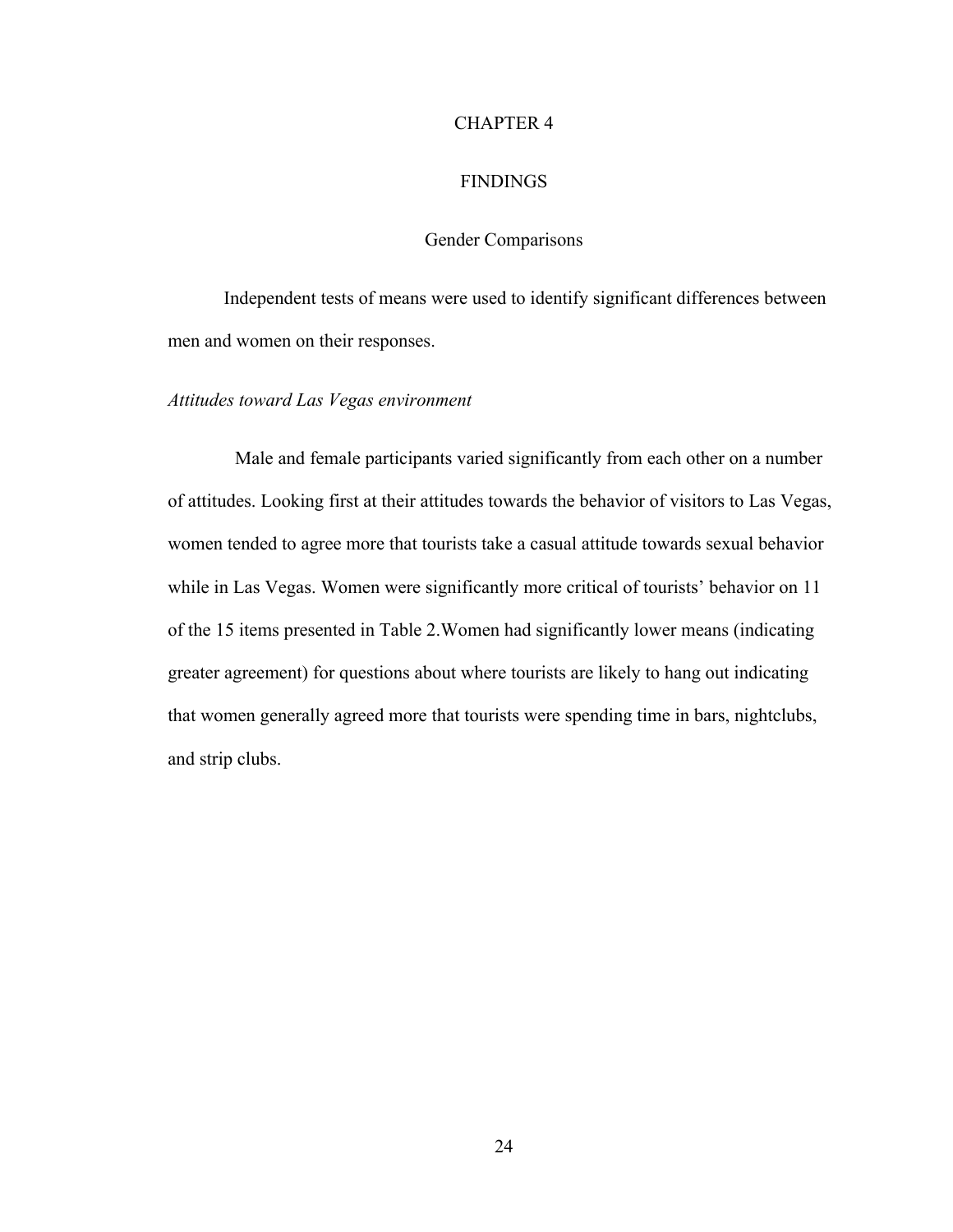# *Attitudes toward tourists' sexual behaviors, gender comparisons*

|                                                                                                           |       | Mean  |          |        |
|-----------------------------------------------------------------------------------------------------------|-------|-------|----------|--------|
| How much do you agree with the following<br>statement                                                     | Men   | Women | t        | р      |
| 1. Most tourists in Las Vegas<br>socialize/hang out at bars                                               | 2.240 | 1.903 | $-5.030$ | < 001  |
| 2. Most tourists in Las Vegas<br>socialize/hang out at nightclubs                                         | 2.000 | 1.720 | $-4.450$ | < 0.01 |
| 3. Most tourists in Las Vegas<br>socialize/hang out at strip clubs                                        | 2.571 | 2.363 | $-2.870$ | < .001 |
| 4. Most tourists in Las Vegas<br>have visited an adult superstore                                         | 2.852 | 2.450 | $-5.640$ | < 0.01 |
| 5. Most tourists in Las Vegas<br>consume alcohol                                                          | 1.526 | 1.437 | $-1.870$ | .062   |
| 6. Most tourists in Las Vegas<br>use illegal drugs to become intoxicated                                  | 2.859 | 2.738 | $-1.680$ | .094   |
| 7. Most tourists in Las Vegas<br>believe sex is a meaningful act                                          | 3.130 | 3.312 | 2.670    | .008   |
| 8. Most tourists in Las Vegas<br>believe sex is a sacred act                                              | 3.546 | 3.551 | .0740    | .941   |
| 9. Most tourists in Las Vegas treat<br>sex as a casual act while in Las Vegas                             | 2.144 | 2.008 | $-2.19$  | .029   |
| 10. Most tourists in Las Vegas have had sex<br>with someone on the same night that they met               | 2.355 | 2.076 | $-4.19$  | < 001  |
| 11. Most tourists in Las Vegas believe<br>casual sex is easy to find in Las Vegas<br>to find in Las Vegas | 1.772 | 1.590 | $-3.742$ | < .001 |

*Note: 1 represents strong agreement, 5 strong disagreement* Continued on next page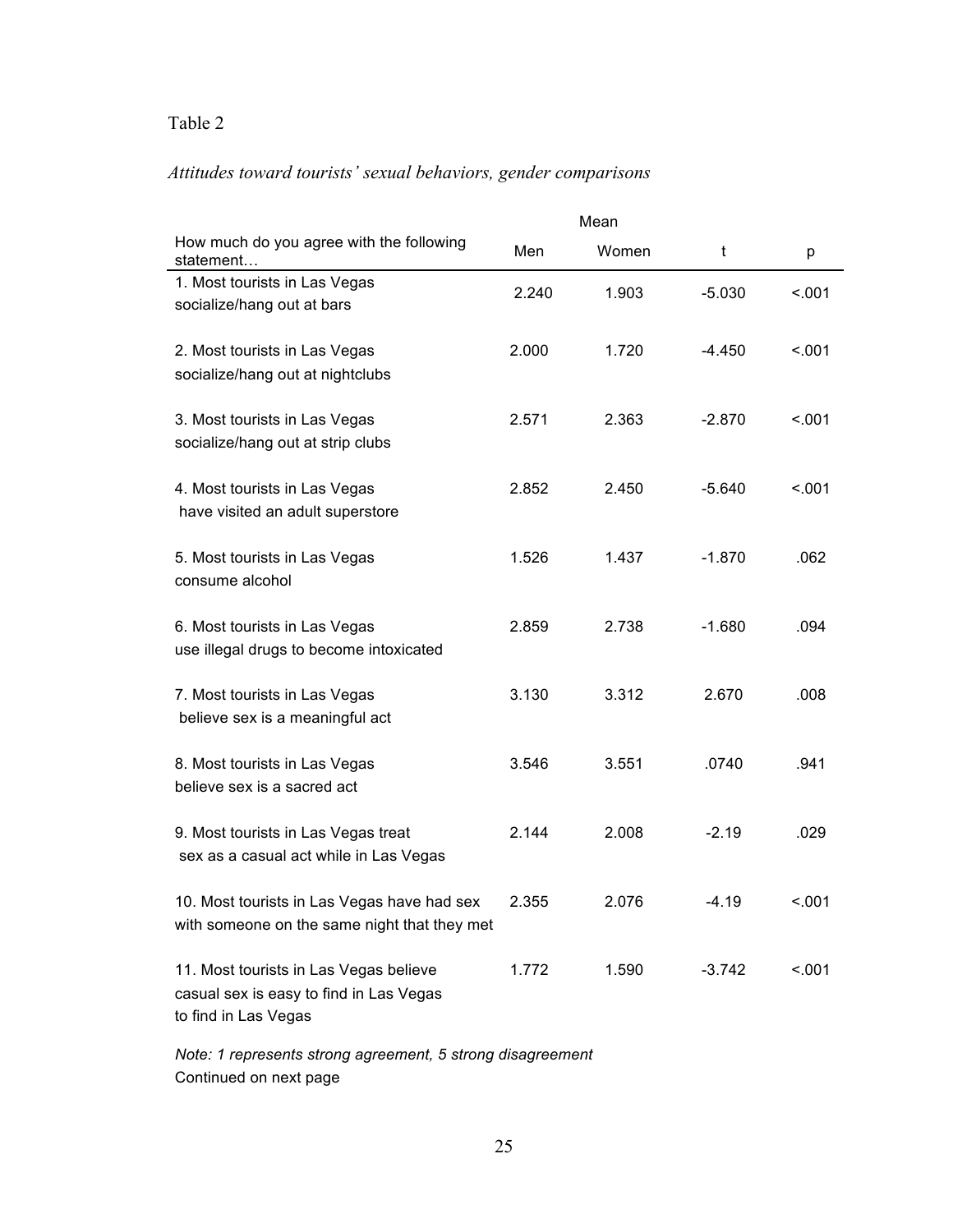Table 2 (Continued)

|                                                                                              | Mean  |       |          |       |  |
|----------------------------------------------------------------------------------------------|-------|-------|----------|-------|--|
| How much do you agree with the following<br>statement                                        | Men   | Women | t        | р     |  |
| 12. Most tourists in Las Vegas think<br>advertising in Las Vegas is too sexualized           | 2.786 | 2.760 | $-.349$  | .727  |  |
| 13. Most tourists in Las Vegas think of<br>women as sex objects                              | 2.340 | 2.132 | $-3.180$ | < 001 |  |
| 14. Most male tourists in Las Vegas<br>feel entitled to sex                                  | 2.237 | 2.052 | $-3.020$ | .003  |  |
| 15. Most female tourists in Las Vegas<br>engage in sexual activity because<br>it is expected | 2.837 | 2.619 | $-3.068$ | .002  |  |

*Note: 1 represents strong agreement, 5 strong disagreement*

The second area of attitudes that were compared across genders was attitudes towards locals' behaviors. These results are presented in Table 3. Female participants were significantly more critical of local behavior than men on 8 of the 13 items. Female participants were significantly more likely than male participants to agree that residents in Las Vegas treat women as sex objects. This response pattern was similar to the perceptions that tourists were treating women as sex objects. The last several items contained in this section indicated respondents' feelings about gender expectation around sexual activity. Both groups agreed that males in Las Vegas expect sex and females in Las Vegas engage in casual sex acts because it is expected. Men were significantly more likely to agree with these statements about expectations among men and women.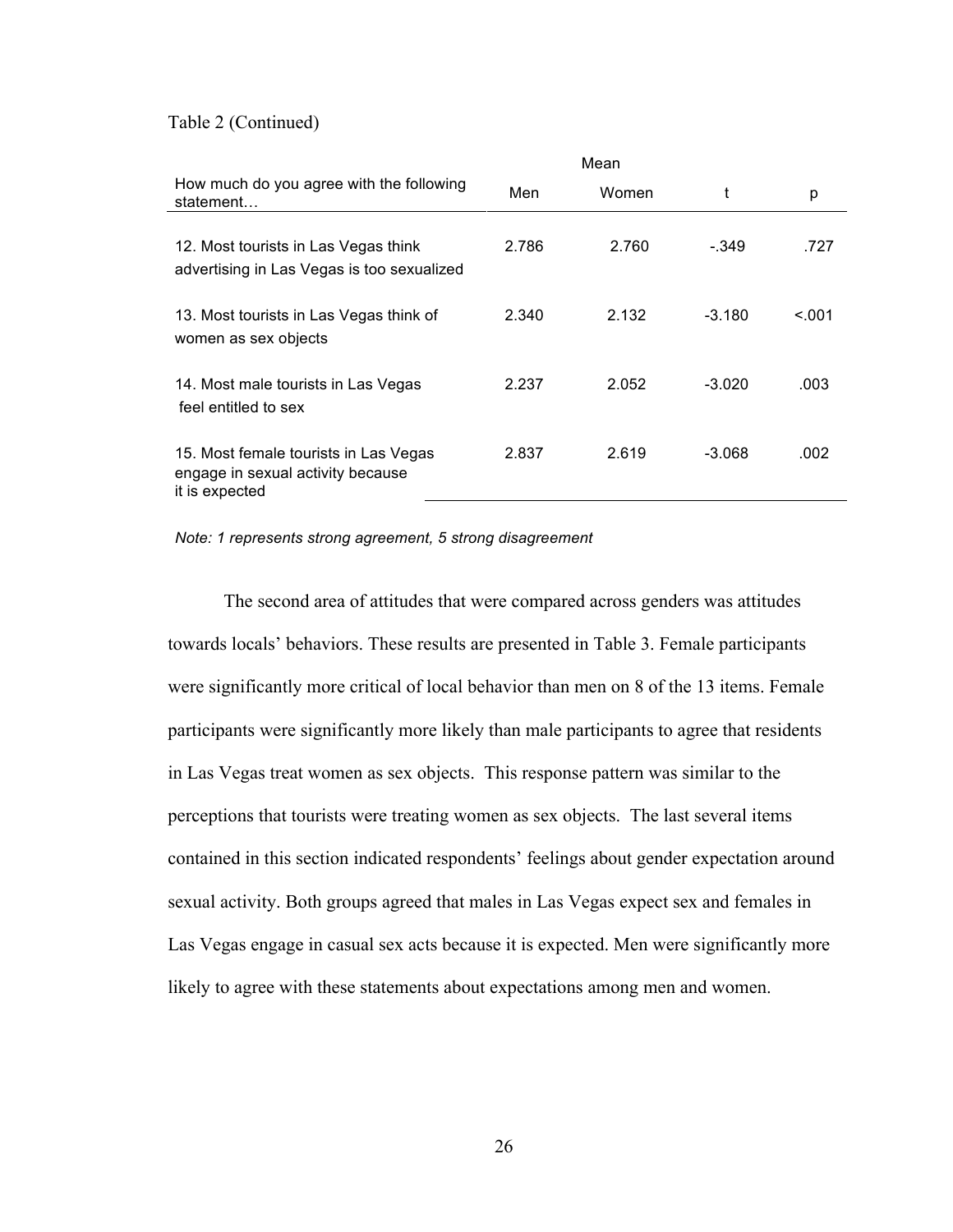# *Sexual nature of Las Vegans, means test for significance*

|                                                                                                 |       | Mean  |          |        |
|-------------------------------------------------------------------------------------------------|-------|-------|----------|--------|
| Question: How much do you agree with the<br>following statement                                 | Men   | Women | t        | p      |
| 1. Most Las Vegans<br>socialize/hang out at bars                                                | 2.719 | 2.590 | $-1.796$ | .073   |
| 2. Most Las Vegans socialize/hang out<br>at nightclubs                                          | 2.460 | 2.413 | $-630$   | .529   |
| 3. Most Las Vegans socialize/hang out<br>at strip clubs                                         | 3.169 | 3.105 | $-.855$  | .393   |
| 4. Most Las Vegans have visited an<br>adult superstore                                          | 2.652 | 2.331 | $-4.41$  | < .001 |
| 5. Most Las Vegans<br>consume alcohol                                                           | 1.868 | 1.913 | .773     | .440   |
| 6. Most Las Vegans use illegal<br>substances to become intoxicated                              | 2.868 | 2.753 | $-1.573$ | .116   |
| 7. Most Las Vegans have used online<br>dating sites                                             | 2.980 | 2.741 | $-3.795$ | < .001 |
| 8. Most Las Vegans believe sex is a<br>meaningful act                                           | 3.093 | 3.280 | 2.711    | .007   |
| 9. Most Las Vegans believe sex is a<br>sacred act                                               | 3.557 | 3.625 | 1.108    | .268   |
| 10. Most Las Vegans treat sex as a<br>casual act                                                | 2.183 | 2.170 | $-.220$  | .826   |
| 11. Most Las Vegans believe two people<br>should have sex only if they are in love              | 3.516 | 3.635 | 1.859    | .063   |
| 12. Most Las Vegans have had sex with<br>someone on the same night that they met<br>that person | 2.612 | 2.421 | $-2.749$ | .006   |
| 13. Most Las Vegans believe casual sex<br>is easy to find in Las Vegas                          | 2.147 | 1.959 | $-2.984$ | .003   |
| Note: 1 represents strong agreement, 5 strong disagreement                                      |       |       |          |        |

Continued on next page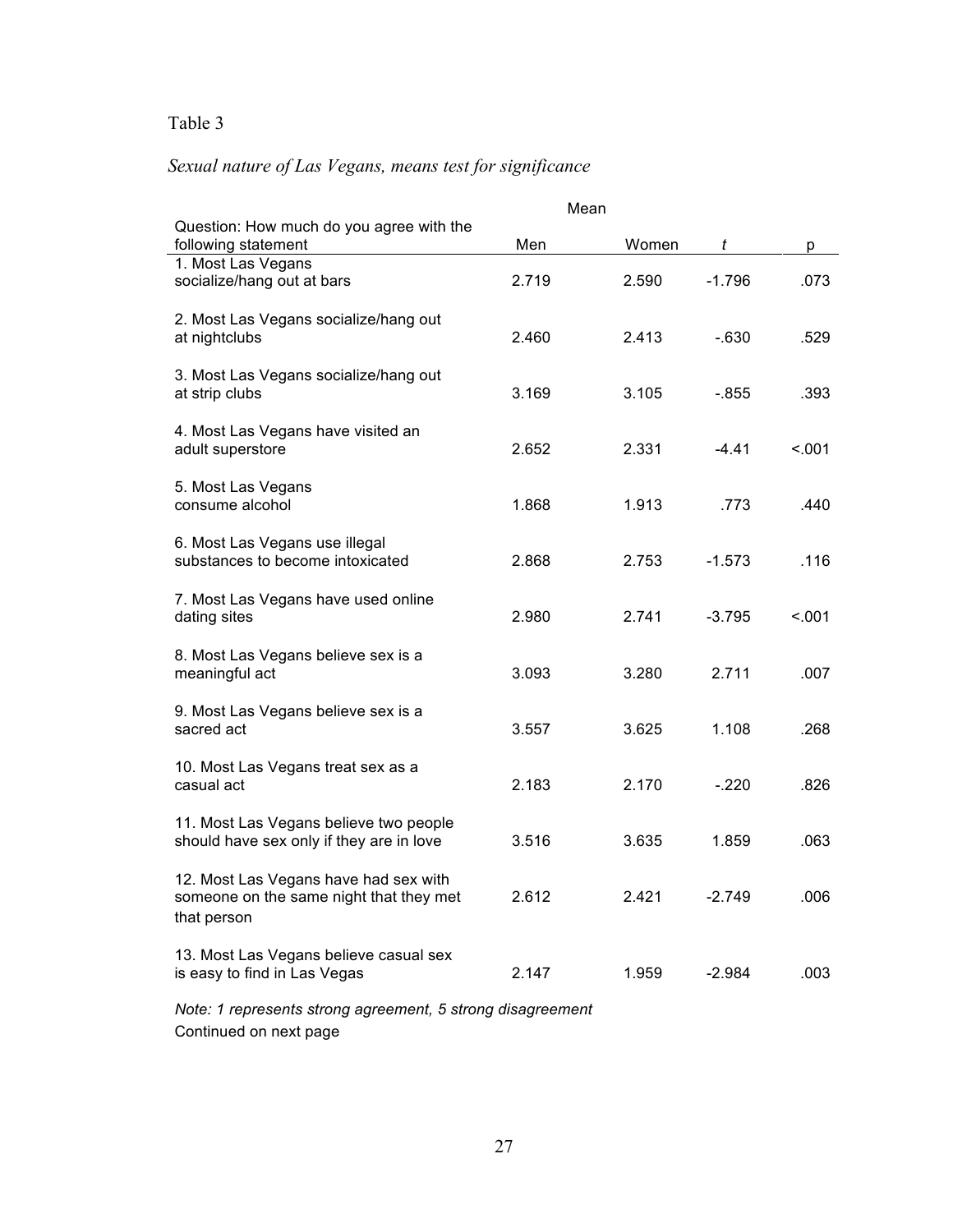Table 3 (Continued)

|                                                                                        | Mean  |       |          |        |
|----------------------------------------------------------------------------------------|-------|-------|----------|--------|
| Question: How much do you agree with the<br>following statement                        | Men   | Women |          | р      |
| 14. Most Las Vegans think advertizing in<br>Las Vegas is too sexualized                | 2.606 | 2.505 | $-1.508$ | .132   |
| 15. Most Las Vegans think of women as<br>sex objects                                   | 2.969 | 2.701 | $-3.529$ | < 0.01 |
| 16. Most Las Vegan men feel<br>entitled to sex                                         | 2.663 | 2.390 | $-4.082$ | < 0.01 |
| 17. Most Las Vegan women engage in sexual<br>activity because they feel it is expected | 3.024 | 2.781 | $-3.429$ | .001   |

*Note: 1 represents strong agreement, 5 strong disagreement*

The third area of questions which polled perceptions towards the Las Vegas work environment are presented in Table 4. Male and female participants varied significantly from each other on 3 of the 8 items with women being more likely to agree that advertising slogans in Las Vegas and the overtly sexual nature of the city created an environment of sexual harassment. Female participants were also more likely to agree that tolerance of sexual harassment in the workplace contributes to a negative work environment.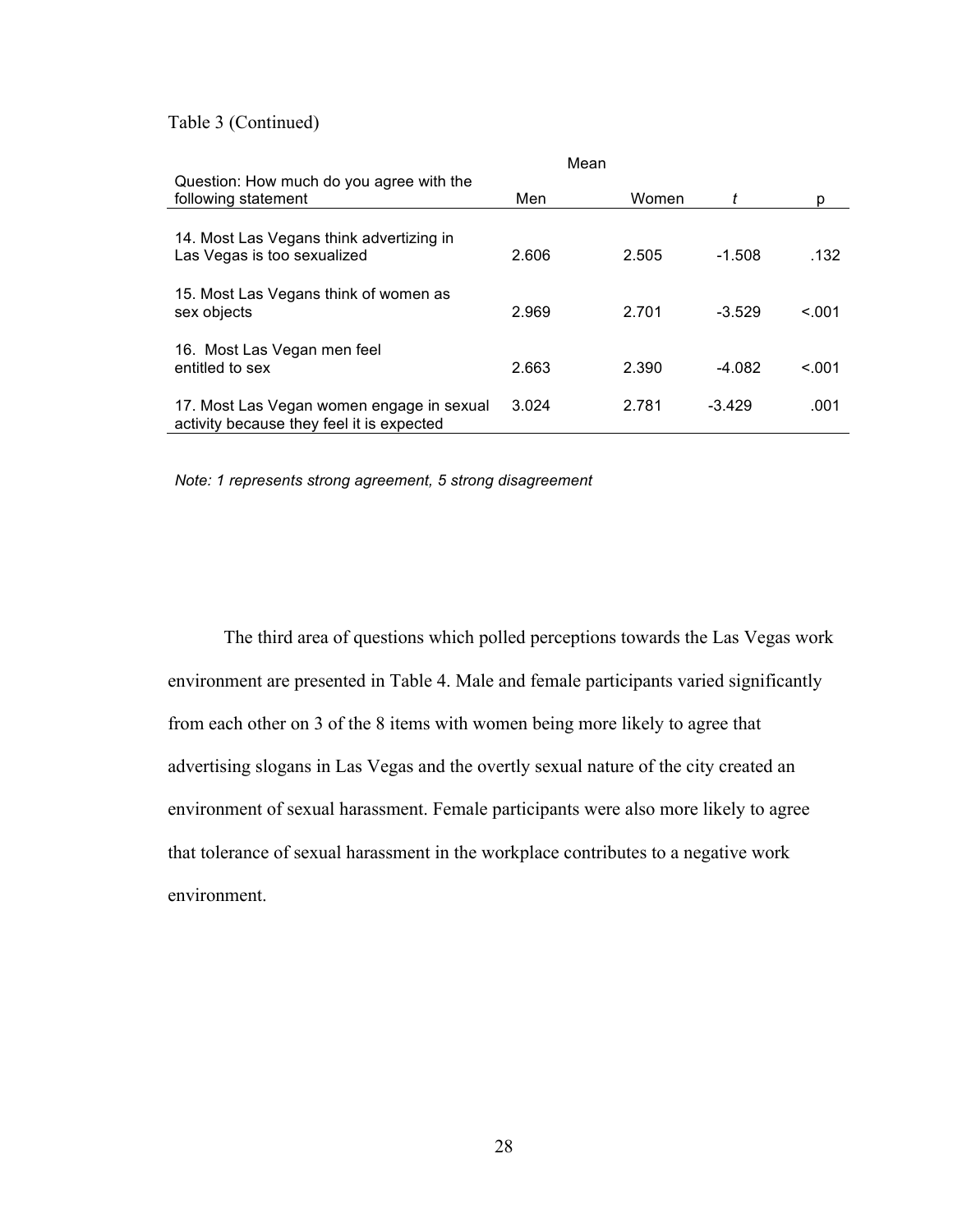## *Las Vegas sexual harassment questions*

| How much do you agree with the                                                                       |      |       |         |      |
|------------------------------------------------------------------------------------------------------|------|-------|---------|------|
| following sentence                                                                                   | Men  | Women | t       | p    |
| 1. The nature of my job creates an environment<br>where sexual harassment occurs                     | 4.01 | 4.02  | .092    | .926 |
| 2. The behavior of tourists creates an environment<br>of sexual harassment                           | 3.16 | 3.01  | $-1.62$ | .105 |
| 3. The policies at my workplace create an<br>environment of sexual harassment                        | 4.36 | 4.33  | $-.420$ | .673 |
| 4. The availability of alcohol creates an<br>environment<br>of sexual harassment                     | 3.01 | 2.94  | $-670$  | .497 |
| 5. The attitude of management at my job creates<br>an environment of sexual harassment               | 4.23 | 4.33  | 1.30    | .192 |
| 6. The advertising slogans in Las Vegas create<br>an environment of sexual harassment                | 2.75 | 2.57  | $-1.96$ | .050 |
| 7. The overtly sexual nature of Las Vegas<br>creates an environment of sexual harassment             | 2.67 | 2.47  | $-2.17$ | .030 |
| 8. The tolerance of sexual harassment in the work<br>place puts people at risk for sexual harassment | 3.30 | 2.97  | $-3.39$ | .001 |

*Note: 1 represents strong agreement, 5 strong disagreement*

# *Sexual Experiences Questionnaire*

Gender comparisons were run for the means of the SEQ subscales and individual items. Women reported significantly higher levels of harassment than men on the unwanted sexual attention subscale. Women and men did not differ significantly on the Gender Harassment and Sexual Coercion subscale scores. Women did score significantly higher than men on the hostile environment subscale which is the composite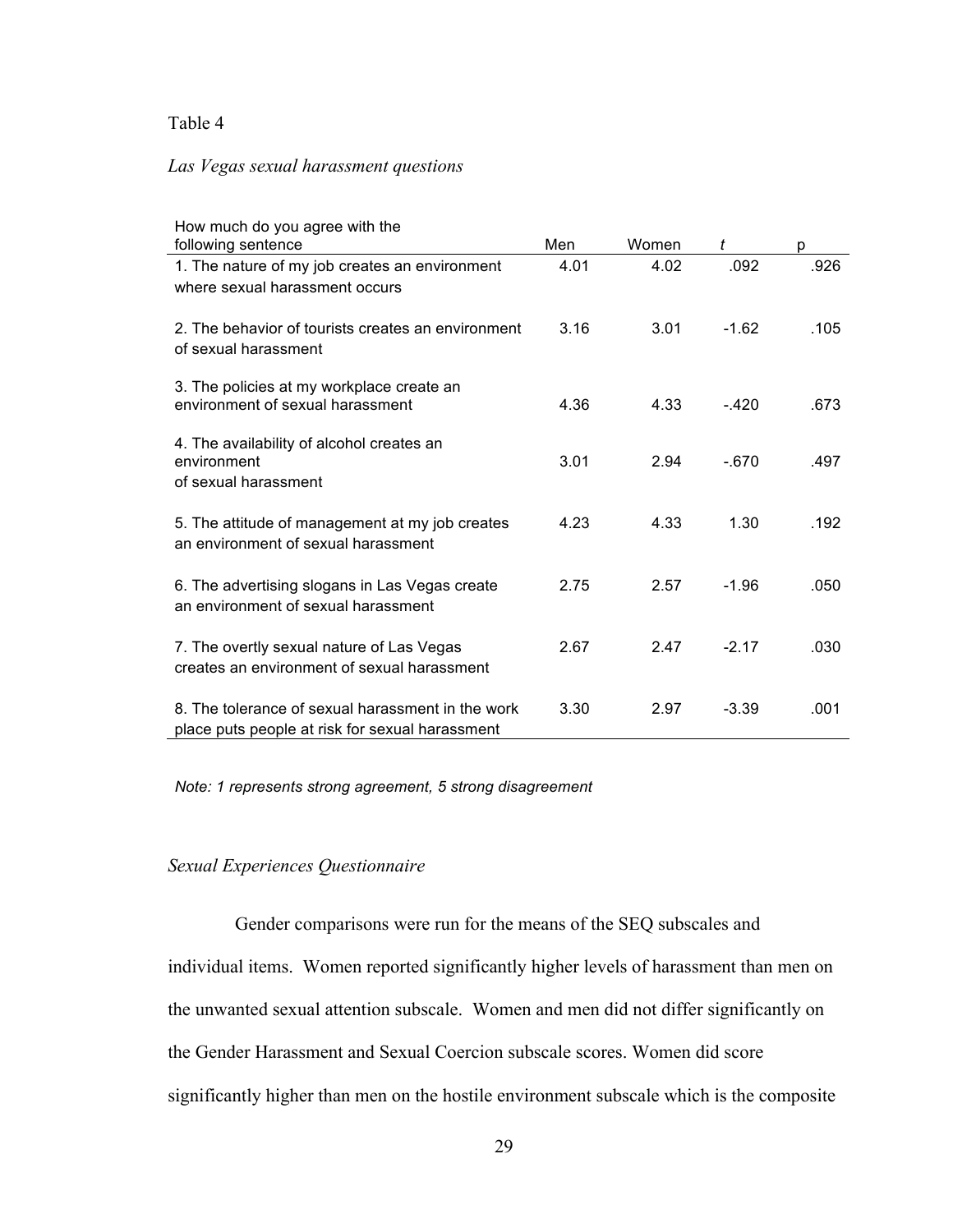measure of both unwanted sexual attention and gender harassment. Females reported significantly higher scores on the SEQ total measure. Table 5 shows the results of means tests for the different subscale sexual harassment constructs.

Table 5

*SEQ Scales, means test, split by gender*

| Mean                                       |       |        |        |        |  |  |  |
|--------------------------------------------|-------|--------|--------|--------|--|--|--|
| Scale                                      | Male  | Female |        | p      |  |  |  |
| Unwanted Sexual Attention                  | 3.69  | 5.33   | 4.63   | < .001 |  |  |  |
| Gender Harassment                          | 4.57  | 4.31   | $-912$ | .362   |  |  |  |
| Sexual Coercion (quid pro quo)             | 1.96  | 1.89   | $-433$ | .665   |  |  |  |
| <b>Hostile Environment</b><br>$(GH + USA)$ | 8.24  | 9.72   | 2.502  | .013   |  |  |  |
| SEQ total                                  | 10.17 | 11.63  | 1.96   | .05    |  |  |  |

*Note: 0 represents "never", 1 represents "once or twice", 2 represents "sometimes" 3 represents "often", and 4 represents "most of the time"*

The responses to the gender harassment section of the questionnaire were very interesting and somewhat unexpected. Males actually scored higher than females on 2 of the 3 experiential questions for gender harassment that showed significant gender differences. Males reported experiencing crude remarksand co-workers displaying sexist pictures at a higher level than female participants. Females scored significantly higher on the item related to experiencing co-workers making sexist remarks. Table 6 highlights the items from the questionnaire relate to gender harassment split by gender.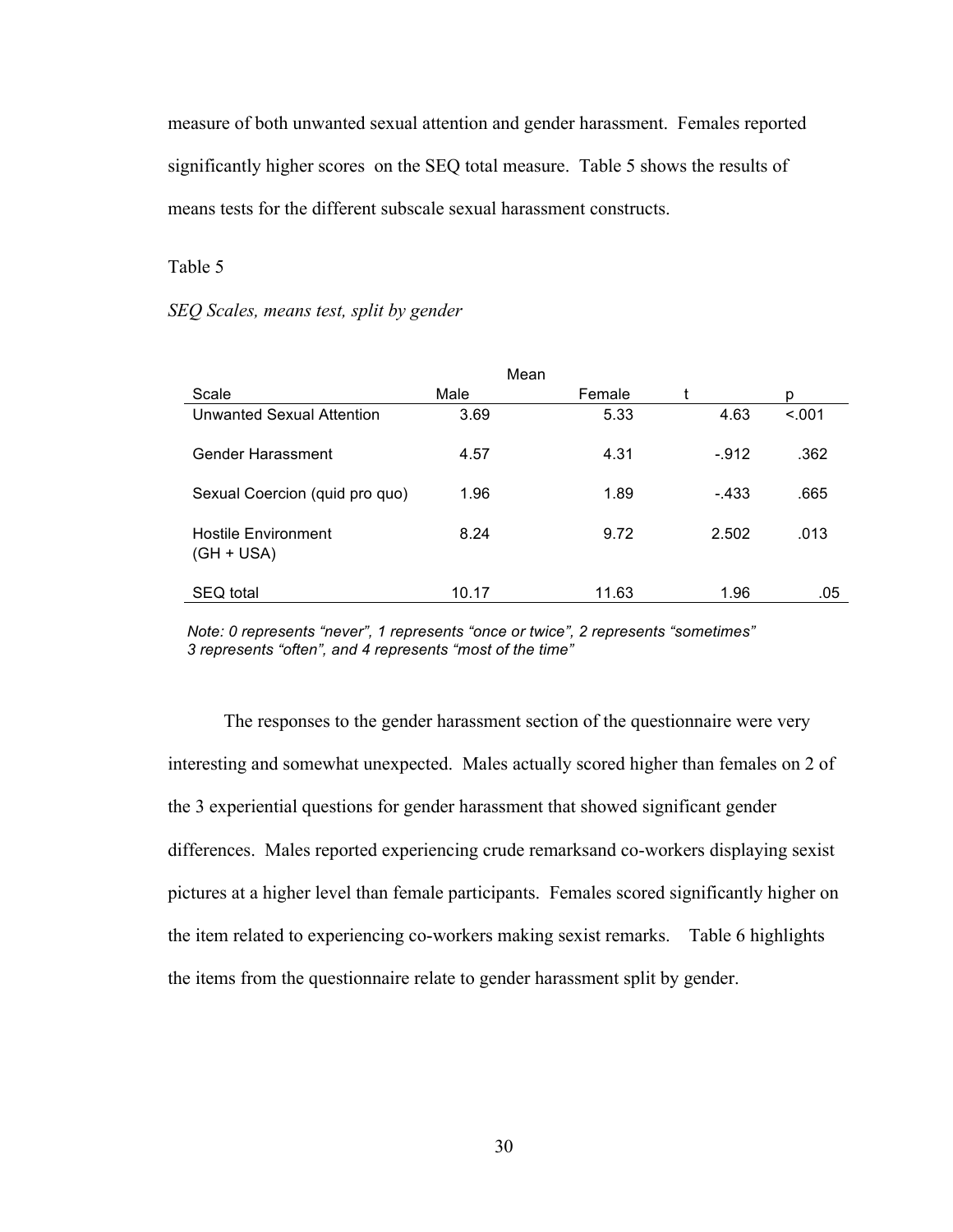## *Gender harassment experience results by gender*

|                                                                                                                                      | Mean |        |         |      |
|--------------------------------------------------------------------------------------------------------------------------------------|------|--------|---------|------|
| Question                                                                                                                             | Male | Female | t       | р    |
| How often have you experienced<br>a co-worker, colleague, or supervisor<br>habitually tell suggestive stories or<br>offensive jokes? | 1.53 | 1.40   | $-1.45$ | .147 |
| How often have you experienced<br>a co-worker, colleague, or supervisor<br>make crude and offensive remarks?                         | .900 | .743   | $-2.02$ | .043 |
| How often have you experienced<br>a co-worker, colleague, or supervisor<br>make offensive remarks about your body?                   | .811 | .774   | .52     | 0.6  |
| How often have you experienced<br>a co-worker, colleague, or supervisor<br>display sexist pictures?                                  | .483 | .331   | $-2.71$ | .007 |
| How often have you experienced<br>a co-worker, colleague, or supervisor<br>make sexist remarks?                                      | .821 | 1.017  | 2.49    | .013 |

*Note: 0 represents "never", 1 represents "once or twice", 2 represents "sometimes" 3 represents "often", and 4 represents "most of the time"*

What made the gender harassment experience questions so interesting was that while males scored higher on experiencing the behavior for two items, it did not appear to offend them as much as the same experiences offended the female participants. Every item related to gender harassment offended women at a higher level than for men. Endorsement of offense among participants who had experienced harassment were statistically higher for female participants for all 5 itemsTable 7 shows the perceived offensiveness items related to the same questions for the gender harassment scale.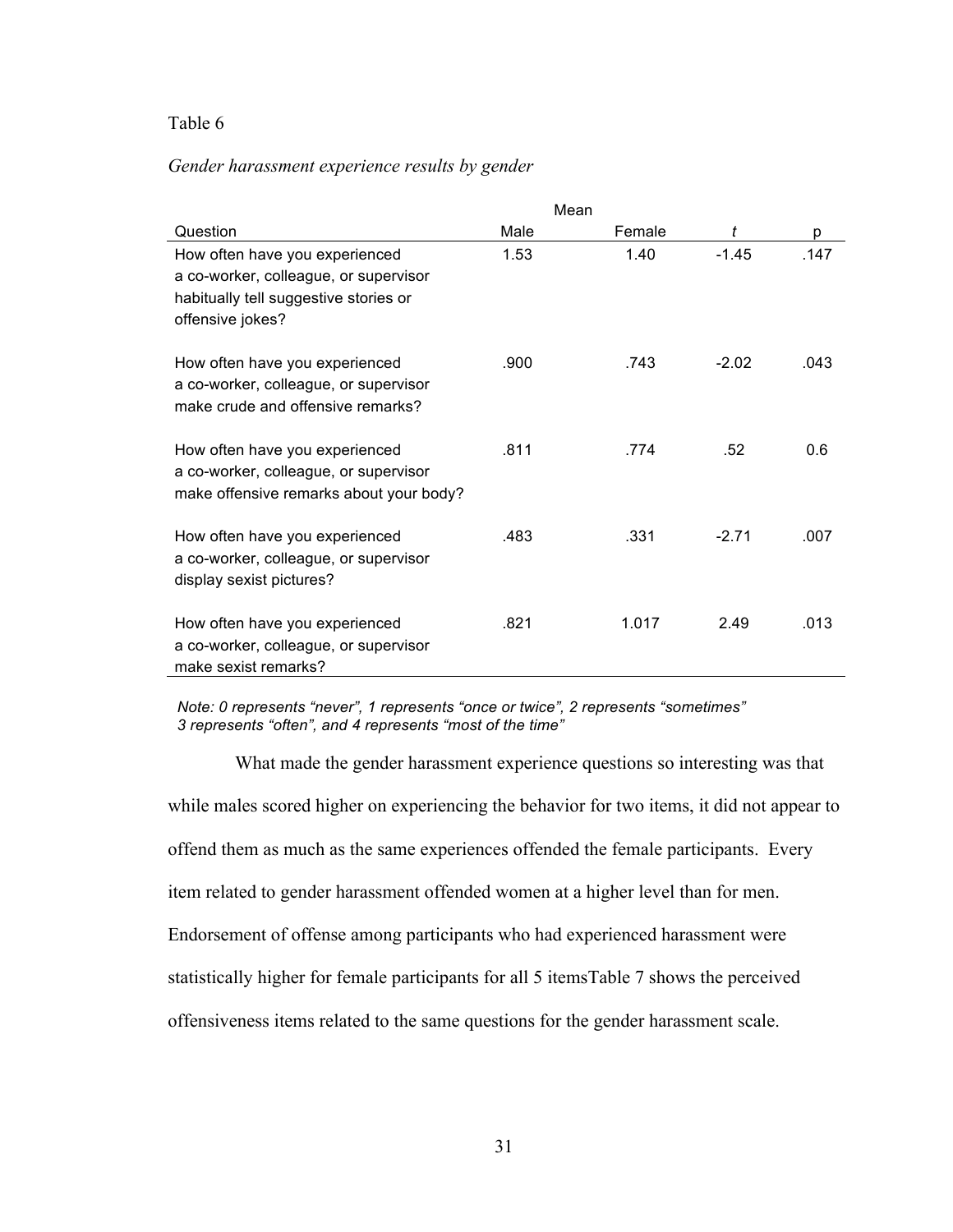# *Gender Harassment offensiveness results by gender, filtered for experience*

|                                                                                                 | Mean |  |        |  |        |        |
|-------------------------------------------------------------------------------------------------|------|--|--------|--|--------|--------|
| Question                                                                                        | Men  |  | Women  |  |        | р      |
| How much did it bother you to<br>have a co-worker tell suggestive stories at<br>work?           | .302 |  | .715   |  | 6.890  | < 0.01 |
| How much did it bother you to have a<br>co-worker make crude and offensive<br>remarks?          | .522 |  | .1.373 |  | 9.153  | < 0.01 |
| How much did it bother you to have<br>offensive remarks made about your body<br>by a co-worker? | .883 |  | 1.536  |  | 6.125  | <.001  |
| How much did it bother you to have a co-<br>worker display sexist pictures?                     | .360 |  | 1.439  |  | 8.068  | < 0.01 |
| How much did it bother you to have a co-<br>worker make sexist remarks?                         | .562 |  | 1.779  |  | 12.263 | <.001  |

*Note: 1 represents "not at all upset", 5 "extremely upset"*

The unwanted sexual attention experience items split by gender indicated that generally female participants reported experiencing these acts more than male participants. Only one item from this list saw male participants score higher than female participants. This question may have been interpreted in different ways as it was a compound question because it included attempts by co-workers to draw the participant into discussion of personal matters as well as sexual matters. The gender difference on this item was not statistically significant. Women were significantly more likely to experience unwanted sexual attention on five of the eight items included (see Table 8). .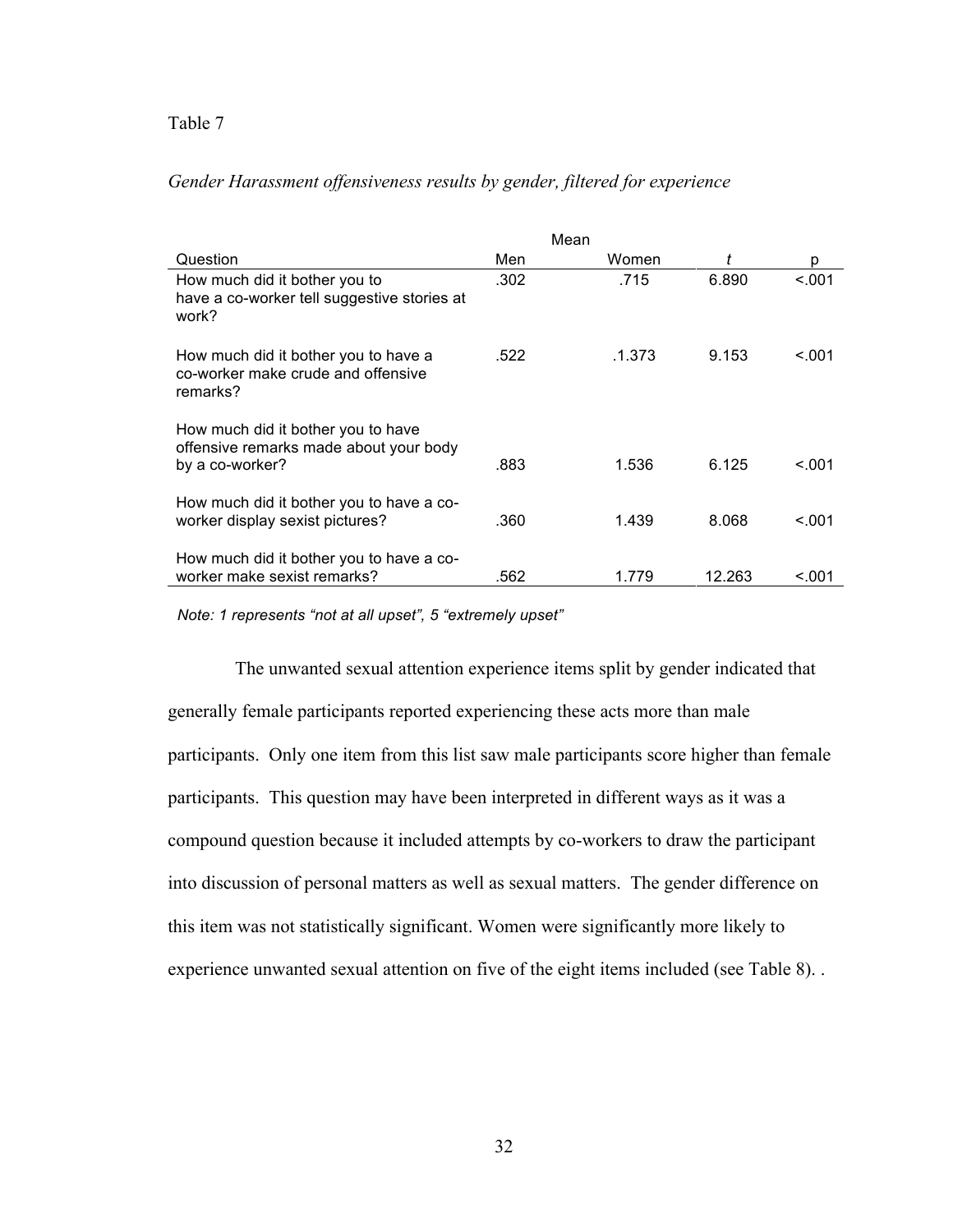# *Unwanted Sexual Attention results by gender for experience*

|                                                                                                                                   |      | Mean |       |        |        |
|-----------------------------------------------------------------------------------------------------------------------------------|------|------|-------|--------|--------|
| How often have you experienced                                                                                                    | Men  |      | Women | t      | р      |
| a co-worker, colleague, or supervisor<br>make unwanted attempts to draw<br>you into discussions of personal<br>or sexual matters? | .951 |      | .914  | $-.49$ | .626   |
| a co-worker, colleague, or supervisor<br>give you unwanted sexual attention?                                                      | .573 |      | .783  | 3.01   | .003   |
| a co-worker, colleague, or<br>supervisor stare at you in a way<br>that made you uncomfortable?                                    | .547 |      | 1.106 | 7.95   | < 0.01 |
| a co-worker, colleague, or<br>supervisor attempt to start an affair                                                               | .477 |      | .667  | 3.08   | .002   |
| a co-worker, colleague, or<br>supervisor continue to ask you for<br>dinner even though you declined?                              | .381 |      | .806  | 6.68   | < .001 |
| a co-worker, colleague, or<br>supervisor touch you?                                                                               | .450 |      | .640  | 3.19   | .001   |
| a co-worker, colleague, or<br>supervisor make unwanted<br>attempts at stroking you?                                               | .248 |      | .277  | .626   | .531   |
| a co-worker, colleague, or<br>supervisor make forceful attempts<br>to have sex with you?                                          | .055 |      | .086  | 1.144  | .253   |

*Note: 0 represents "never", 1 represents "once or twice", 2 represents "sometimes" 3 represents "often", and 4 represents "most of the time"*

Table 9 shows the perceived offensiveness items related to the questions included in the unwanted sexual attention scale. Women experiencing unwanted sexual attention reported significantly higher distress than men experiencing the same behavior.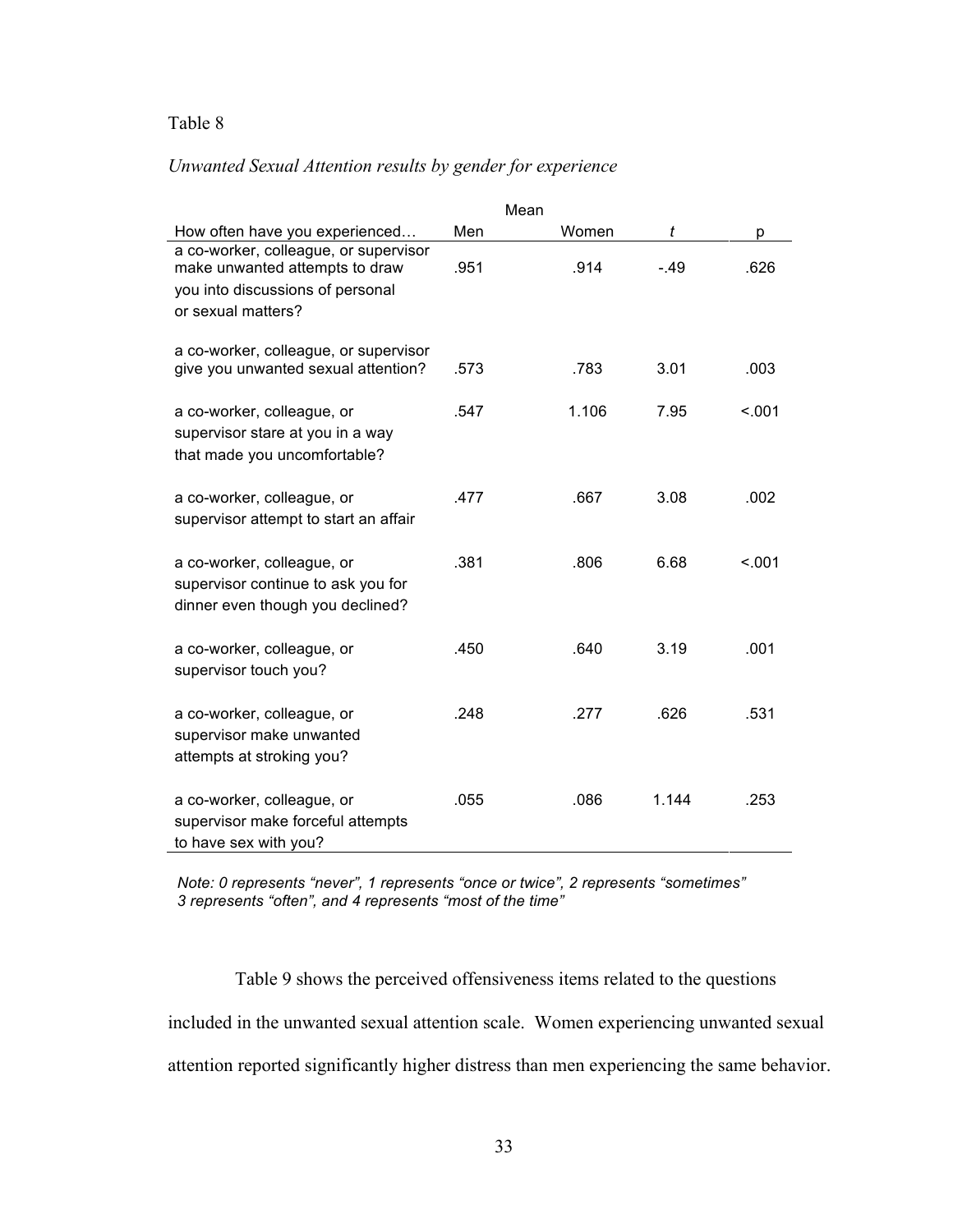| Unwanted Sexual Attention offensiveness results by gender, filtered for experience |  |  |
|------------------------------------------------------------------------------------|--|--|
|                                                                                    |  |  |

|                                                                                                           |       | Mean  |        |        |
|-----------------------------------------------------------------------------------------------------------|-------|-------|--------|--------|
| Question                                                                                                  | Men   | Women | t      | p      |
| How much did it offend you to have co-<br>workers discuss unwanted sexual<br>matters?                     | .456  | 959   | 6.225  | < .001 |
| How much did it offend you to have a co-<br>worker give you unwanted sexual<br>attention?                 | .481  | 1.462 | 10.157 | < 0.01 |
| How much did it offend you to have a co-<br>worker stare at you in a way<br>that made you uncomfortable?  | .383  | 1.483 | 11.772 | < 0.01 |
| How much did it offend you to have a co-<br>worker attempt to start an unwanted<br>romantic relationship? | .721  | 1.613 | 8.254  | < 0.01 |
| How much did it offend you to have a co-<br>worker continue to ask you for dinner?                        | .600  | 1.130 | 4.605  | < 0.01 |
| How much did it offend you to have a co-<br>worker touch you?                                             | .694  | 1.715 | 8.519  | < 001  |
| How much did it offend you to have a co-<br>worker participate in unwanted stroking?                      | .656  | 2.167 | 8.603  | < 0.01 |
| How much did it bother you to have a co-<br>worker make forceful attempts<br>to have sex with you?        | .9167 | 2.348 | 3.037  | .005   |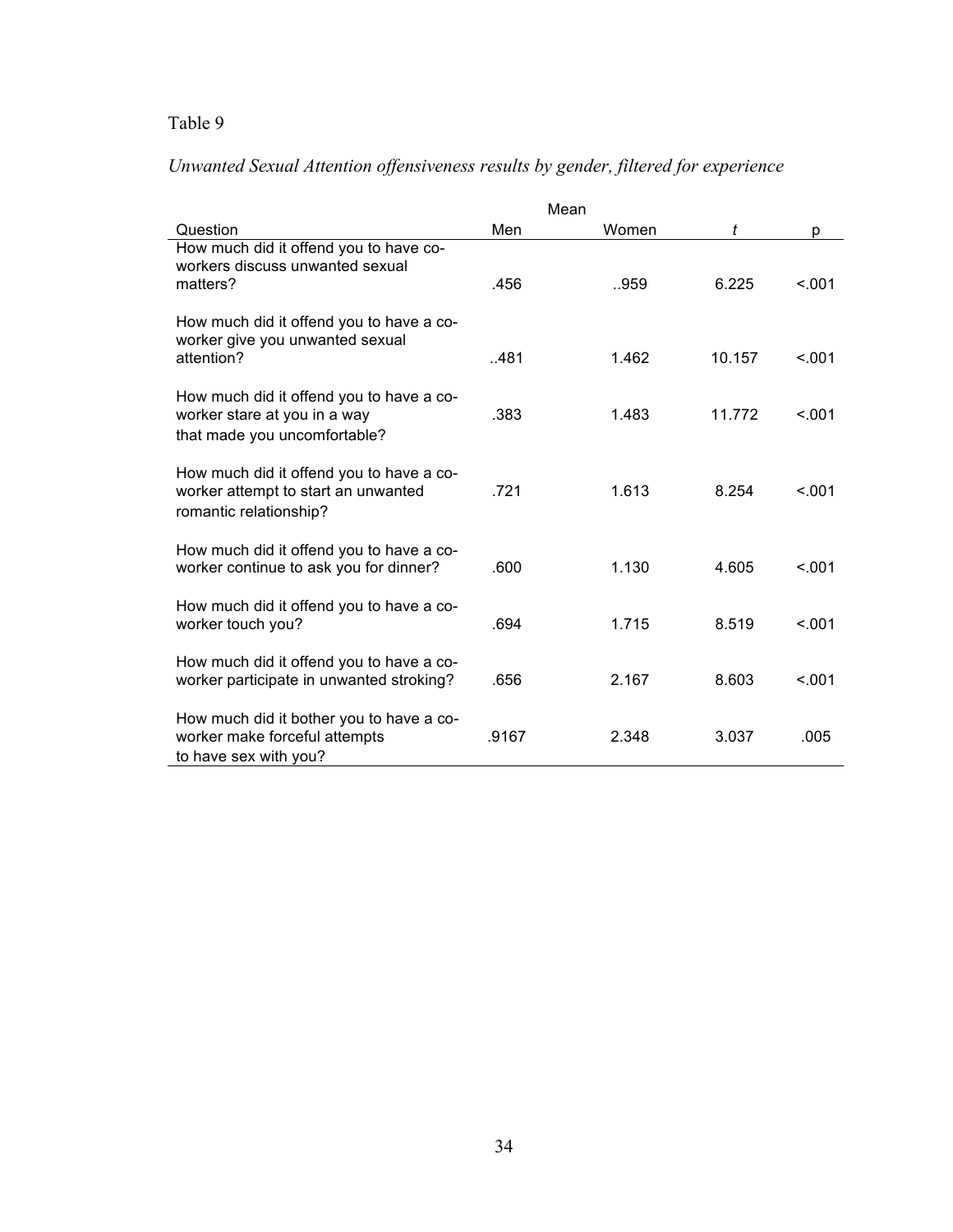# *Quid Pro Quo results by gender for experience*

|                                                                         |       | Mean   |         |      |
|-------------------------------------------------------------------------|-------|--------|---------|------|
| How often have you experienced this                                     |       |        |         |      |
| from a co-worker, colleague, or                                         |       |        |         |      |
| supervisor                                                              | Male  | Female |         | р    |
| imply rewards for sex?                                                  | .121  | .17    | 1.325   | .186 |
| imply poor treatment for not doing<br>something sexual?                 | .050  | .073   | .925    | .355 |
| imply a raise for sex?                                                  | 1.532 | 1.40   | $-1.45$ | .147 |
| make you do something social with<br>him to be treated well on the job? | .121  | .064   | $-1.91$ | .057 |
| make you afraid you would be treated<br>poorly without sex?             | .055  | .08    | .907    | .365 |
| treat you badly for refusing sex?                                       | .072  | .096   | .874    | .383 |

*Note: 0 represents "never", 1 represents "once or twice", 2 represents "sometimes" 3 represents "often", and 4 represents "most of the time"*

Females experienced significantly more sexual coercion than males on 5 of the 6 items. The answers to these items speak to actions commonly thought of when defining about sexual harassment. Unexpectedly, Table 11 highlights the sexual coercion offensiveness responses split by gender.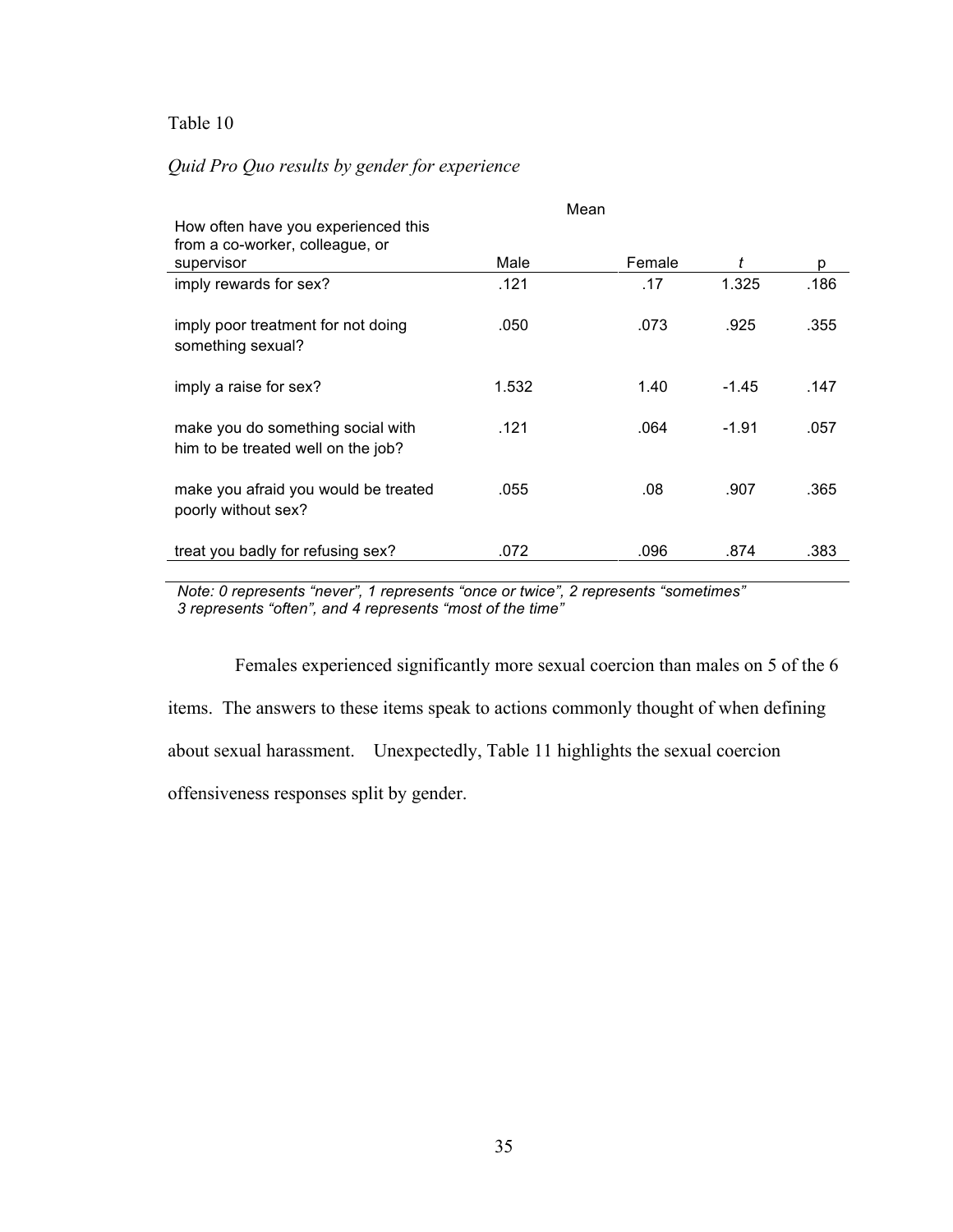# *Quid Pro Quo offensiveness results by gender, filtered for experience*

|                                                                                                                            |       | Mean  |       |         |
|----------------------------------------------------------------------------------------------------------------------------|-------|-------|-------|---------|
| Question                                                                                                                   | Men   | Women | t     | p       |
| How much did it offend you to have co-<br>workers imply a reward for sex?                                                  | .680  | 2.057 | 5.041 | < 0.001 |
| How much did it offend you to have a co-<br>worker imply poor treatment for sex?                                           | 1.091 | 1.944 | 1.900 | .068    |
| How much did it offend you to have a co-<br>worker imply a raise for sex?                                                  | 2.004 | 2.052 | .581  | .561    |
| How much did it offend you to have a co-<br>worker make you do something social with<br>him to be treated well on the job? | .621  | 1.500 | 2.999 | .004    |
| How much did it offend you to have a co-<br>worker make you afraid you would be<br>treated poorly without sex?             | .786  | 2.000 | 2.918 | .006    |
| How much did it offend you to have a co-<br>worker treat you badly for refusing sex?                                       | .684  | 1.967 | 3.416 | .001    |

The SEQ total score is presented in Table 12. Females scored significantly higher than males on average on the total SEQ score. This is the score including all facets of sexual harassment and provides overall results consistent with what was expected for each gender. Overall results and the significance level for the means test are shown in Table 12.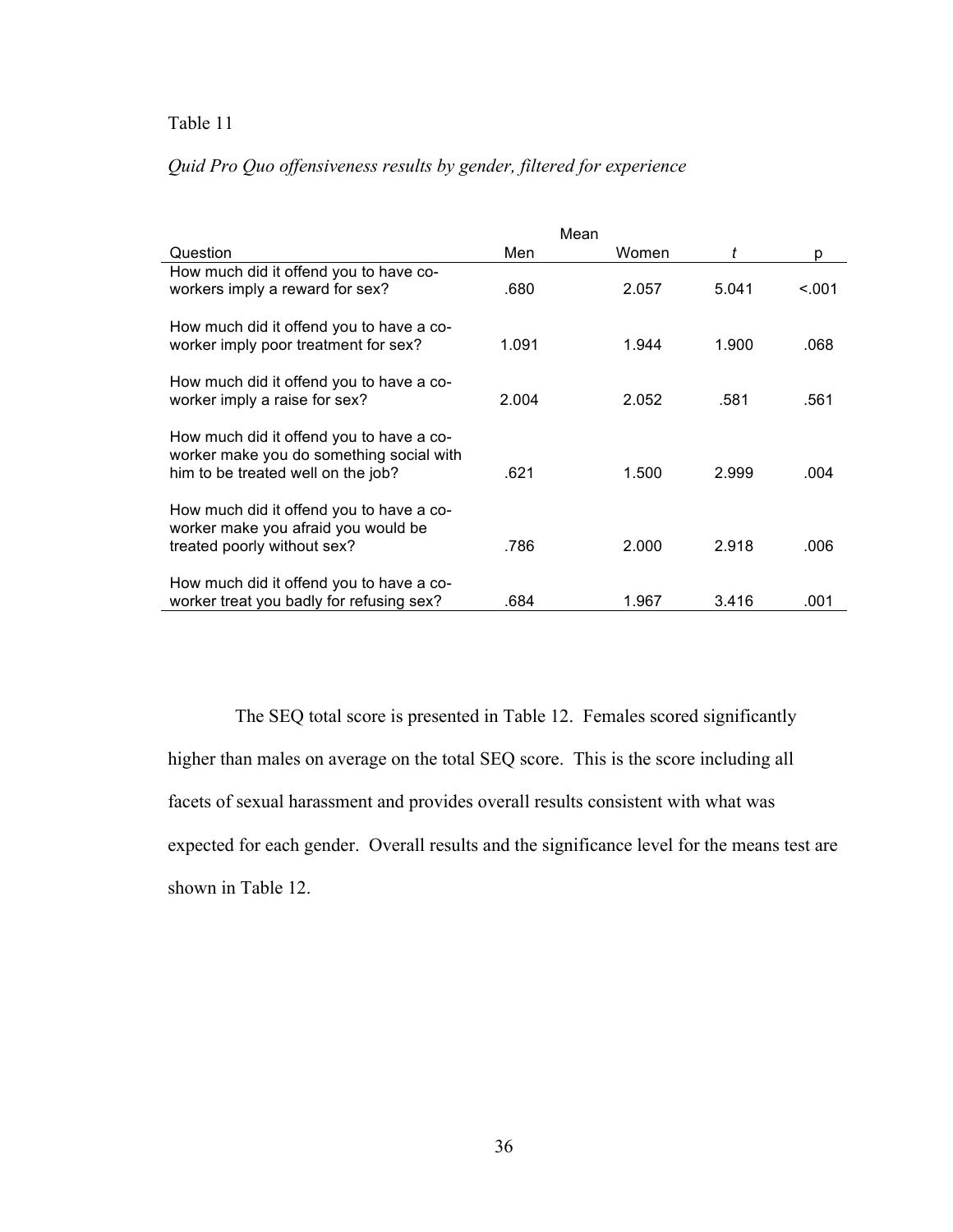## *SEQ total score split by gender, means test*

|                 |                | Means  |      |     |
|-----------------|----------------|--------|------|-----|
| Scale           | Men            | Female |      |     |
| Total SEQ score | 1 N 17<br>U. U | 12.00  | 1.96 | .05 |

## *Regression Analyses*

Descriptions of all the sexual harassment constructs were used to describe sexual harassment in Las Vegas. Previous studies describe sexual harassment as primarily experienced by women. Due to the nature of the Las Vegas nightlife, regression analysis was run on the variables gender and age to determine which sexual harassment concepts were possibly affected more by these two variables. Table 13 highlights five regression models placed in a single table and shows the predictive ability of the independent variables. Gender was predictive of 2 of the 4 subscale scores and on overall scores. Being a woman increased the likelihood of sexual harassment for these scores. Increased age was predictive of higher sexual harassment experience on 3 of the 4 subscale scores and the overall score.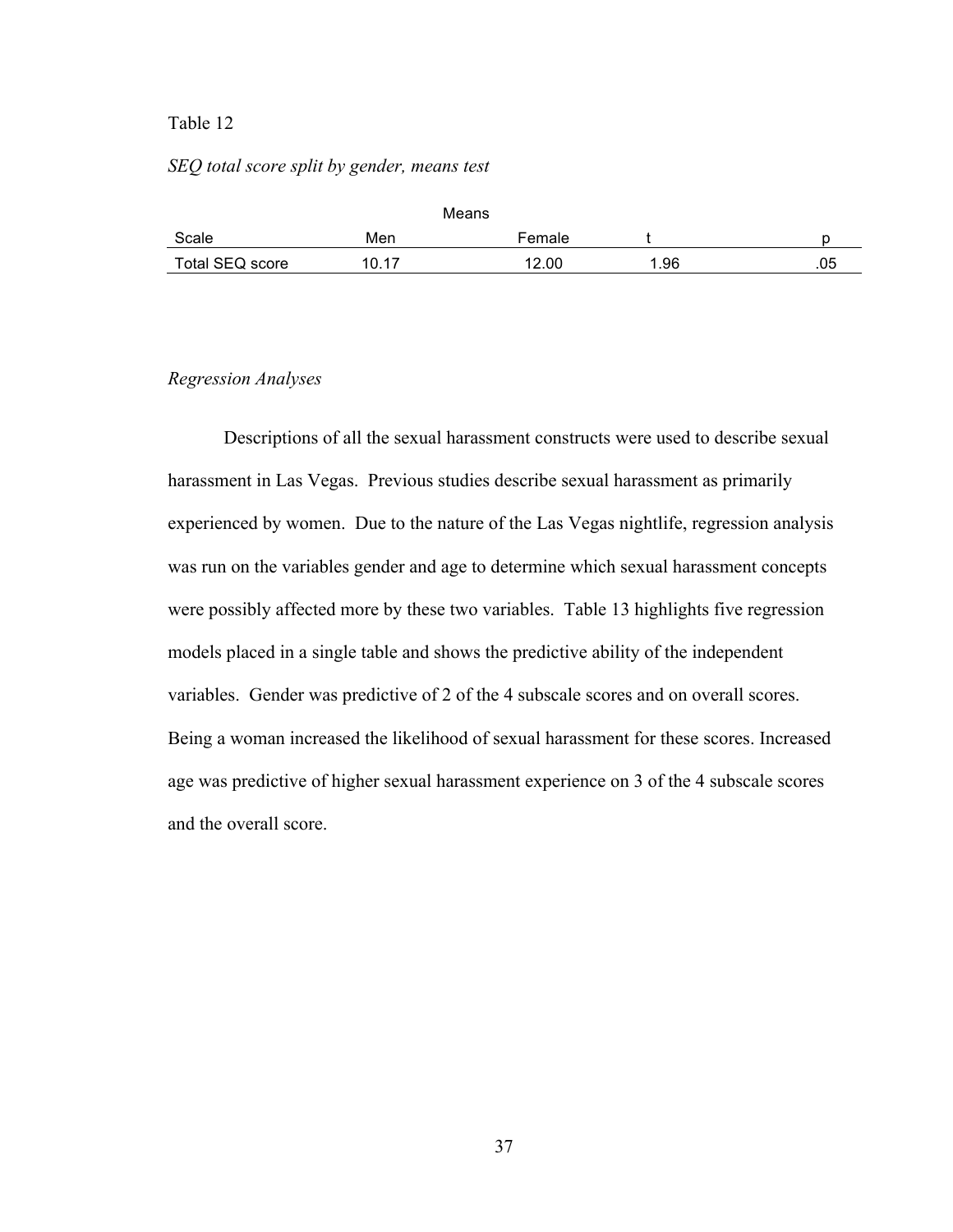*Regression Models using gender and age as predictors of sexual harassment, hostile environment, sexual coercion, gender harassment unwanted sexual attention, Las Vegas only*

| Scale            | Predictor | B        | S.E. | β       | Sig     |
|------------------|-----------|----------|------|---------|---------|
| <b>SEQ Total</b> | Gender    | $-1.586$ | .75  | $-076$  | .035    |
|                  | Age       | .323     | .081 | .142    | < .001  |
| Hostile          | Gender    | $-1.605$ | .602 | $-.094$ | .008    |
| Environment      | Age       | .261     | .066 | .141    | < 0.001 |
| Sexual           | Gender    | .0.49    | .163 | .011    | .764    |
|                  |           |          |      |         |         |
| Coercion         | Age       | .064     | .017 | .13     | < .001  |
| Unwanted         | Gender    | $-1.661$ | .364 | $-159$  | < 0.01  |
| Sexual Attention | Age       | .066     | .038 | .061    | .081    |
|                  |           |          |      |         |         |
| Gender           | Gender    | .192     | .279 | .024    | .492    |
| Harassment       | Age       | .174     | .03  | .198    | < .001  |

## *Comparison Data*

To build upon the understanding of sexual harassment experiences in Las Vegas, a comparison with data collected in a second location was undertaken. The data collected from Las Vegas was merged with the data collected in Vancouver using the same SEQ measures. The levels of sexual harassment experienced in these two locations are presented in Table 14, separated by gender. Merging the data collected at both locations allowed for the analysis of the city as a predictor variable for sexual harassment. The results of the regression analyses are presented in Table 14. Susbcales were analyzed with city, gender and age entered as potential predictors. Table 15 presents the regression analyses results.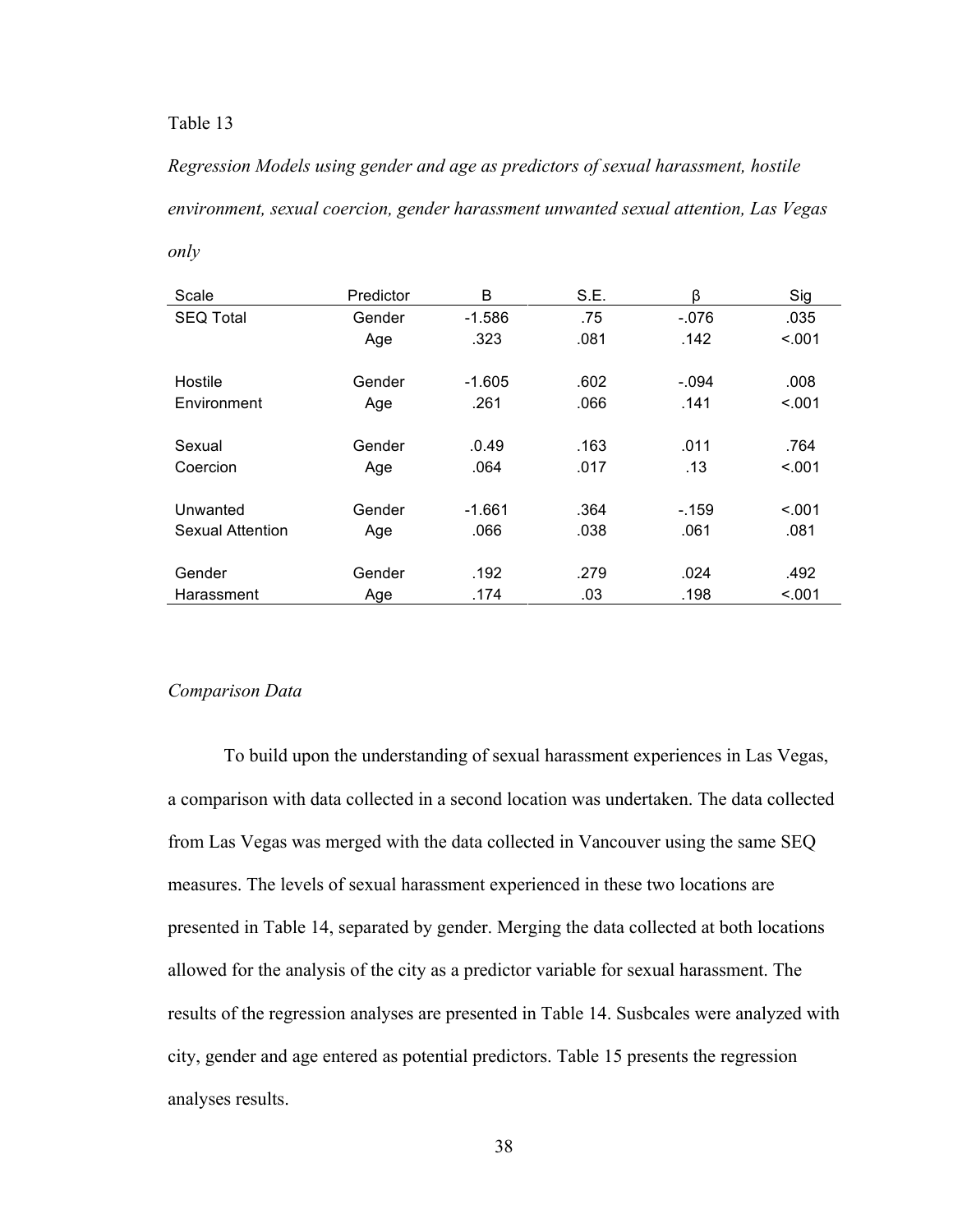|                                            | Mean               |              |             |              |
|--------------------------------------------|--------------------|--------------|-------------|--------------|
|                                            | Females $n = 1457$ |              | Males n=669 |              |
|                                            | Vancouver          | Las<br>Vegas | Vancouver   | Las<br>Vegas |
| <b>Total SEQ score</b>                     | 7.61               | 11.63        | 6.52        | 10.17        |
| <b>Hostile Environment</b><br>$(GH + USA)$ | 7.3                | 9.72         | 6.18        | 8.24         |
| Unwanted Sexual Attention                  | 4.08               | 5.33         | 3.06        | 3.7          |
| Gender Harassment                          | 3.24               | 4.31         | 3.13        | 4.57         |
| Sexual Coercion                            | .311               | 1.89         | .493        | 1.96         |

## *Experienced Sexual Harassment for Las Vegas and Vancouver*

The test of age, gender, and city revealed that city was the only significant predictor across all subscales and the composite score. The regression model also indicated that gender was a predictor of sexual harassment experience for the SEQ total score, the hostile environment composite score, and the unwanted sexual attention score. Age was a significant predictor of the total SEQ score, the hostile environment score, the sexual coercion score, and the gender harassment score. The city variable was a significant predictor above and beyond age and gender for all measures. The predictive ability of the independent variables is shown in Table 15. The regression model was significant overall ( $F=29.51$ ,  $p<001$ ).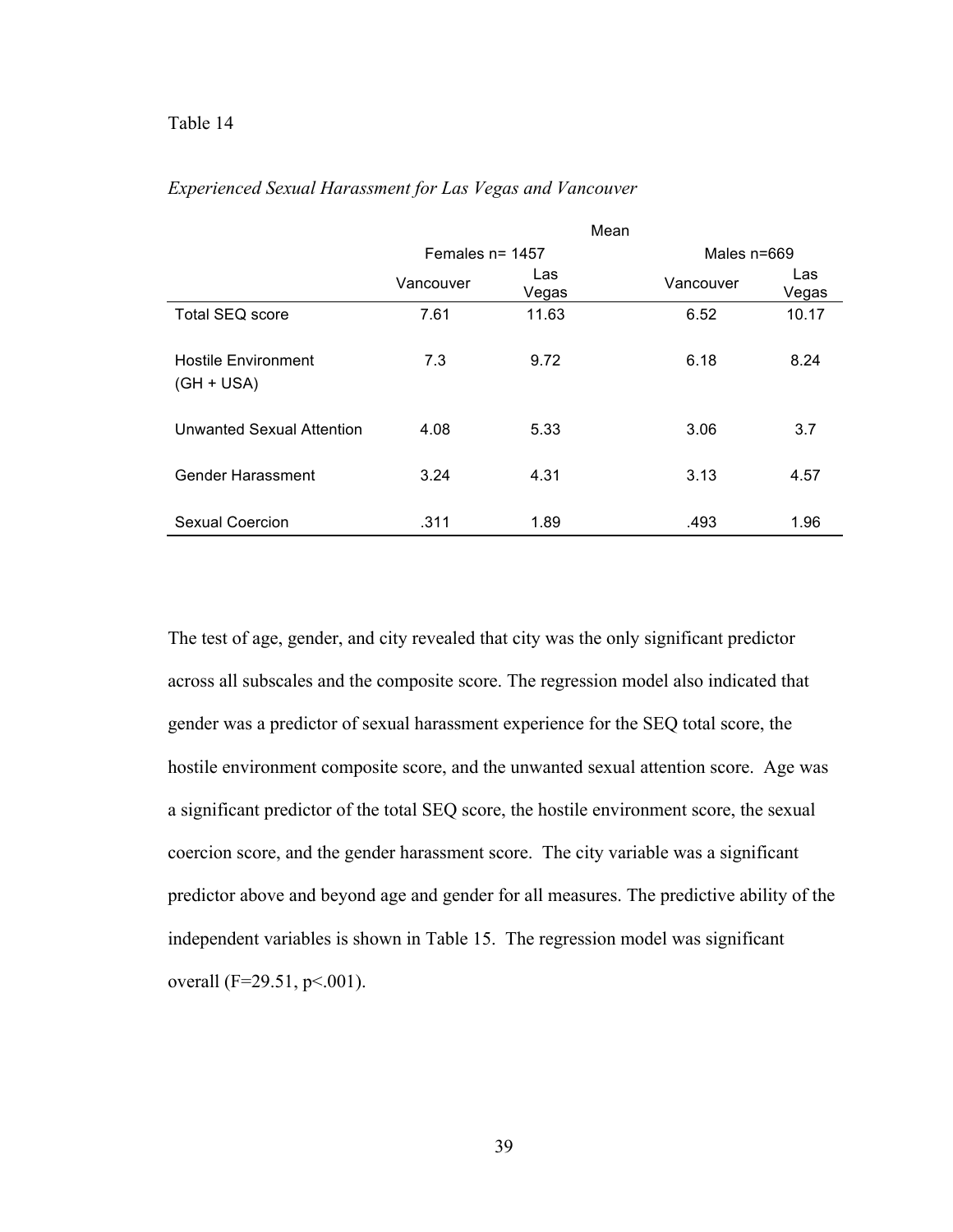*Regression Model using age, gender, and city as predictors of sexual harassment, hostile environment, sexual coercion, gender harassment unwanted sexual attention, Las Vegas* 

| Scale                   | Predictor | В        | S.E. | β       | Sig    |
|-------------------------|-----------|----------|------|---------|--------|
| <b>SEQ Total</b>        | Gender    | $-1.314$ | .452 | $-065$  | .004   |
|                         | Age       | .152     | .06  | .057    | .011   |
|                         | City      | 3.716    | .437 | .193    | < 0.01 |
| Hostile                 | Gender    | $-1.331$ | .386 | $-.078$ | .001   |
| Environment             | Age       | .116     | .051 | .051    | .023   |
| $(GH + USA)$            | City      | 2.162    | .372 | .132    | < .001 |
| Sexual                  | Gender    | .115     | .093 | .026    | .218   |
| Coercion                | Age       | .039     | .012 | .066    | .002   |
|                         | City      | 1.499    | .090 | .352    | < .001 |
| Unwanted                | Gender    | $-1.32$  | .237 | .101    | < .001 |
| <b>Sexual Attention</b> | Age       | .019     | .031 | .014    | .531   |
|                         | City      | 1.017    | .228 | $-125$  | < 0.01 |
| Gender                  | Gender    | .023     | .181 | .003    | .897   |
| Harassment              | Age       | .094     | .024 | .087    | < .001 |
|                         | City      | 1.088    | .174 | .140    | < .001 |

*and Vancouver*

This analysis using the data from the study in Vancouver added some value to the notion that the city of Las Vegas likely has an effect on the perceived experience of sexual harassment by those living and working in the city. These variables all appear to be possible significant predictors of sexual harassment. The regression analyses of the merged data indicate a stronger significance level for the city variable than the gender or are variable. This also falls in line with sociocultural theory which argues that cultures can tolerate and even create sexual harassment based on wide scale societal factors.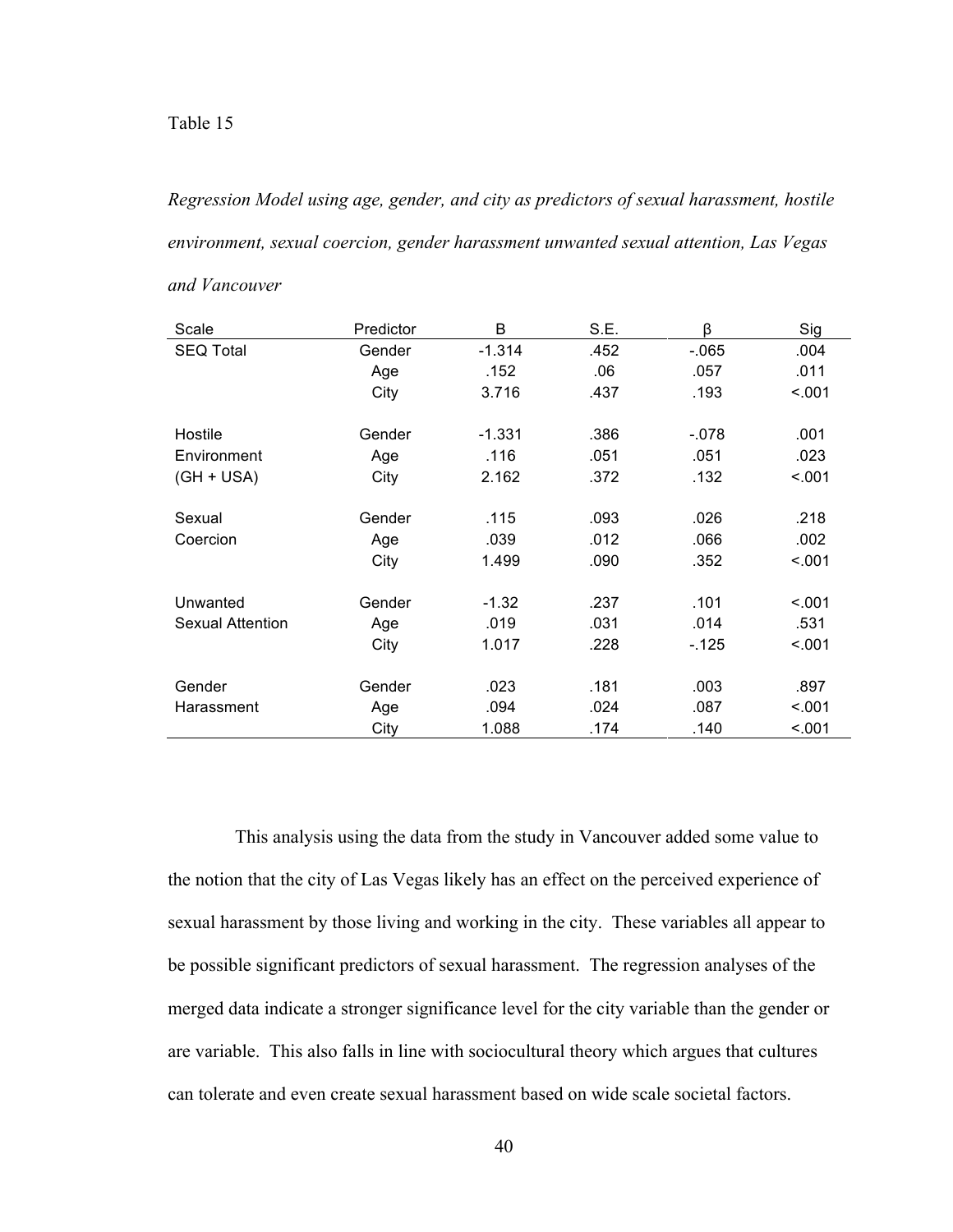## CHAPTER 5

## DISCUSSION AND CONCLUSIONS

This study used a convenience sample of 862 students at the University of Nevada, Las Vegas to describe sexual harassment experiences in Las Vegas. This study used the Sexual Experience Questionnaire to describe the nature of sexual harassment in Las Vegas. The survey also contained Las Vegas specific questions about concepts related to "the sexual nature" of the city, places of employment for participants, and the behaviors of tourists. The Las Vegas results were contrasted with a sample of 1,264 students from Vancouver, British Columbia. Analyses were conducted to describe the nature of sexual harassment for both genders in Las Vegas as well as test the sociocultural theory that explains large-scale contextual factors that promote and tolerate sexual harassment.

Many would agree that the nature of Las Vegas is different from most other cities in the United States. Describing how it is different is difficult however. Most would speak, at least in part, to the expectation of female entertainment, the readily available supply of casual sexual encounters, the suspension of normal social rules due to the nature of visiting the "adult playground", and the ability to go back to their hometown and go on living the "normal" life when it is all over. These concepts are incredibly difficult to study empirically. This study was a first step in beginning to describe what it means to be different as far as Las Vegas is concerned. Although there are numerous concepts that are difficult to quantitatively measure, the concepts are distinguishable. It is believed that even though definitions of sexual harassments differ across laws, most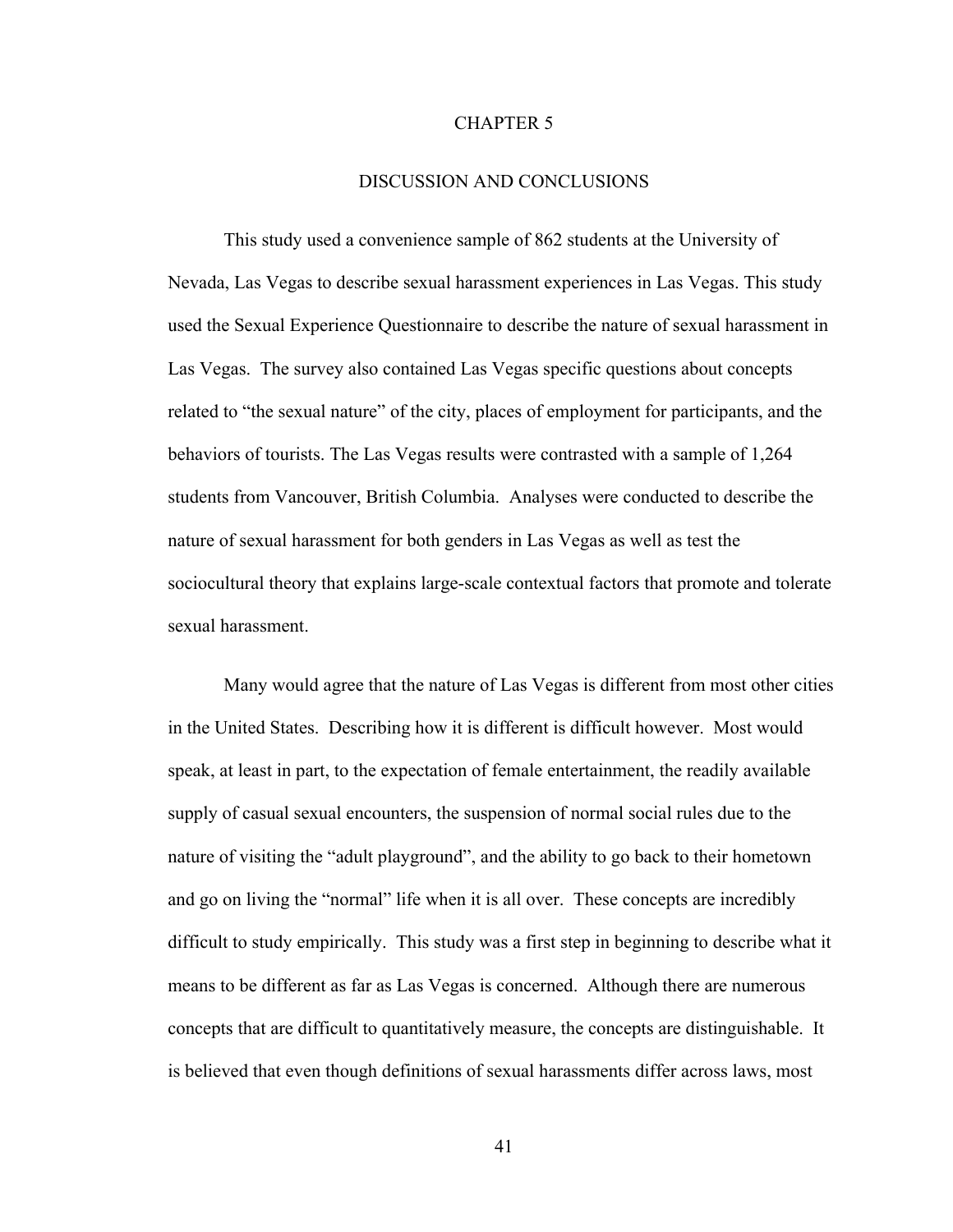people maintain similar understandings of sexual harassment concepts as it applies to them individually. Research has shown that the more coercive in nature an act gets, the more agreement there is about the act being harassing (Fitzgerald & Omerod, 1991). The current study necessitates the review of sexual harassment and its possible causes. Although gender has been a popular concept relating to sexual harassment in nearly every respect, there is reason to believe that there are wider-scale issues at hand as well. Maybe it is difficult to describe Las Vegas and what makes it different from other cities, but the results from this study begin to describe just what it means to be different.

This study sought to test a sociocultural theory of sexual harassment, which is also loosely rooted in feminism theory as well. This study revealed that the city and the nature of accepted norms may be the strongly predictive of sexual harassment experiences based on the differences from merged data. This study showed that gender would be a predicting independent variable for certain types of sexual harassment as well. Gender has been a popular topic for researchers studying sexual harassment since the late 1970s. Although this study is based on the collective cultural values of a city, there was also continued proof that gender will have a significant impact on the chances of experiencing sexual harassment. The expectation of norms for genders is believed to be part of that sociocultural theory of sexual harassment and the results from this study support that notion. In Las Vegas, working in casinos, nightclubs, and strip clubs, comes with certain norms that are adopted. Not only are there norms from these places that can lead to sexual harassment, but the perceptions of tourists also feed this notion of what it means to be a female or what it means to work in a given industry in Las Vegas.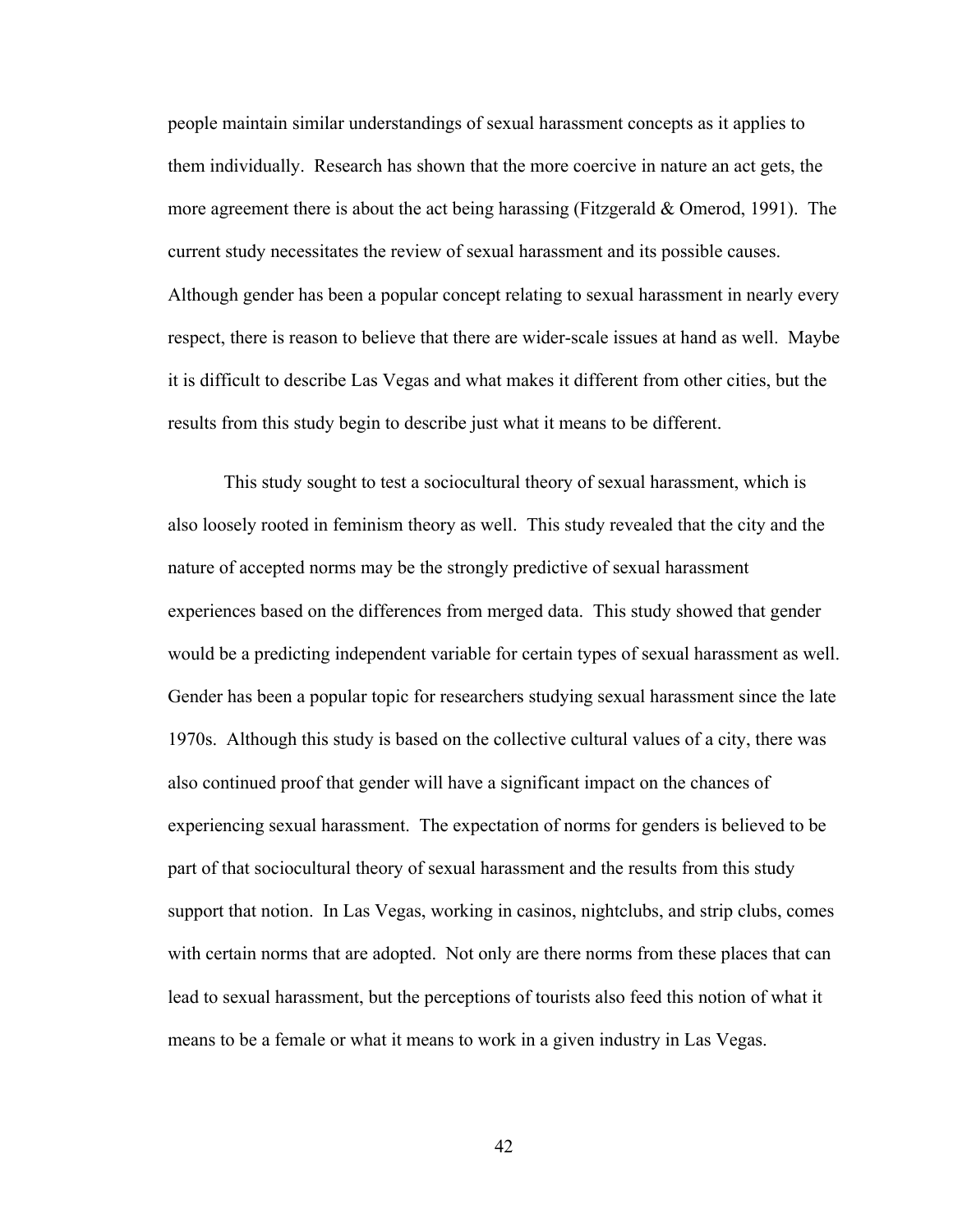This study also indicated a significantly higher rate of perceived sexual harassment experience for female participants than male participants, which is consistent with previous literature. What is not generally measured by sexual harassment researchers is the reaction of the male participants. This study was interesting in that it found relative high rates of certain types of sexual harassment being experienced by males. Their perception of this harassment, in terms of offense taken, was still significantly lower (less offended) than among women experiencing the same harassment.

Regression analysis showed that gender was a significant predictor of sexual harassment; it also showed that city was more significant. Maybe the culture of the city has expanded past gender roles with regards to expected norms. Maybe the city of Las Vegas has simply become an adult playground creating negative values that affect both genders. Most of the SEQ items, even the significantly different ones, indicated a general agreement about the given item for both genders. Means were still close on a number of items indicating similar "agreement" about topics.

The current research also shows, at least, some age effect. Although it was not as strong as of a predictor of sexual harassment as the city for the data collection, age is also important. This is consistent with prior research as age has been repeatedly linked as a possible cause.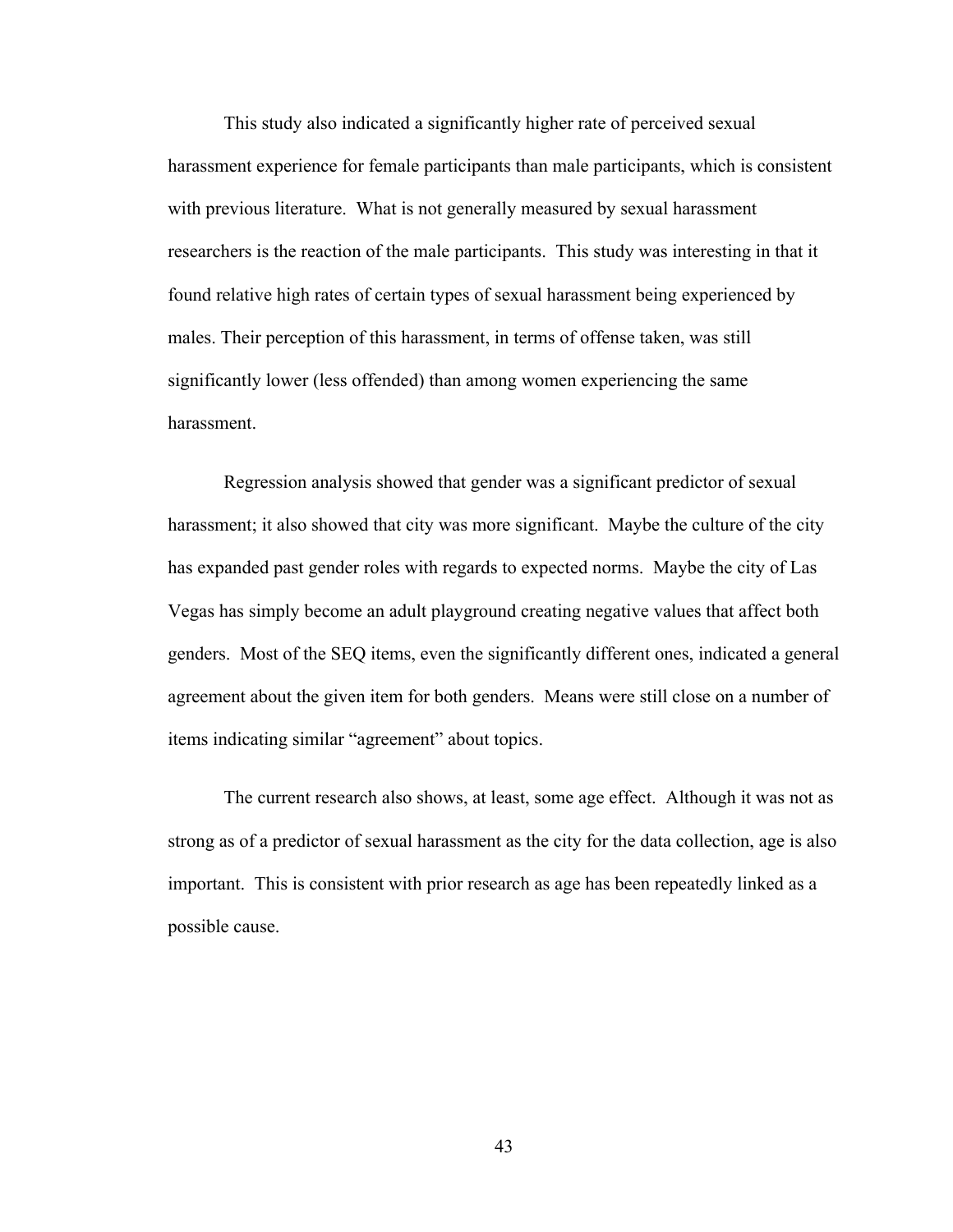#### Limitations

While the data from this study are helpful when describing the nature of sexual harassment, this study does not allow for generalization. This study is exploratory in nature and the data should be used to guide further research on the study of sexual harassment. The Las Vegas sample only contains students from UNLV and thus is not a random sample representative of all those who live and work in Las Vegas. Gender and age were found to be significantly related to sexual harassment, but this could also be a representation of those who frequent the most sexual areas of Las Vegas. The significance of gender as a result of perceived harassment is consistent with what previous studies have found (Fitzgerald & Omerod, 1991).

Perhaps the most important limitation to note from this study is similar to those from most prior studies. Sexual harassment has been and will continue to be an act based mostly on perception. Not only are definitions of sexual harassment based on perception, but so are experiences. Even though the government and other official governing agencies have sought to define sexual harassment, studies of individuals will continue to be problematic when it comes to assessing sexual harassment definitions and experiences (MacKinnon, 1979; Fitzgerald, 1990). This is a limitation due to the variation in respondent answers for sexual harassment questions. Perception can lead participants to answer questions differently based on varying definitions of acts.

The differences in perception of sexual harassment could be to blame for the higher rates of male experiences of certain sexual harassment acts. The SEQ subscale based on acts of sexual coercion saw higher rates of sexual harassment perpetrated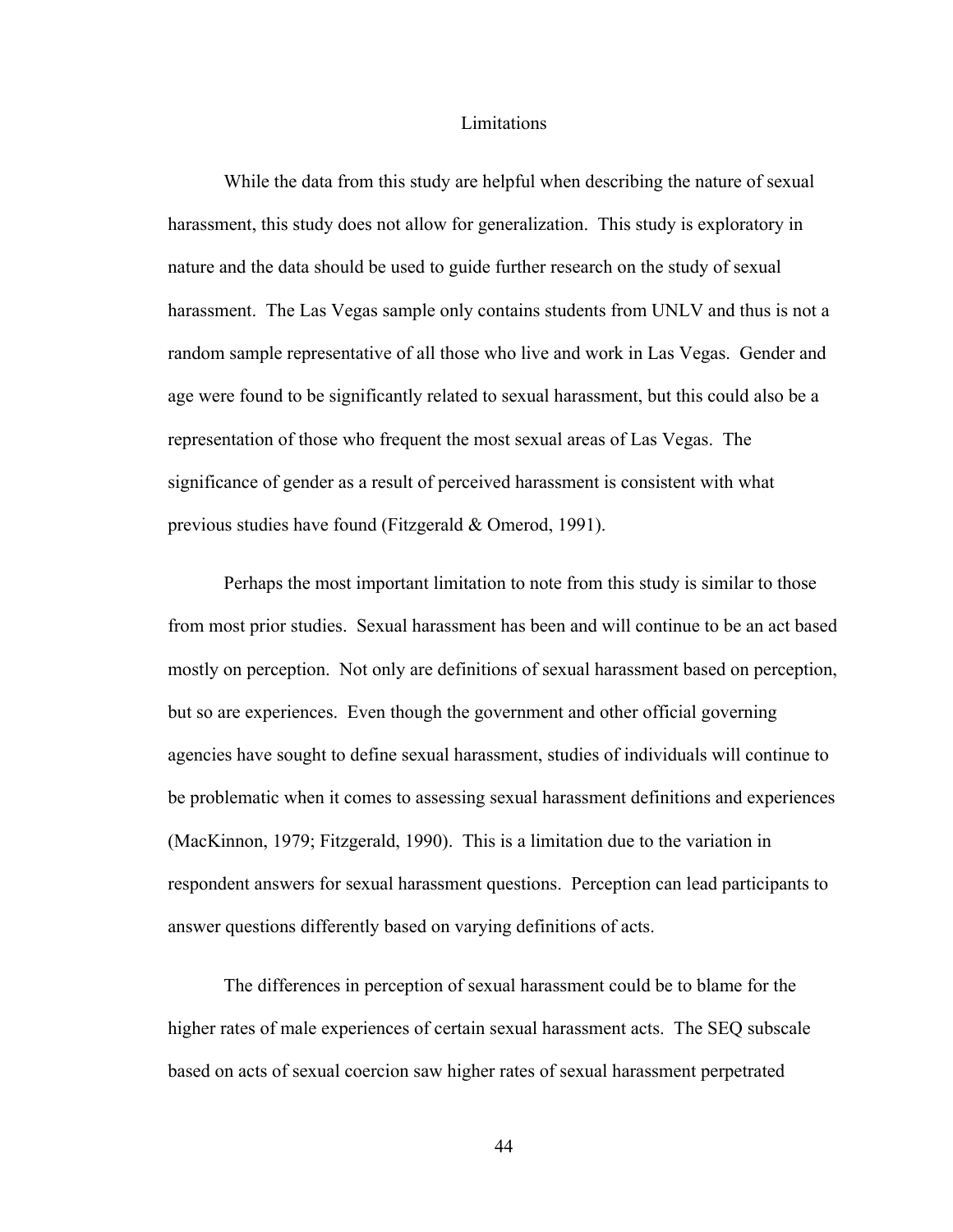against male participants. The individual definition of sexual harassment, or possibly more importantly, the definition of "experience" could have led to higher rates of experience for males. This type of definitional issue has been common for those who have studied sexual harassment. The combination of varying definitions and the nature of self-report studies can lead to issues of validity and reliability (Golafshani, 2003); However, this study employed the best composite measure used to date based on literature reviews in this field.

The sociocultural theory of sexual harassment is grounded partly in feminism and it is evident in sections of the questionnaire. The SEQ contains questions that speak to the gender issue related to sexual harassment and are gender specific. Items related to the quid pro quo subscale for experience and offensiveness contained an item asking the participant about a situation where a supervisor made him/her do something social with "him". The use of leading questions will guide certain responses from participants and researchers must be wary when these types of questions are used.

Another consideration from the survey was the absence of eighteen students from the gender analysis. Students had the ability to skip questions from the survey so 18 students could not be included in the gender comparisons. There was also variability in the responses for questions throughout the entire questionnaire due to this same issue.

## Implications

Even with some data limitations this study leads to some important findings. One of the biggest findings from this study is the importance of the nature of an entire city and how it can lead to an environment of sexual harassment. Many have simply stated that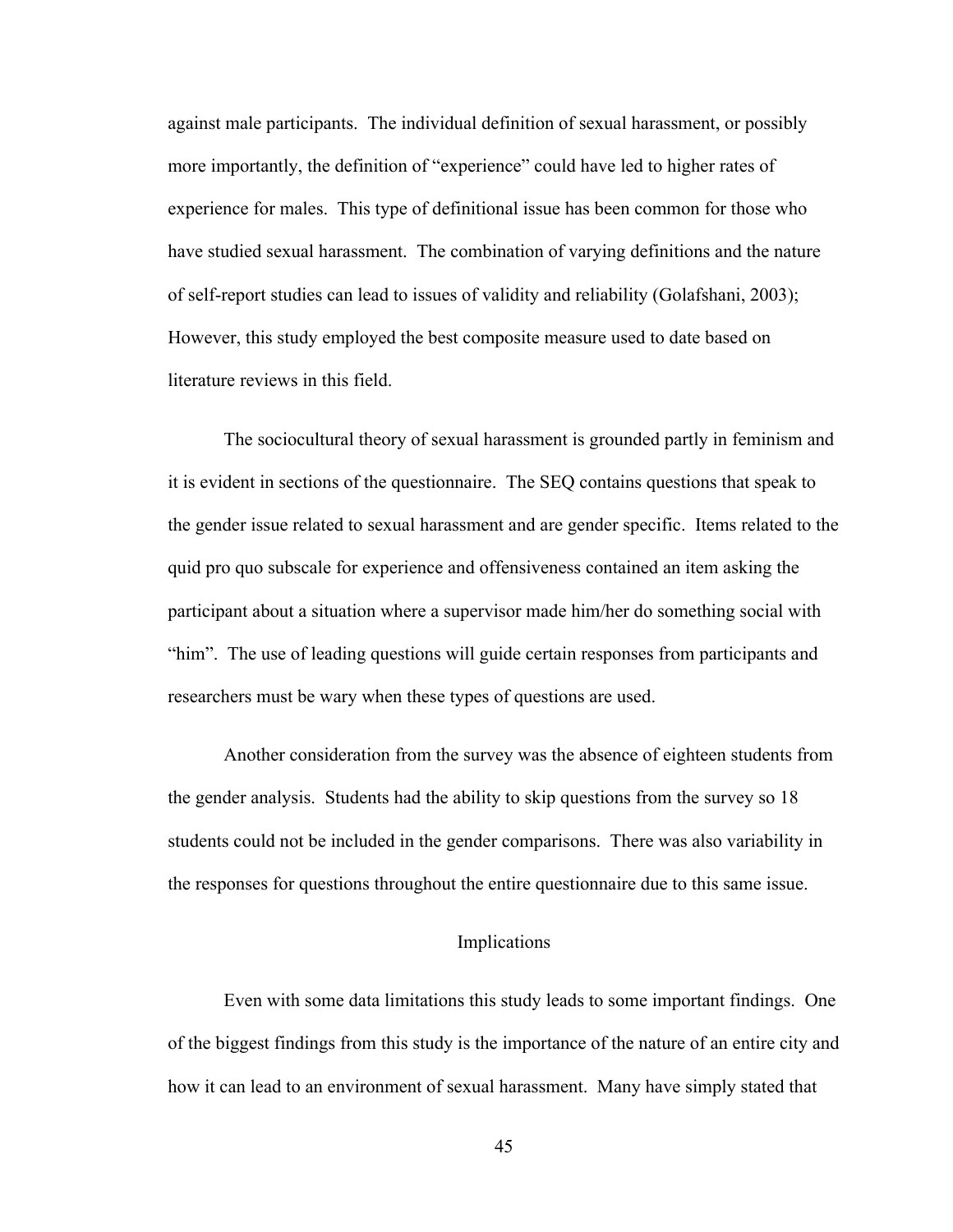Las Vegas is different than other cities. This is the first study in which the "difference" is beginning to be described. Qualitatively measuring that difference should be the next step in continuing research based on sexual harassment and how the characteristics of a city can produce very different outcomes using the same scale. This study did find significant differences between males' and females' experiences of sexual harassment, with women being more bothered by harassing behavior. This finding is in line with what has been published on sexual harassment (Till, 1980; Fineran & Bennett, 1999; Gutek & Cohen, 1987). Based on the sociocultural theory of sexual harassment, the results of this study indicate that the tolerance of an overtly sexual nature can lead to a rise in or even create a culture of sexual harassment.

Future works on the study of sexual harassment should continue to test these variables as predictors of sexual harassment. Although many agree that Las Vegas is different than other cities, finding a way to actually measure that concept is imperative. Until there is a way to actually measure the overtly sexual nature of a city, there will not be a true way to assess the effect of that overtly sexual nature. Future research should seek to find comparable cities to both Las Vegas and Vancouver to better understand the concepts of sexual harassment. One limitation that should be noted was the difference in ethnicity between these two comparison populations. The sociocultural theory should continue to be tested as a cause for sexual harassment, especially in cities where the culture is what appears to be the cause of sexual harassment.

Future research should seek to test age as a possible determinant for sexual harassment as well. Prior research, as well as this study, show that age could be linked to sexual harassment experience.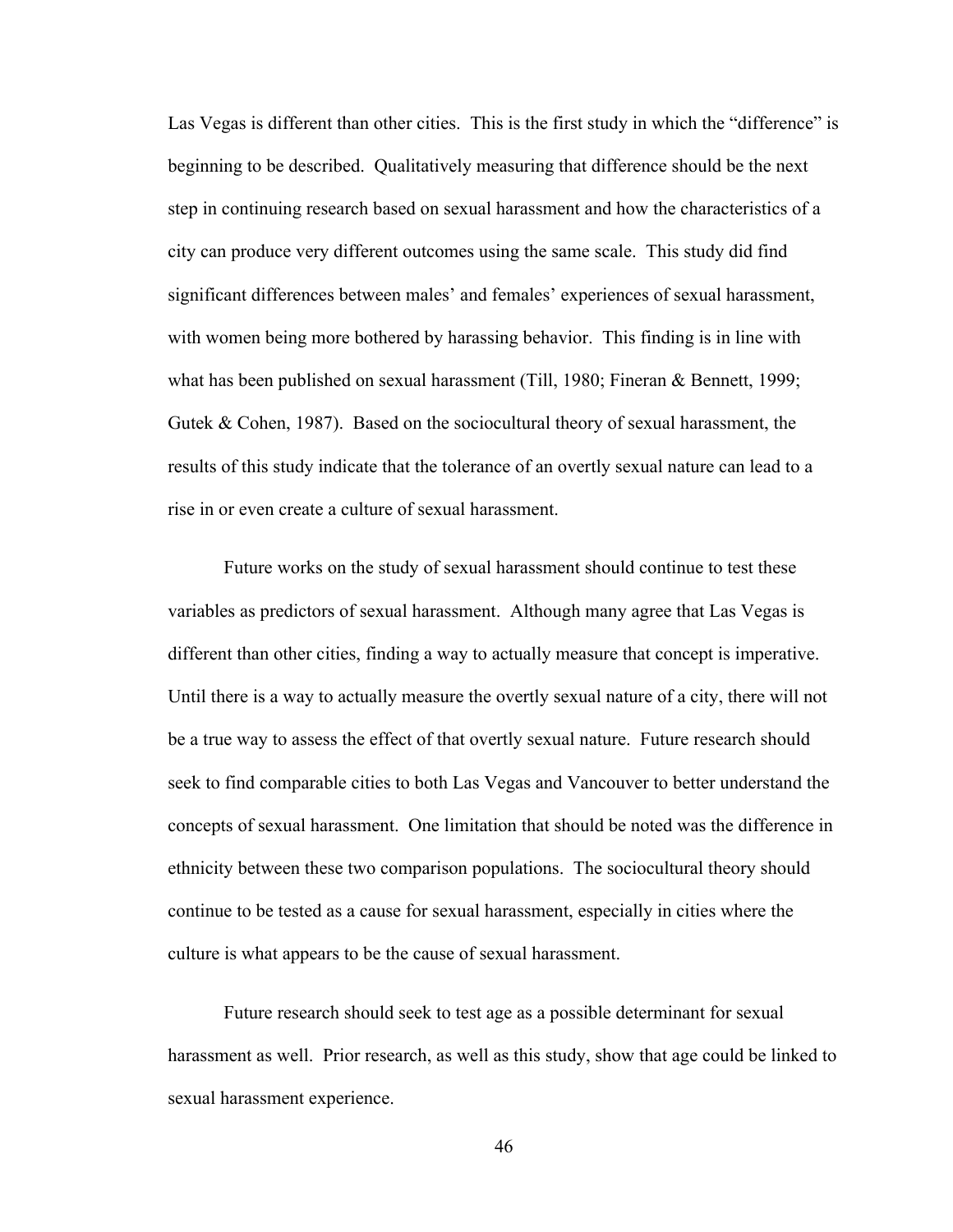Overall, this research contributed new information to our understanding of community cultures that promote casual sexual activity as a major part of its advertising campaign. The message that Las Vegas sells comes with a side consequence of elevated sexual harassment of local employees.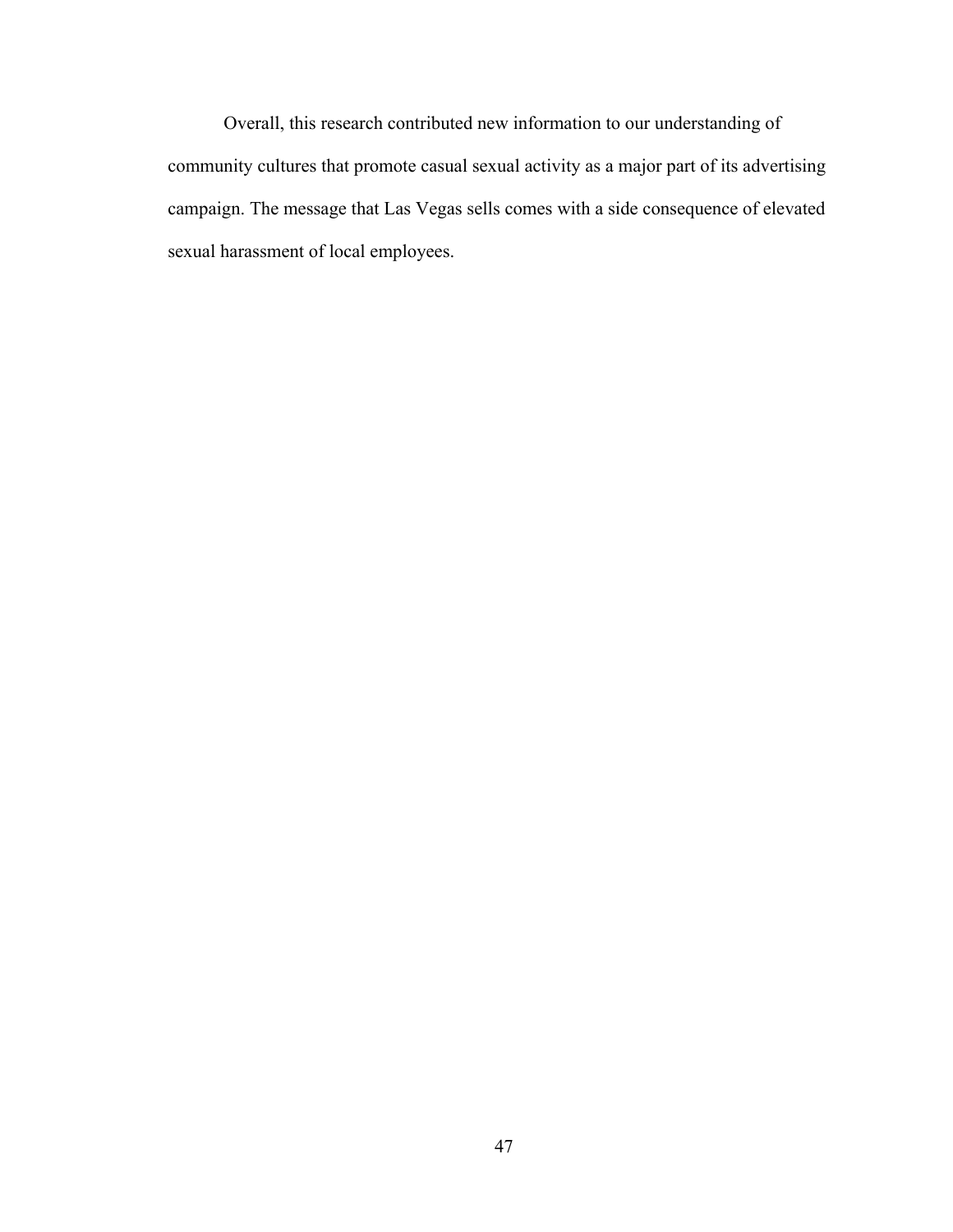- Fineran, S., & Bennett, L. (1999). Gender and power issues of peer sexual harassment of teenagers. *Journal of Interpersonal Violence, 14*(6), 626-641. doi: 10.1177/088626099014006004
- Fitzgerald, L. F. (1990). Sexual Harassment: The definition and measurement of a construct. In M. A. Paludi (Ed). *Ivory power: Sexual harassment on campus* (pp. 21-44).
- Fitzgerald, L. F., Drasgow, F,, Hulin, C. L., Gelfand, M. J., & Magley, V. J. (1997). Antecedents and consequences of sexual harassment in organizations: A test of an integrated model. Journal of Applied Psychology, 82(4), 578-589. doi: 10.1037/0021-9010.82.4.578
- Fitzgerald, L. F., Gelfand, M. J., & Drasgow, F. (1995). Measuring sexual harassment: Theoretical and psychometric advances**.** *Basic and Applied Psychology, 17*(4), 425-445. doi: 10.1207/s15324834basp1704\_2
- Fitzgerald, L. F., & Hesson-McInnis, M. (1989). The dimensions of sexual harassment: A structural analysis. *Journal of Vocational Behavior*, *35*, 309-326. doi: 10.1016/0001-8791(89)90032-8
- Fitzgerald, L. F., Magley, V. J., Drasgow, F., & Waldo, C. R. (1999). Measuring sexual harassment in the military: The sexual experiences questionnaire (SEQ-DoD). *Military Psychology, 11*(3), 243-263. doi: 10.1207/s15327876mp1103\_3
- Fitzgerald, L. F., & Ormerod, A. J. (1991). Perceptions of sexual harassment: The influence of gender and context. *Psychology of Women Quarterly, 15*(2), 281 294. doi: 10.1111/j.1471-6402.1991.tb00797.x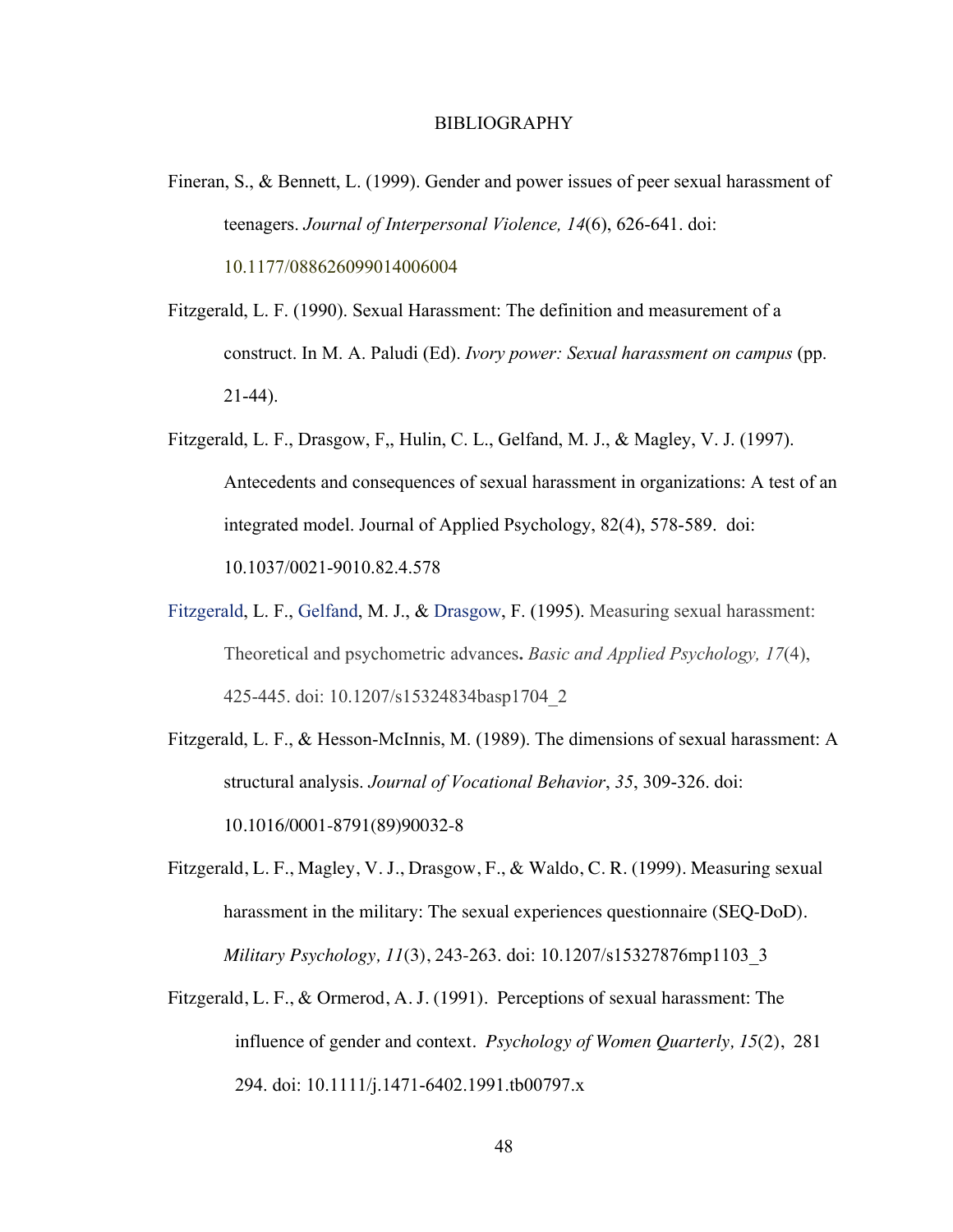- Golafshani, N. (2003). Understanding reliability and validity in qualitative research. *The Qualitative Report, 8*(4), 597-607.
- Gelfand, M. J., Fitzgerald, L. F., & Drasgow, F. (in press). The structure of sexual harassment: A confirmatory analysis across cultures and settings. *Journal of Vocational Behavior.* doi: 10.1006/jvbe.1995.1033
- Gruber, J. E. (1992). A typology of personal and environmental sexual harassment: Research and policy implications for the1990's. *Sex Roles, 26*, 447-464. doi: 10.1007/BF00289868
- Gutek, B. A., (1985). *Sex and the workplace: The impact of sexual behavior and harassment on women, men, and organization*: San Fransisco: Jossey-Bass.
- Gutek, B. A. & Cohen, A. G. (1987). Sex ratios, sex role spillover, and sex at work: A comparison of men's and women's experiences. *Human Relations, 40*(2), 97-115. doi: 10.1177/001872678704000202
- Koss, M. P. (1990). Changed lives: The psychological impact of sexual harassment. In M. A. Paludi (Ed). *Ivory power: Sexual harassment on campus* (pp. 73-92).
- Las Vegas Convention and Visitors Authority. (2011). *Year-end summary for 2011.*  Retrieved from http://www.lvcva.com/press/statistics-facts/index.jsp
- MacKinnon, C. (1979). *Sexual harassment of working women: A case of sex discrimination.* New Haven: Yale University Press
- Menard, K. .S, Hall, G. C. N., Phung, A. H., Ghebrial, M. F. E., Martin, L. (2003). Gender differences in sexual harassment and coercion in college students: Developmental, individual, and situational determinants. *Journal of Interpersonal Violence, 18*(10), 1222-1239. doi: 10.1177/0886260503256654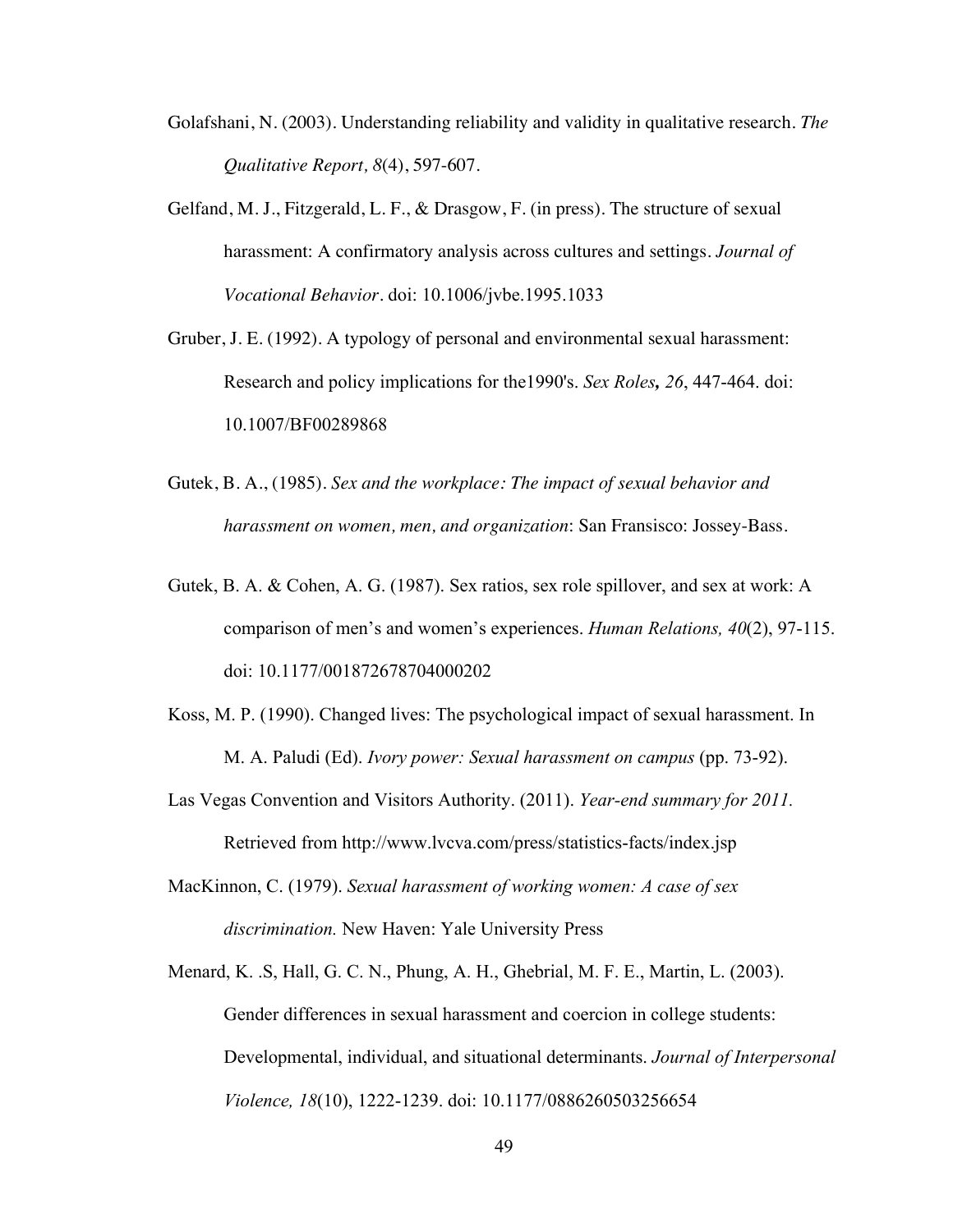Mohipp, C., & Senn, C. Y. (2008). Graduate student's perceptions of contrapower sexual harassment. *Journal of Interpersonal Violence, 23*(9), 1258-1276. doi: 10.1177.0886260508314299

O'Connor, M., Gutek, B. A., Stockdale, M., Greer, T. M., & Melancon, R. (2004). Explaining sexual harassment judgments: Looking beyond gender of the rater. *Law and Human Behavior, 28*(1), 69-95. doi:

10.1023/B:LAHU.0000015004.39462.6e

Paludi, M.A. (1992). *The psychology of women.* Dubuque: William C. Brown.

- Paludi, M. A., Grossman, M., Scott, C. A., Kinderman, J., Matula, S., OstwaldJ.,…Mulcahy, D. (1990). Myths and realities: Sexual harassment on campus. In M. A. Paludi (Ed). *Ivory power: Sexual harassment on campus* (pp. 1- 13). Albany, NY: State University of New York Press.
- Pina, A., Gannon, T. A., & Saudners, B. (2009). An overview of the literature on sexual harassment: Perpetrator, theory, and treatment issues. *Aggression And Violent Behavior, 14*(2), 126-138. doi: 10.1016/j.avb.2009.01.002
- Reilly, T., Carpenter, S., Dull, V., & Bartlett, K. (1982). The factorial survey: An approach to defining sexual harassment on campus*. Journal of Social Issues, 38*(4), 99-110. doi: 10.1111/j.1540-4560.1982.tb01912.x
- Salisbury, J., Ginorio, A. B., Remick, H., & Stringer, D. M. (1986). Counseling victims of sexual harassment. *Psychotherapy*, 23(2), 316-324. doi: 10.1037/h0085616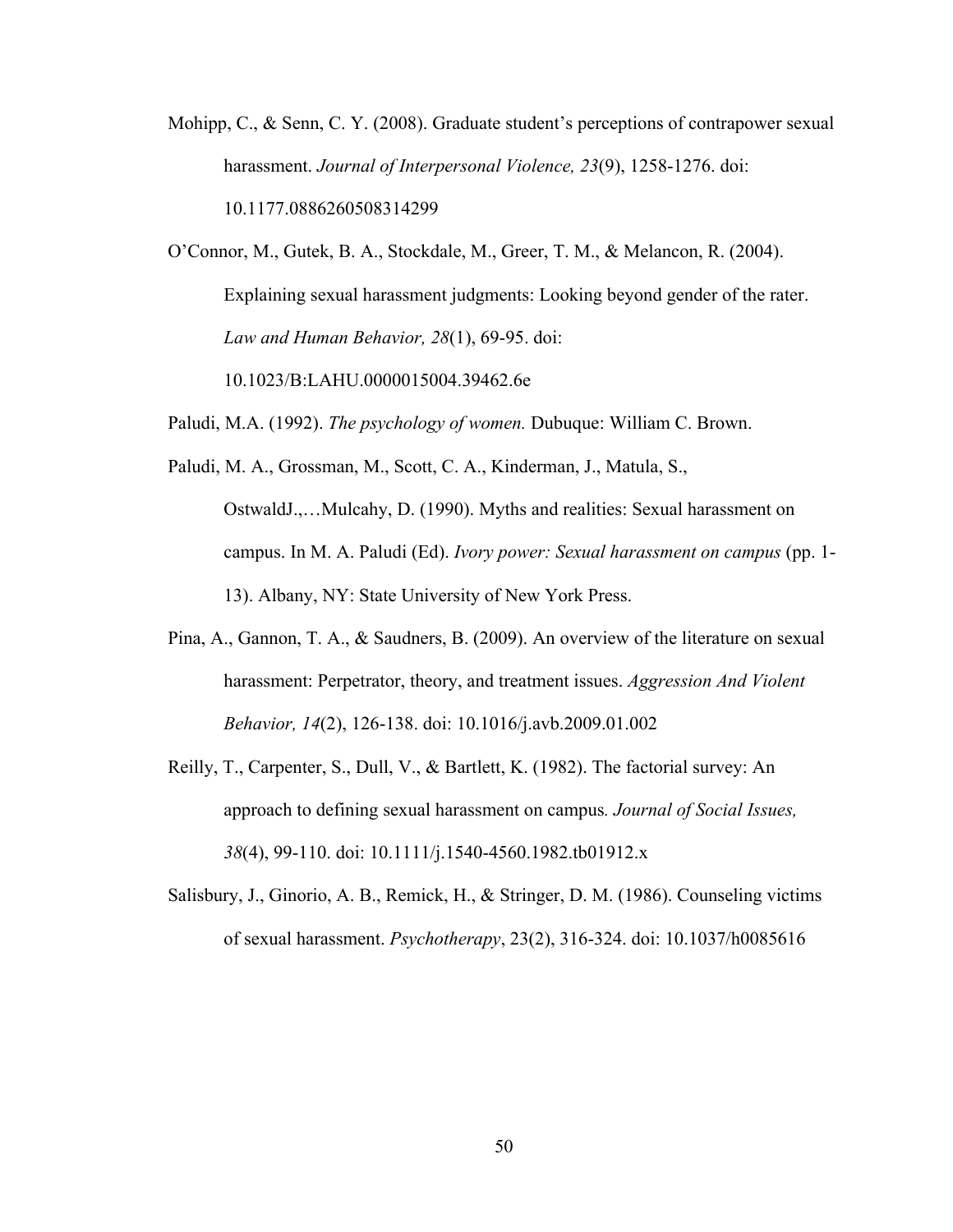- Schneider, K. T., Swan, S., & Fitzgerald, L. F. (1997). Job-related and psychological effects of sexual harassment in the workplace: empirical evidence from two organizations. *Journal of Applied Psychology, 82*(3), 401-415. doi: 10.1037/0021- 9010.82.3.401
- Statistics Canada (2011). 2011 Census. http://www12.statcan.gc.ca/censusrecensement/index-eng.cfm
- Summers, R. J. (1996), The effect of harasser performance status and complainant tolerance on reactions to a complaint of sexual harassment. *Journal of Vocational*  Behavior, 49, 53-67. doi: 10.1006/jvbe.1996.0033
- Tangi, S., & Hayes, S. M. (1997). Theories of sexual harassment. In W. O'Donohue, W. O'Donohue (Eds.), *Sexual harassment: Theory, research, and treatment* (pp. 112- 128). Needham Heights, MA US: Allyn and Bacon.
- Till, F. (1980). *Sexual harassment: A report on the sexual harassment of students.*  Washington, DC: National Advisory Council on Women's Educational Programs.
- Tourism Vancouver (2011). Marketing Research: Year to date visitor volume. http://www.tourismvancouver.com/includes/content/images/media/docs/ytd\_visit or\_volume.pdf
- U.S. Department of Education. (2008). Sexual harassment: It's not academic. Retrieved from http:// www2.ed.gov/about/offices/list/ocr/docs/ocrshpam.html#\_t1
- U.S. Merit Systems Protection Board. (1981). *Sexual harassment in the federal government: Is it a problem?* Washington, DC: U.S. Government Printing Office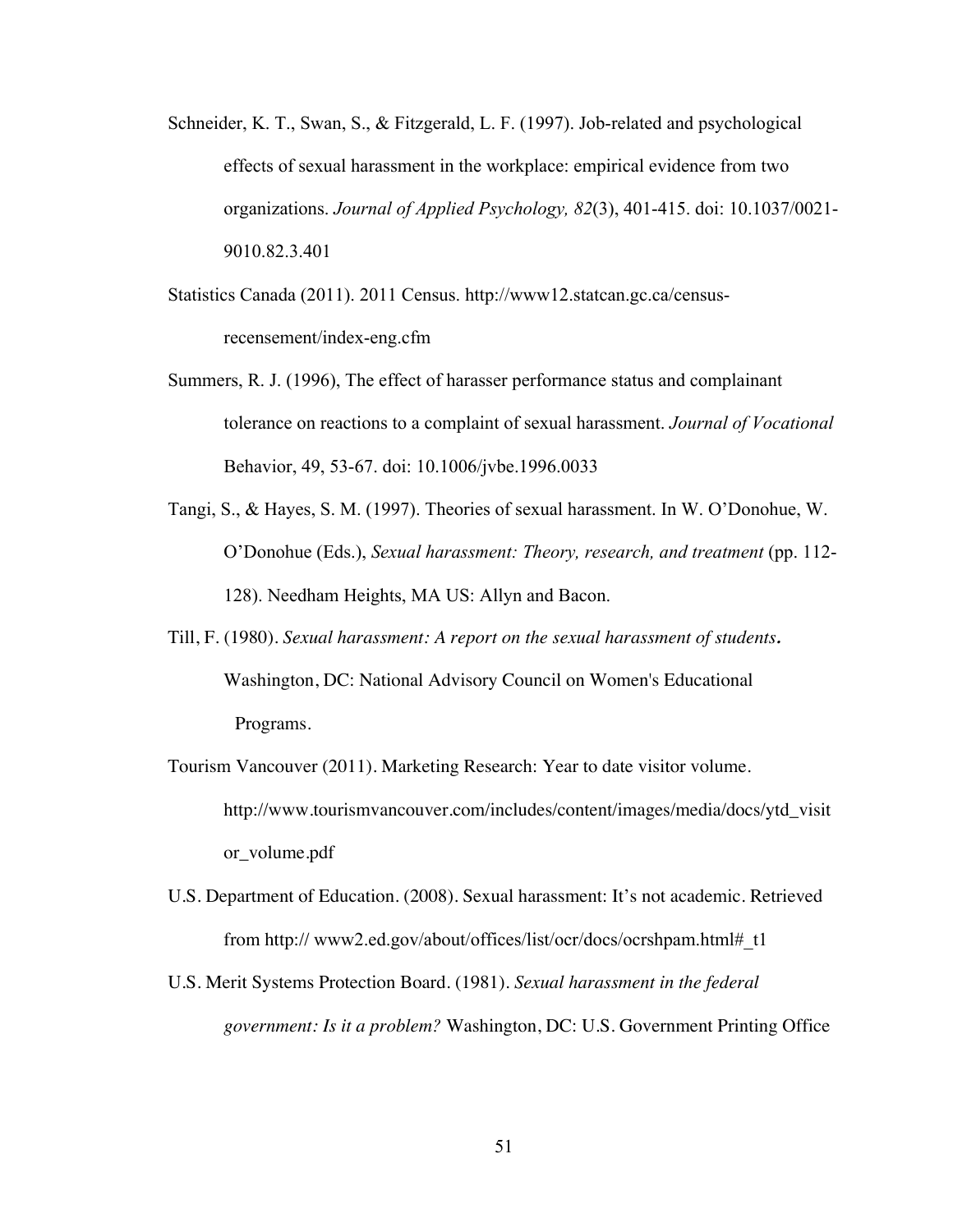- Wayne, J. H. (2000). Disentangling the power bases of sexual harassment: comparing gender, age, and position power. *Journal of Vocational Behavior, 57*(3), 301-325. doi: 10.1006/jvbe.1999.1750
- Welsh, S. (1999). Gender and sexual harassment. *Annual Review of Sociology, 25,* 169- 190.
- Williams, E. A., Lam, J. A., & Shively, M. (1992). The impact of a university policy on the sexual harassment of female students. *The Journal of Higher Education, 63*(1), 50-64.